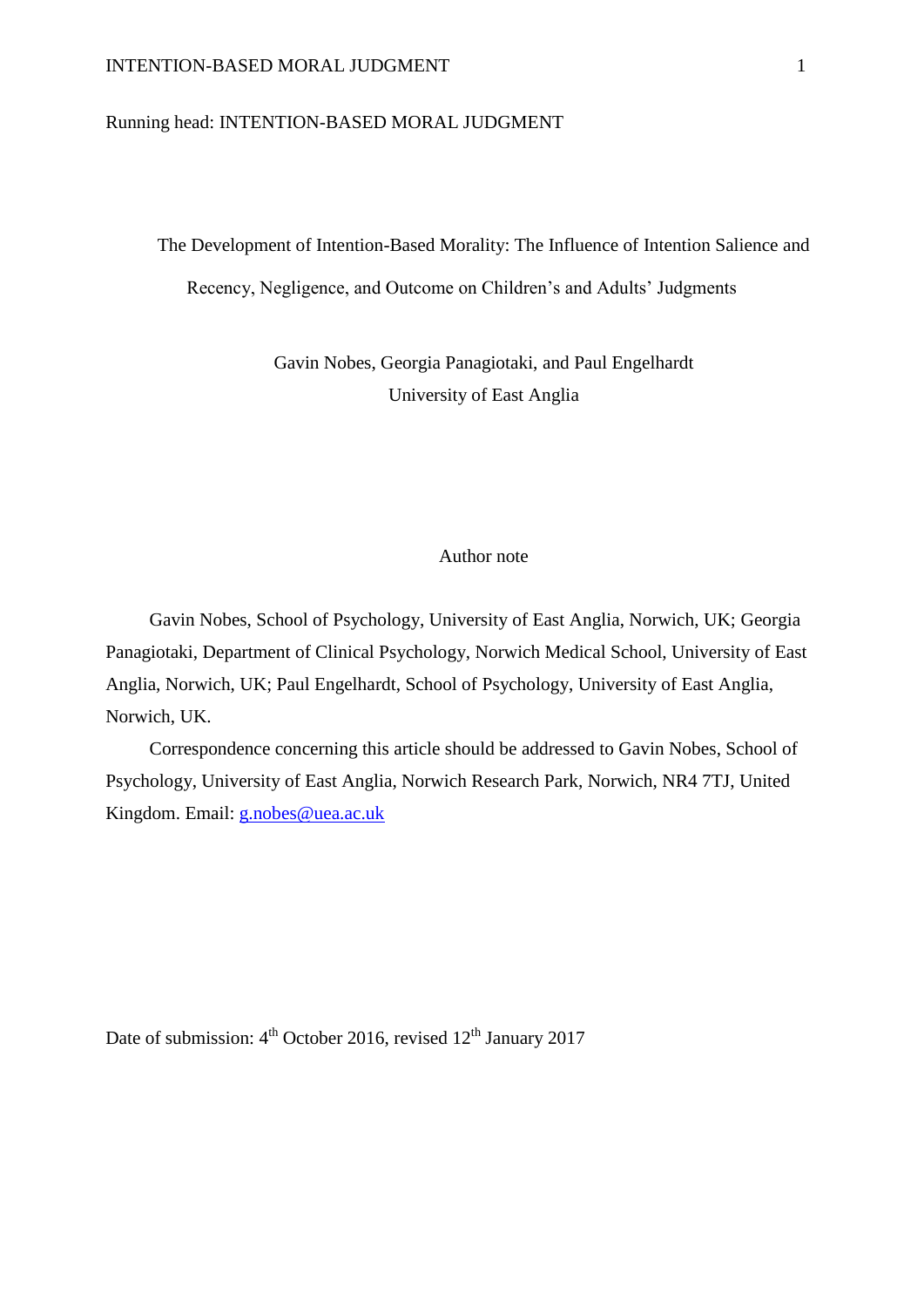#### Abstract

Two experiments were conducted to investigate the influences on 4-8-year olds' and adults' moral judgments. In both, participants were told stories from previous studies that had indicated that children's judgments are largely outcome-based. Building on recent research in which one change to these studies' methods resulted in substantially more intention-based judgment, in Experiment 1 ( $N = 75$ ) the salience and recency of intention information were increased, and in Experiment 2 ( $N = 99$ ) carefulness information (i.e., the absence of negligence) was also added. In both experiments even the youngest children's judgments were primarily intention-based, and in Experiment 2 punishment judgments were similar to adults' from 5-6 years. Comparisons of data across studies and experiments indicated that both changes increased the proportion of intention-based punishment judgments – but not acceptability judgments – across age-groups. These findings challenge and help to explain those of much previous research, according to which children's judgments are primarily outcome-based. However, younger participants continued to judge according to outcome more than older participants. This might indicate that young children are more influenced by outcomes than are adults, but other possible explanations are discussed.

*Keywords:* moral judgments; intention; outcome; negligence; salience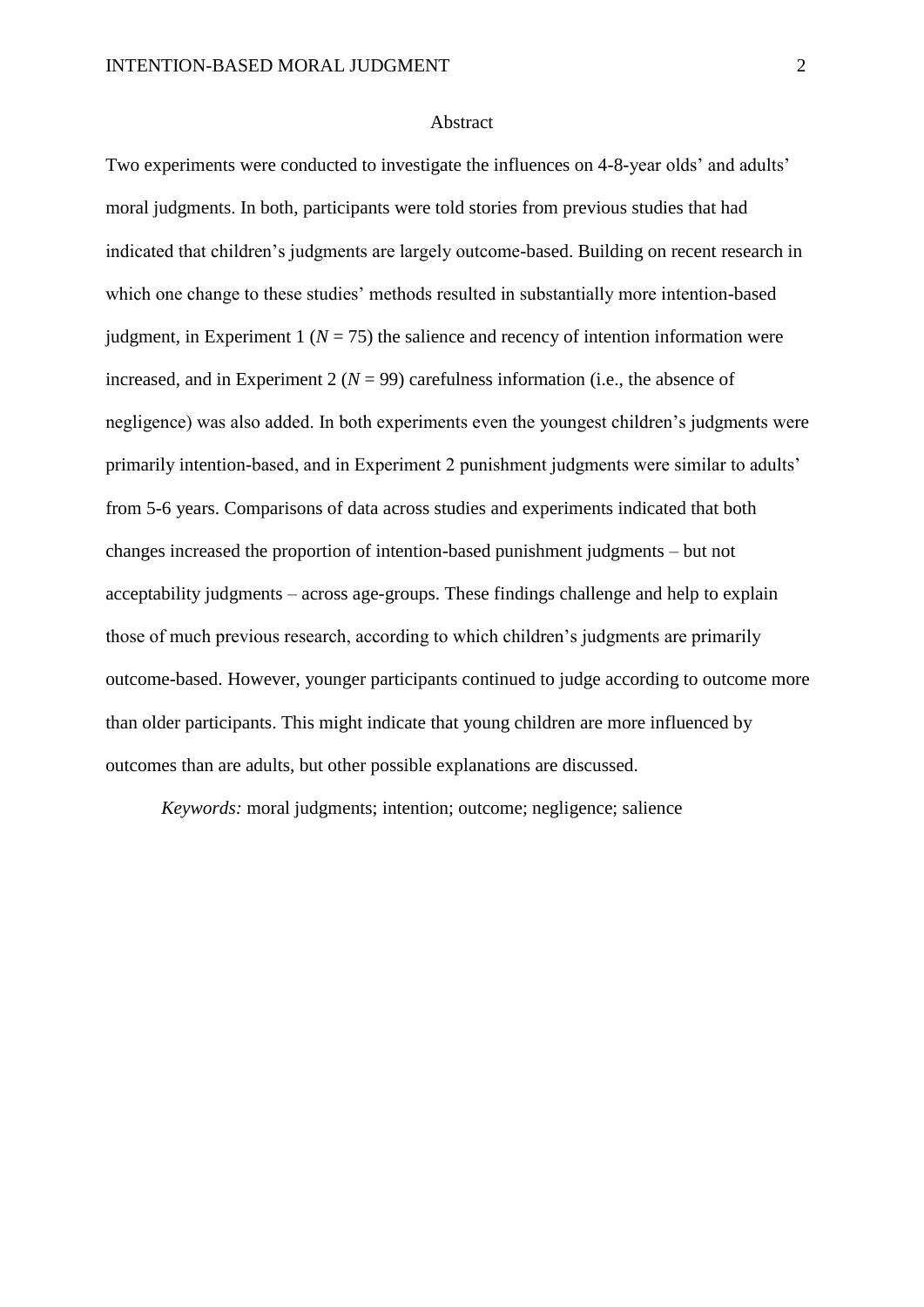The Development of Intention-Based Morality: The Influence of Intention Salience and

Recency, Negligence, and Outcome on Children's and Adults' Judgments

Intention-based moral judgment is a fundamental component of mature morality: adults typically judge actions according to whether they are well- or ill-intentioned. In contrast, researchers have repeatedly reported that young children base their moral judgments more on the outcomes of actions than on the intentions of the agents (e.g., Buchanan & Thompson, 1973; Cushman, Sheketoff, Wharton, & Carey, 2013; Elkind & Dabek, 1977; Farnill, 1974; Gummerum & Chu, 2014; Helwig, Zelazo, & Wilson, 2001; Imamoğlu, 1975; Killen, Mulvey, Richardson, Jampol, & Woodward, 2011; Piaget, 1932/1965; Walden, 1982; Yuill, 1984; Zelazo, Helwig, & Lau, 1996). However, there remains considerable debate about this issue, and several studies have reported that young children (e.g., Baird & Astington, 2004; Bearison & Isaacs, 1975; Chandler, Greenspan, & Barenboim, 1973; Nelson, 1980; Nobes, Panagiotaki, & Pawson, 2009; Nummedal & Bass, 1976; Vaish, Carpenter, & Tomasello, 2010), and even 8-month-olds (Hamlin, 2013), are influenced primarily by intentions.

Rather than seeking to add to this already large body of often-conflicting evidence, perhaps the main objective of researchers in this field should be to investigate the relative validity of previous studies' contrasting claims. Duncan, Engel, Claessens, and Dowsett (2014) argue that this should be done by testing the replicability and robustness of previous research. However, despite the scores of studies of children's moral judgment since Piaget's (1932 / 1965) seminal work, this approach has been taken remarkably rarely.

Two very similar studies that provide strong evidence for the claim that children judge primarily according to outcome are those of Helwig et al. (2001) and Zelazo et al. (1996). Children and adults were told stories about agents who accidentally made peers or pet animals happy or sad. The researchers reported that participants of all ages judged attempted harms (illintentioned actions with positive outcomes) to be good, and accidental harms (well-intentioned actions with negative outcomes) to be bad; moreover, children – though not adults – considered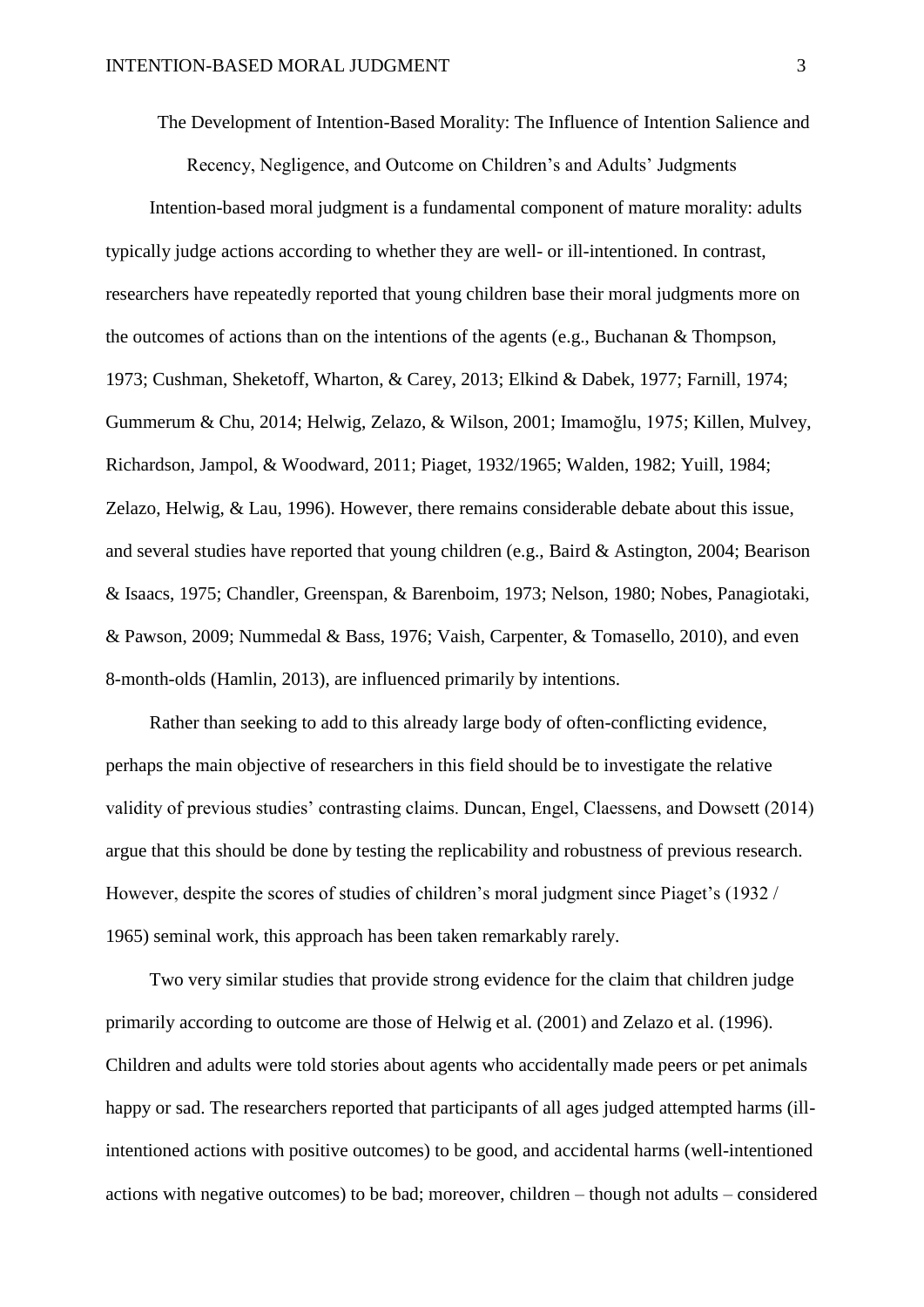the well-intentioned agents to deserve punishment, and the ill-intentioned agents to deserve none. That is, regardless of age, almost all participants made outcome-based acceptability judgements, and children (the oldest were nearly 8) made primarily outcome-based punishment judgments.

Nobes, Panagiotaki and Bartholomew (2016) replicated Helwig et al.'s and Zelazo et al.'s methods and corroborated their findings. However, when the wording of the acceptability question was changed from the original (e.g., "Is it okay for Kevin to give Rob a puppy?")<sup>1</sup> to being more agent-focused (e.g., "Is Kevin good, bad or just okay?"), the older children's and adults' responses were essentially reversed: they judged almost exclusively according to intentions. Moreover, despite Helwig et al.'s and Zelazo et al.'s other key question – whether the agent should be punished – remaining unchanged, punishment judgments also became substantially more intention-based. Even the youngest children's (4-5 years) acceptability and punishment judgments were now based approximately equally on intention and outcome.

Nobes et al. (2016) also asked participants who made outcome-based punishment judgments a "parental knowledge" question (e.g., "If her parents found out she tried to hit the dax, should they tell her off?"). The large majority now gave intention-based responses. This shows that even participants who give outcome-based judgments are usually aware of, and can base their judgments on, intentions. It also suggests that some – perhaps many – apparently outcome-based responses result from the belief that, since parents cannot know their children's intentions, they tend to assume that a bad outcome is culpable and punishable because it was probably deliberate.

These findings challenge both the robustness of Helwig et al.'s and Zelazo et al.'s findings and the validity of the claim that children's judgments are primarily outcome-based. However, they are consistent with a "weak" version of this account: while children's

 $\overline{a}$ 

<sup>&</sup>lt;sup>1</sup> Helwig et al. and Zelazo et al. asked about the acceptability of acts in this way because, as well as investigating the relative influence of intention and outcome on moral judgments, they sought to address the separate issue of whether children judge according to acts (e.g., petting or hitting an animal) or the harm that results from them.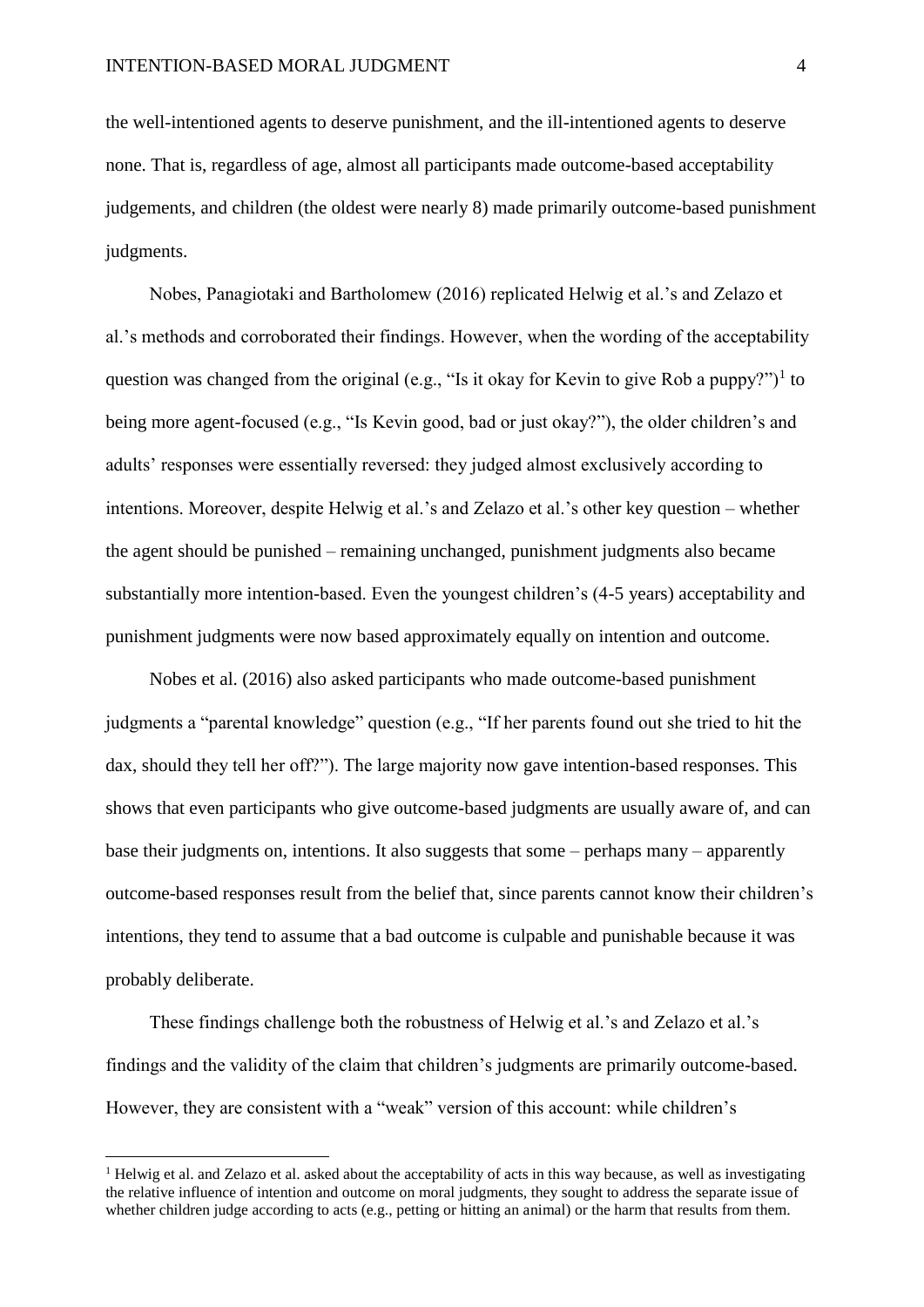judgments are not *primarily* outcome-based, there is still an "outcome-to-intent shift" (Cushman et al., 2013) because, with increasing age, individuals judge less according to outcome, and more according to intention.

One explanation is that children's judgments are indeed less intention-focused, and more outcome-focused, than adults'. Cushman and colleagues (e.g., Cushman, 2008; Cushman et al., 2013) have proposed a dual-process model that comprises an early-developing, relatively automatic process that is sensitive to the causes of outcomes, and a later-developing process that is sensitive to mental states, especially intentions. Until about 5 years of age children have only the first, causal, process available and so are influenced almost entirely by outcomes; they then gradually become able also to take intentions into account.

An alternative explanation is that children are able to make intention-based moral judgments from an early age, but lack the cognitive resources (e.g., memory, executive functions, theory of mind) required to remember, understand and integrate intention information in their judgments, at least when told stories such as those of Helwig et al. and Zelazo et al. In particular, the salience of outcomes might be greater than that of intentions such that young children forget or fail to notice agents' intentions, or are unable to inhibit their emotional or intuitive responses to the outcomes (e.g., Buon, Seara-Cardoso, & Viding, 2016; Margoni & Surian, 2016). This problem of outcomes being more salient than intentions is common in this area of research, not least because outcomes (e.g., a victim's pleasure or pain; a desired gift or broken possession) are typically tangible and explicit, whereas intentions are less easily perceived and understood. Bearison and Isaacs (1975) and Nelson (1980) reported that children's judgments became more intention-based when the intentions were stated explicitly, and hence were more salient than when they were implicit, as in Piaget's (1932 / 1965) stories. In addition, since intentions precede outcomes, they are almost invariably presented both verbally and pictorially in this order, and so recency effects are likely. Feldman, Klosson, Parsons, Rholes and Ruble (1976) and Nummedal and Bass (1976) found that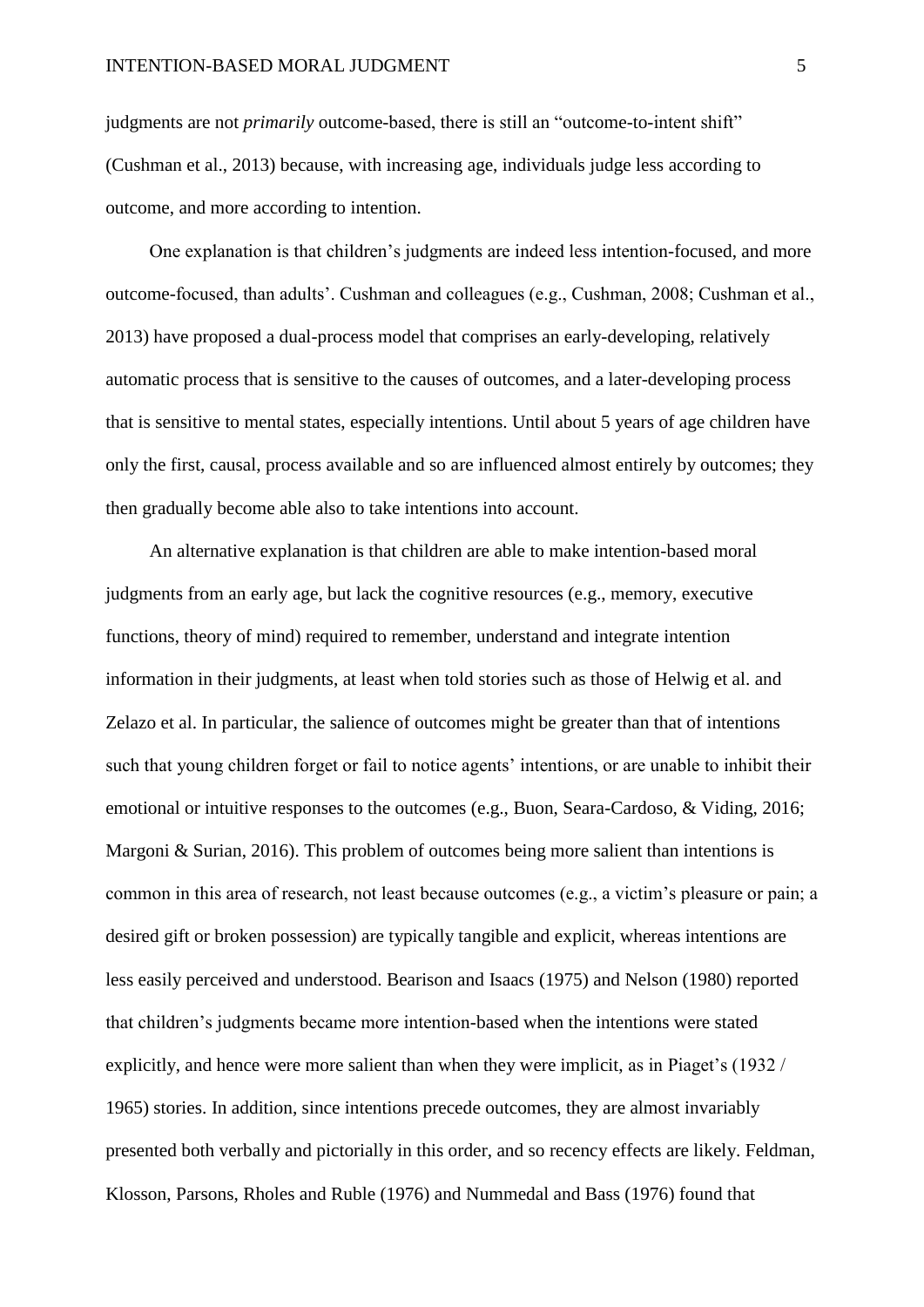children's judgments became more intention-based when they reversed the order of presentation from the usual intention then outcome, to outcome followed by intention. More recently, Gvozdic, Moutier, Dupoux and Buon (2016) reported that metacognitive training, and in particular the use of an executive alert (to "not focus too much" on the consequences), resulted in 5-8 year-old children making adult-like, primarily intention-based judgments. This finding supports a cognitive resources account because it indicates that children's outcomebased judgment arises not from an inability to understand and use intention information, but from failure to inhibit their focus on outcomes.

A third possible explanation of the intention-to-outcome shift is that children are able to make intention-based moral judgments from an early age, but are influenced in their judgments by presumed negligence of the agents (Nuñez, Laurent, & Gray, 2014). For example, Helwig et al. told a story about Ethan, who wanted to make his friend happy by giving him a puppy. However, the shopkeeper made a mistake so that Ethan accidentally gave his friend a gift box containing a tarantula. Despite his good intentions, mature, intention-based judges might have considered Ethan blameworthy because he was careless not to check the present before giving it to his friend; that is, they might have judged him naughty and deserving of punishment not because of the outcome per se, but because he was negligent. Since negligence co-varies with outcome (a bad outcome implies carelessness), these mature judgments would appear to be outcome-based. Nobes et al. (2009) found that, when carefulness was explicitly stated, even 3- 4 year-olds judged primarily according to intention.

**The current study.** In this study we tested these separate – though not entirely mutually exclusive – accounts by building on Nobes et al.'s (2016) replications of Helwig et al.'s (2001) and Zelazo et al.'s (1996) studies. Our objectives were to evaluate the claim that young children base their moral judgments on the outcomes of actions rather than on the agents' intentions, and to investigate the reasons for their judgments.

Two experiments were conducted, in each of which a single change was made to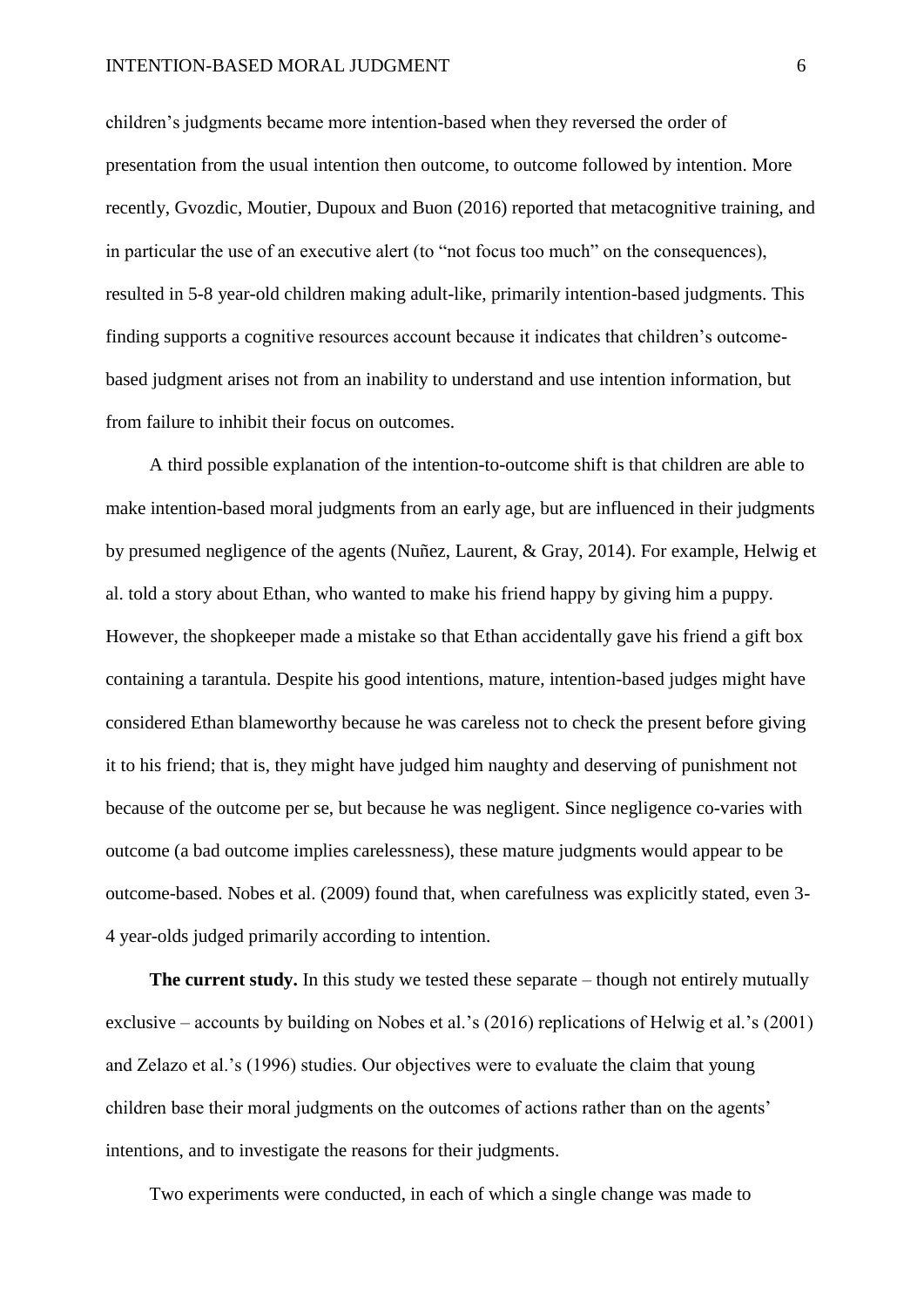systematically test its effects on moral judgments. Both experiments were near-replications of Helwig et al.'s and Zelazo et al.'s studies, except that the acceptability question was rephrased (as in Nobes et al., 2016), intention salience and recency were increased, and in Experiment 2 carefulness (i.e., lack of negligence) information was added. Data from these experiments were then compared with those of Nobes et al. (2016) to determine the extent to which these factors separately and conjointly accounted for some children's continued outcome-based judgments, and the increase with age of intention-based judgment, that were reported there.

The approach of replicating studies that provided strong support for the view that children's moral judgments are primarily outcome-based, and systematically manipulating one factor at a time, enabled us to identify whether, and to what extent, each factor influenced judgments. It ensured that different findings – in particular, of intention-based judgment – could not be attributed to any other methodological differences, such as variations in the content or presentation of stories.

If it were found that children's moral judgments became largely or wholly intentionbased when intention salience and recency were increased, or when carefulness (i.e., absence of negligence) information was added, this would provide strong support for the second (intention salience) or third (negligence) of the possible explanations outlined above. Since these factors have only rarely been investigated before – in the large majority of studies in this area outcomes have been more salient than intentions, and participants have been told nothing about carefulness or carelessness – these explanations would be directly applicable to most previous studies, too.

On the other hand, if there were little or no increase in children's use of intention information compared with that reported by Nobes et al. (2016), this would be consistent with accounts such as that of Cushman et al. (2013), that young children's judgments are strongly influenced by outcome.

#### **Experiment 1**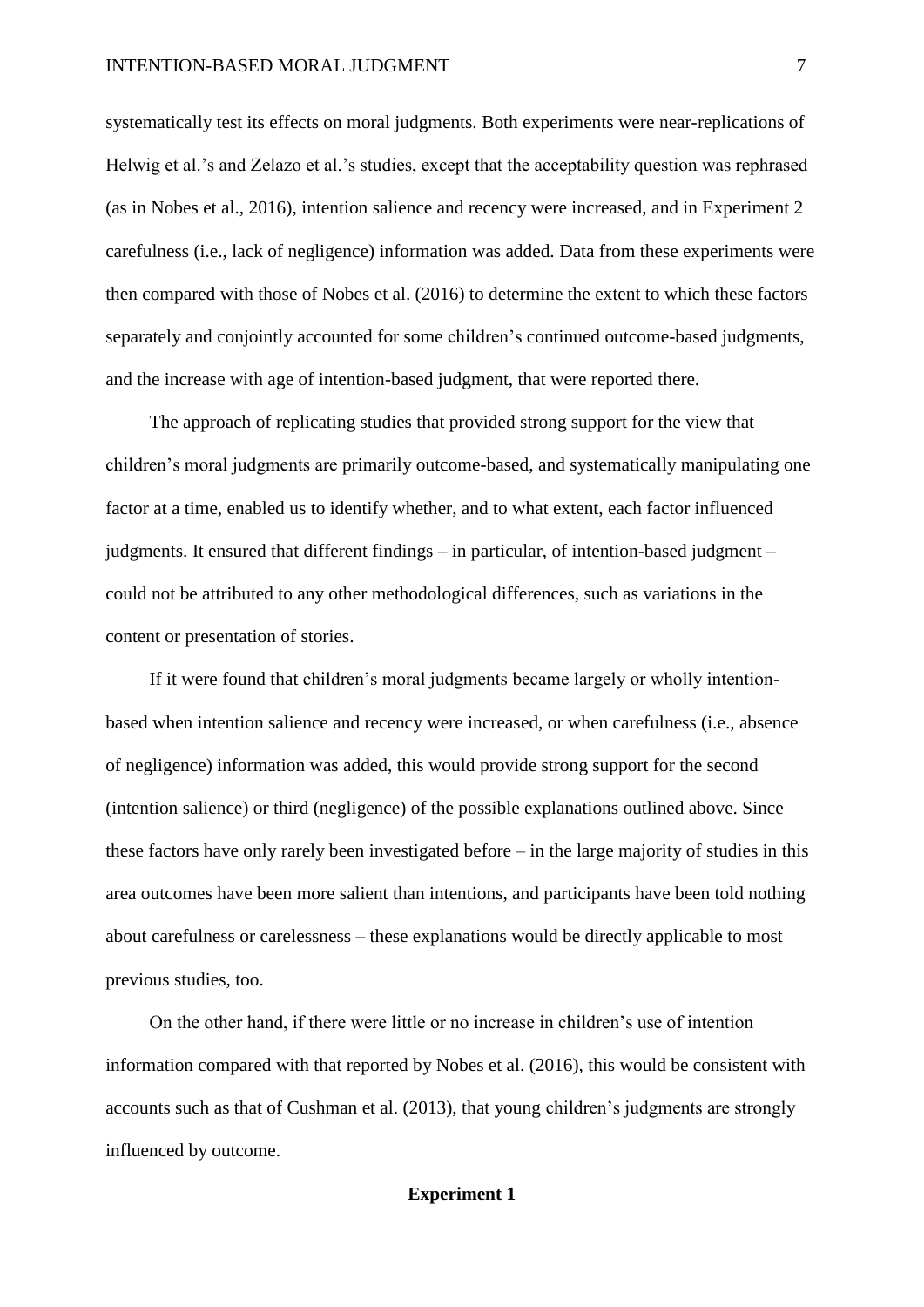The first experiment investigated the impact on children's and adults' moral judgments of the relative salience and recency of intention and outcome information. The methods were almost identical to those of Helwig et al. and Zelazo et al., except that, as in Nobes et al. (2016), the acceptability question was changed to be more agent-focused than in the original studies. In addition, the salience and recency of intention information was increased.

It was predicted that participants of all ages would judge more according to intention than outcome, that is, accidental harms (positive intentions, negative outcomes) would be considered more acceptable and less punishable than attempted harms (negative intentions, positive outcomes). In particular, we expected that younger children's judgments would be primarily intention-based. We also expected that, when participants gave outcome-based responses, the majority would give intention-based responses to the parental knowledge question.

### **Method**

### **Sample**

 $\overline{a}$ 

The participants were 19 children (12 girls) aged 4-5 years ( $M = 62.5$ ; range = 58-65 months), 24 (12 girls) aged 5-6 years (*M* = 74.0; range = 66-82 months); 20 (10 girls) aged 7-8 years ( $M = 97.1$ ; range = 88-104 months), and 12 adults (5 women) ( $M = 42$  years, range = 18– 70 years<sup>2</sup>). The children attended five British state primary and junior schools. The adults were mainly university students and administrative staff. All participants were white except for five African Caribbeans and five South Asians. Children were excluded when parental consent was not given, on teachers' advice (e.g., because children were very shy, or their English was poor), or when children showed signs of boredom or distraction. Two of the youngest children withdrew early.

Nobes et al. (2016) indicated effect sizes of action valence (accidental or attempted

<sup>&</sup>lt;sup>2</sup> In both experiments reported here there was no indication that adults' judgments changed with age,  $rs < 0.10$  in magnitude,  $ps > 0.74$ .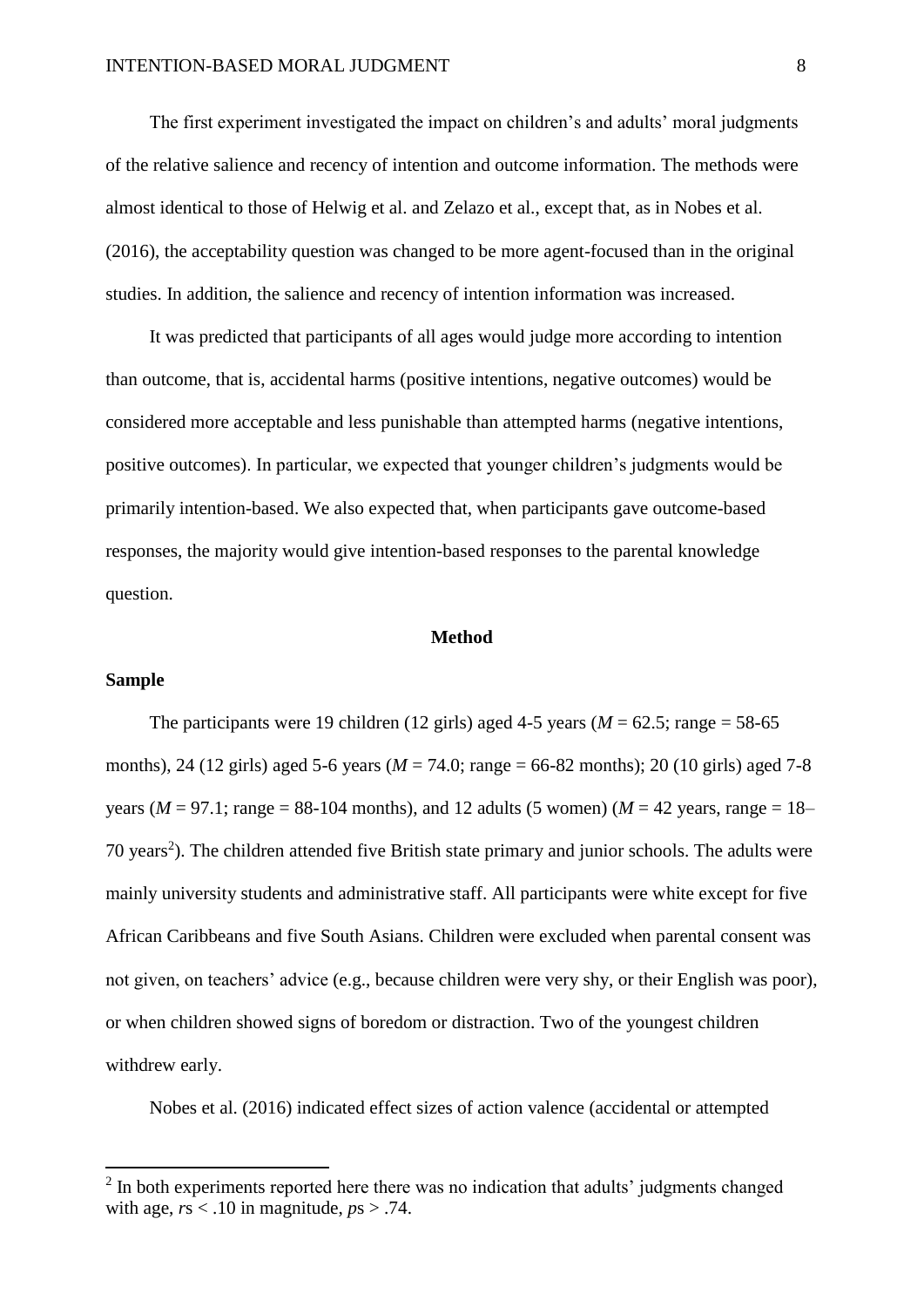harm) when the rephrased acceptability question was asked (as in the present study) of  $\eta_{p}^{2}$  $=$  .452 for acceptability (naughtiness) judgments, and  $\eta_{p}^{2}$  = .185 for punishment judgments. An a priori power analysis using GPower (Faul, Erdfelder, Lang, & Buchner, 2007), with effect size specification as in Cohen (1988), indicated that a sample of 40 participants (i.e., 10 per age group) would be sufficient to detect the smaller effect (for punishment) with power  $(1 - β)$  set at 0.80 and  $\alpha = .05$ .

### **Design**

The independent variables were age group, action valence and source of story (Helwig et al. or Zelazo et al.) The dependent variables were acceptability (naughtiness) and punishment judgments, justifications, and "parental knowledge" judgments.

### **Measures**

Each participant was told two illustrated stories from Helwig et al. (2001) and two from Zelazo et al. (1996) (Appendix). Each of these pairs comprised one accidental harm (positive intention, negative outcome) and one attempted harm (negative intention, positive outcome). In Helwig et al.'s accidental harm, Ethan had the good intention of giving his friend a puppy, but the shopkeeper put a big spider in the gift box by mistake, so Ethan made his friend scared and upset. In the attempted harm, ill-intentioned Chris wanted to give a big spider, but – because of the same less-than-fastidious shopkeeper – accidentally gave a puppy. Zelazo et al.'s accidental harm involved Sally, who wanted to make her pet (a "dax") happy by stroking it, but the dax jumped up so that Sally accidentally hit it and made it sad. In the attempted harm, Anne also had a dax which she wanted to hurt, but the dax wiggled away so Anne accidentally stroked it, making it happy.

During each story, participants were asked to predict the agents' behavior (e.g., "What is Ethan going to get Chris for his birthday?"), and, in the Helwig et al. stories, they were also asked to predict the recipient's emotions (e.g., "How do you think Chris felt when he got the big spider?") After each story, participants were asked to make two judgments, one about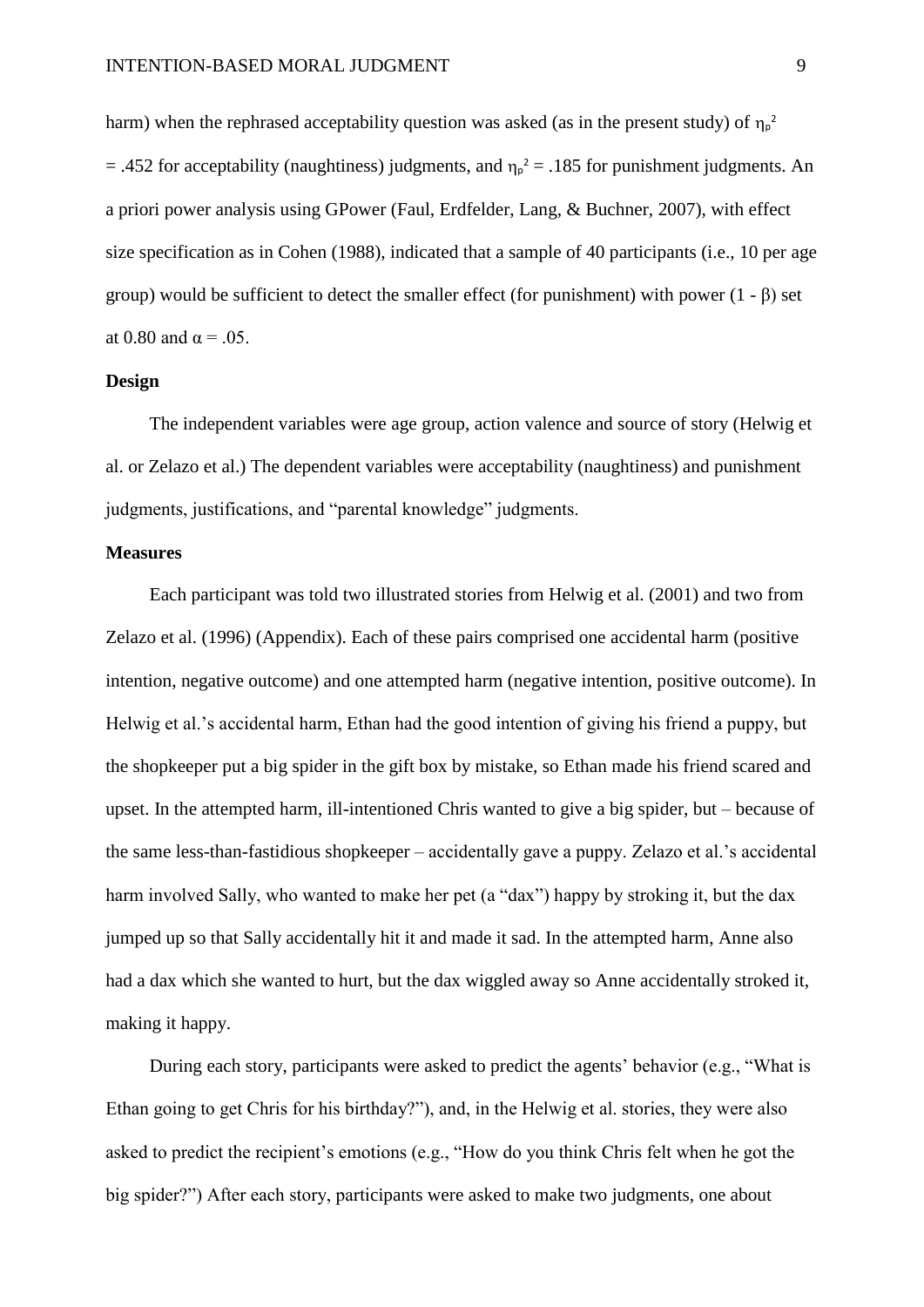acceptability (goodness or badness), and the other about the level of punishment that the agent deserved.

These methods were in all relevant respects identical to those used in the original studies (and shown by Nobes et al. (2016) to closely replicate their findings), except for two sets of changes: those made by Nobes et al., and those made for this experiment.

The changes made by Nobes et al. to the original studies were as follows: the acceptability questions were rephrased so that they focused on whether the agent was good or bad (e.g., "Is Sally good, bad or just okay? How good / bad?"); character information (e.g., "Sally is nice. She doesn't want to hurt anyone") was removed because it gave the answer to the rephrased intention question<sup>3</sup>; participants were asked to justify their punishment judgments; and, when they gave apparently outcome-based judgments, they were asked a "parental knowledge" question, e.g., "If her parents found out she tried to hit the dax, should they tell her off?" The justification and parental knowledge questions were asked after the judgments to ensure that they did not influence the judgments. In addition, some words were changed to improve comprehension by our British participants, for example, Anne "stroked" the dax rather than petted it; and Ethan accidentally gave a "big spider" rather than a tarantula.

The following additional changes were made for this experiment: First, three confirmation questions were added directly before the judgment questions. They concerned the outcome (e.g., "Did Sally hit the dax or stroke it?"), cause (e.g., "Why did Sally hit the dax? Did she want to stroke the dax, or did she stroke it by mistake?"), and intention ("What did Sally try to do? Did she try to stroke the dax, or did she try to hit it?"). Wrong responses were corrected by the interviewers. These questions were included to ensure that the key elements of the stories had been understood and remembered (this was not assessed in the original studies),

 $\overline{\phantom{a}}$ 

<sup>3</sup> Removal of character information would be expected to *reduce* intention-based judgment relative to the original studies because it implied the agents' intentions (e.g., Anne was nasty, so she wanted to hurt the dax).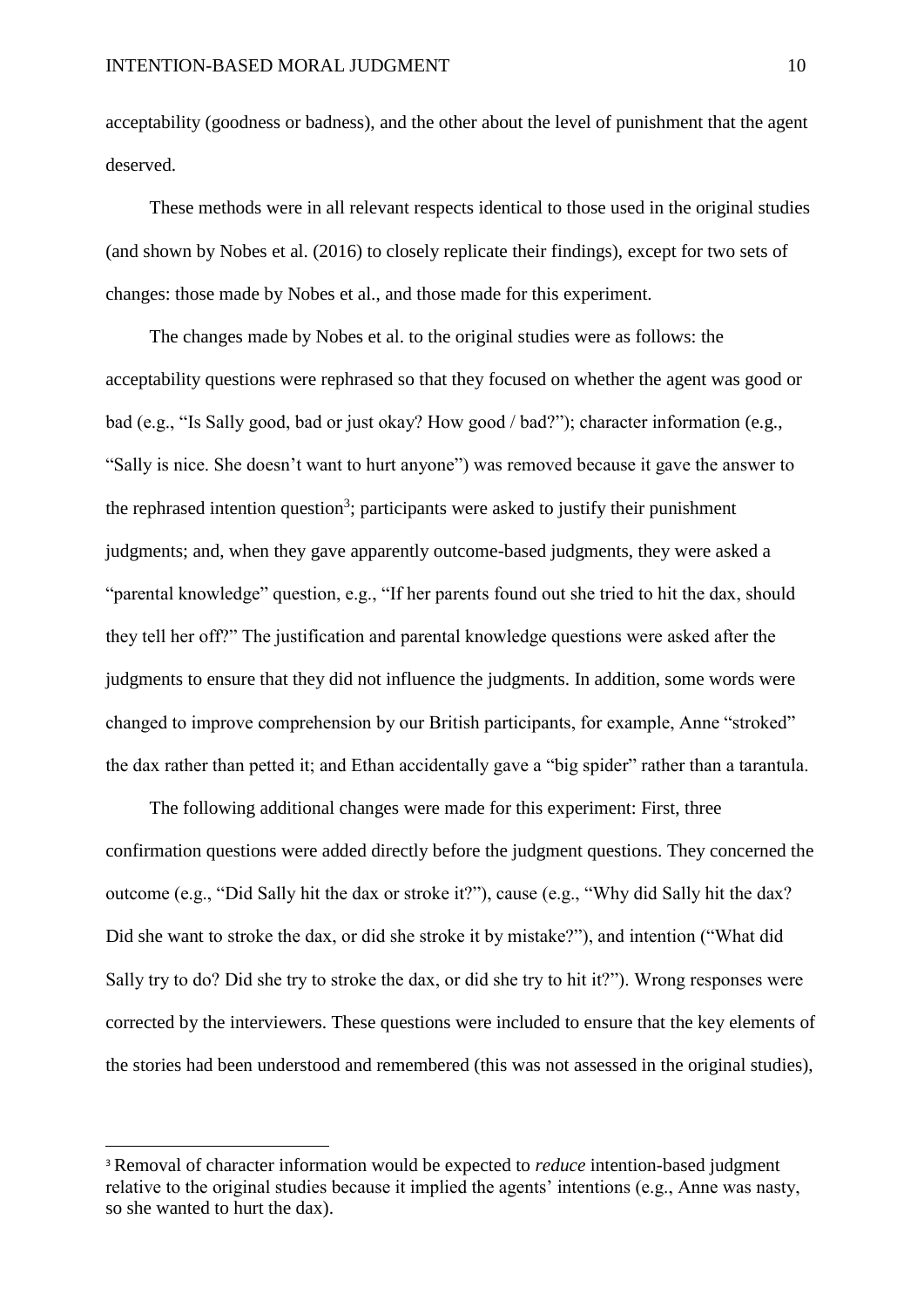and the second and third of these questions were also designed to increase the salience and recency of intention information relative to those of outcome information.

Second, another post-judgment question was asked in this experiment: participants who gave apparently outcome-based judgments (e.g., to punish a well-intentioned agent) were asked again about the agents' intentions (e.g., "What did Sally want to do the dax? Did she want to make it feel nice or did she want to hurt it?") This question was included to assess whether apparently outcome-based judgments occurred because participants had forgotten about the agents' intentions.

The third change made in this experiment was to exclude the comprehension and confirmation questions that were asked in the original studies. These referred to aspects of the stories that were unrelated to intentions, causes or outcomes and instead asked whether the dax in Zelazo et al. liked being petted or hit, or if the boys in Helwig et al. liked puppies or tarantulas. Since Nobes et al. (2016) reported that 98.5% of children's answers to these questions were correct, and Zelazo et al. approximately 96%, they were considered unnecessary and excluded to avoid the interviews becoming too long.

To summarize, the only relevant change from Nobes et al., (2016) was that the confirmation questions about cause and intention were added. As in Nobes et al., the acceptability question was rephrased so that it focused on the agent rather than the outcome, and character information was removed. All other changes were neutral because they concerned questions that were excluded because they were about irrelevant aspects of the stories, or that occurred after the judgments.

As in the original studies, acceptability judgments were scored from 1 (*really, really bad*), through 3 (*okay*), to 5 (*really, really good*), and punishment from 0 (*no trouble*), through 1 (*a little trouble*), to 2 (*a lot of trouble*). For example, responses that Sally (who was wellintentioned but who accidentally hurt her pet) is good and should not be punished would indicate intention-based judgment, whereas saying that Anne (who was ill-intentioned but who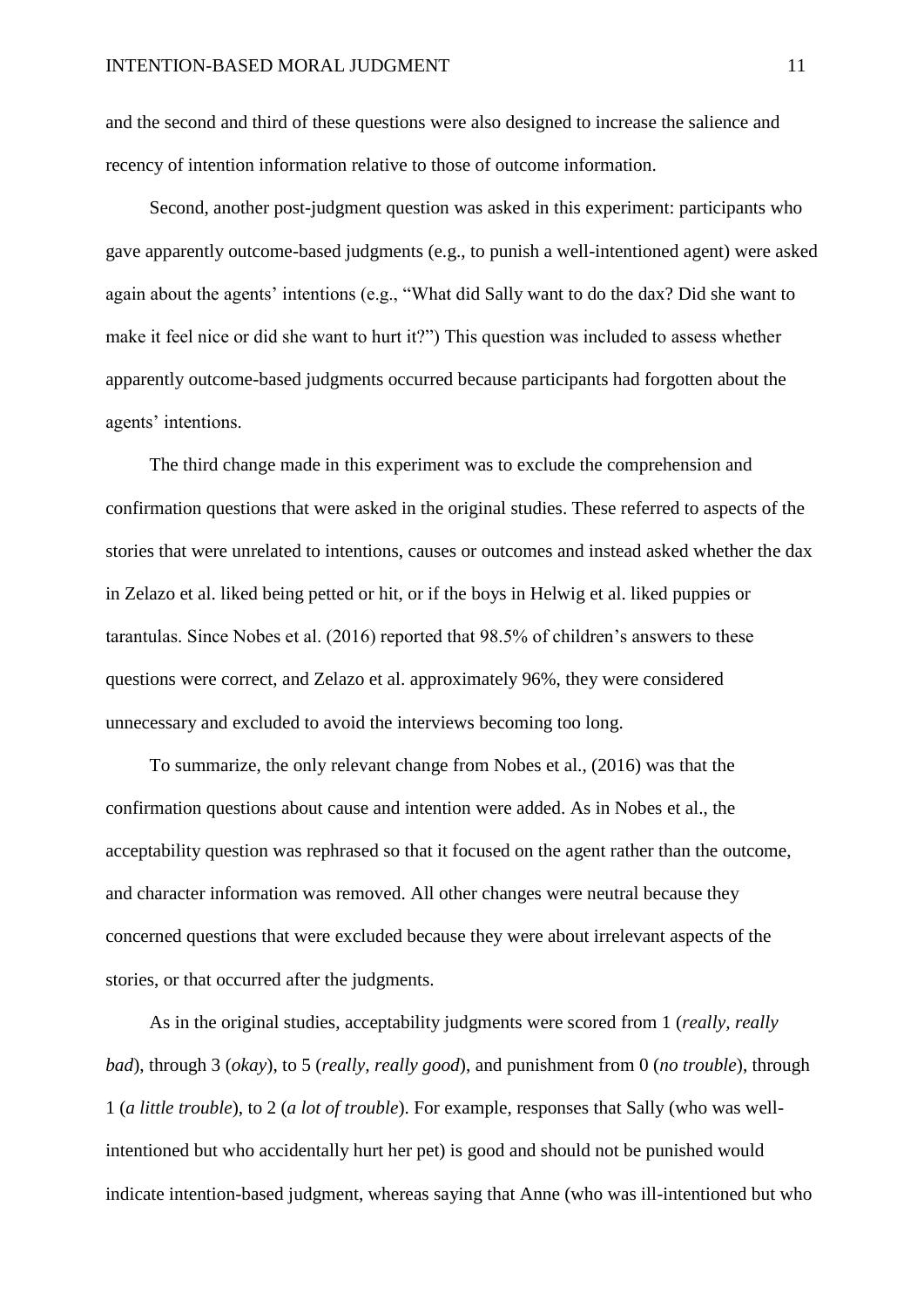accidentally made her pet happy) is good and should not be punished would indicate outcomebased judgment.

Justifications were coded according to whether they were based on intentions (e.g., "Because she wanted to smack it", "He didn't mean to, it was an accident"), outcomes (e.g., "Cos he gived a big horrid spider", "The animal was sad and cried"), negligence ("He should have checked inside the box", "She didn't hold on tight enough"), or other (e.g. "Cos she looks like my friend"; "Don't know"). Justifications were also coded according to whether they were factually correct. For example, if a participant said that Sally (who was well-intentioned) should be punished "Because she tried to hurt the dax", their justification would be coded as intention-based, but factually incorrect. A quarter of all justifications were coded by a second independent judge, and interrater reliability was  $94.7\%$  (Cohen's  $\kappa = .91$ ).

Pictures were 20cm x 30cm sketches that illustrated the story characters, their intentions (e.g., the agent with, in a thought bubble, his smiling friend), likes and dislikes (e.g., the smiling friend with a puppy), causes (e.g., a shopkeeper places a big spider, instead of a puppy, in a gift box), and outcomes (e.g., the friend looking unhappy with a big spider). The Zelazo et al. pictures were kindly provided by the authors, but the Helwig et al. pictures are no longer available and so were redrawn according to the story texts, in the same style as the Zelazo et al. pictures.

### **Procedure**

Participants were interviewed individually in quiet areas of their schools or university. They were first given an introduction and brief explanation, and then asked if they were happy to continue. The four stories were told in random order, except that either the pair from Helwig et al., or the pair from Zelazo et al., was told first.

#### **Results**

**Comprehension.** The percentages of correct responses to the prediction, confirmation and justification questions, and to the pre- and post-judgment confirmation questions, are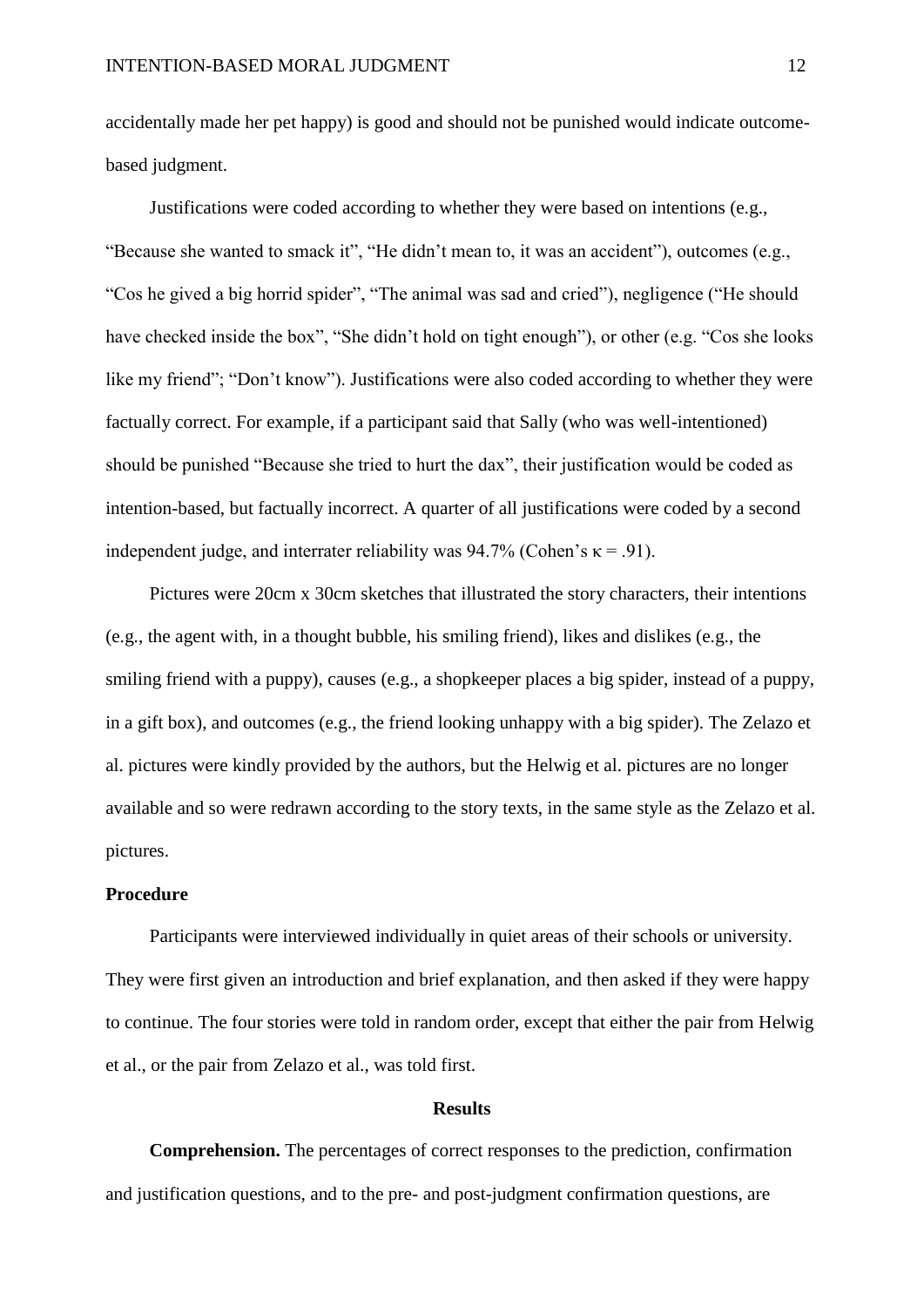shown in Table 1. Of the 4-5- and 5-6 year-old children, 60.0% and 55.6% respectively gave one or more incorrect responses to the 12 (i.e., 3 for each of the 4 stories) confirmation questions that they were asked, and 48.0% and 22.2% gave 2 or more incorrect responses. All of the older children and adults answered all of these questions correctly.

**Acceptability judgments.** Preliminary analyses revealed no main or interaction effects of gender or of source of story (Zelazo et al. or Helwig et al.) and so these were excluded from further analyses. A 4 (Age group) x 2 (Action valence [accidental harm, attempted harm]) mixed ANOVA with repeated measures on action valence indicated a main effect of action valence on acceptability judgments,  $F(1,69) = 125.67, p < .001, \eta_{p}^{2} = .65$  (Figure 1). Participants rated well-intentioned actions with bad outcomes more acceptable than illintentioned actions with good outcomes, that is, their acceptability judgments were more intention- than outcome-based. This was qualified by an interaction between action valence and age group,  $F(3,69) = 13.71$ ,  $p < .001$ ,  $\eta_p^2 = .37$ . Pairwise comparisons indicated that adults made this distinction more clearly than all three child age groups (*p*s < .001), and 7-8 year olds more clearly than 5-6-year olds  $p = 0.03$ . Participants of all four age groups rated accidental harms more acceptable than attempted harms,  $Fs \geq 8.0$ ,  $ps \leq .02$ ,  $\eta_p^2 s \geq .28$ . The main effect of age-group did not approach significance.

**Punishment judgments.** The equivalent analyses were conducted on punishment ratings (Figure 2). Source of story and gender were again excluded following preliminary analyses. The mixed ANOVA showed a main effect of action valence,  $F(1,69) = 56.82$ ,  $p < .001$ ,  $\eta_p^2$ = .45, indicating that well-intentioned actions were judged less punishable than ill-intentioned actions. There was also an interaction between action valence and age-group, *F*(3,69) = 3.86, *p*  $= .013$ ,  $\eta_{p}^2 = .14$ . Pairwise comparisons indicated that adults distinguished action valences more clearly than the 4-5-year-olds and 5-6 year-olds, *p*s < .01, and marginally more clearly than 7-8-year-olds,  $p < 0.07$ . All three older age-groups considered accidental harms less punishable than attempted harms,  $Fs > 5.9$ , ps  $< .03$ ,  $\eta_p^2 s > .20$ , and 4-5-year-olds judged them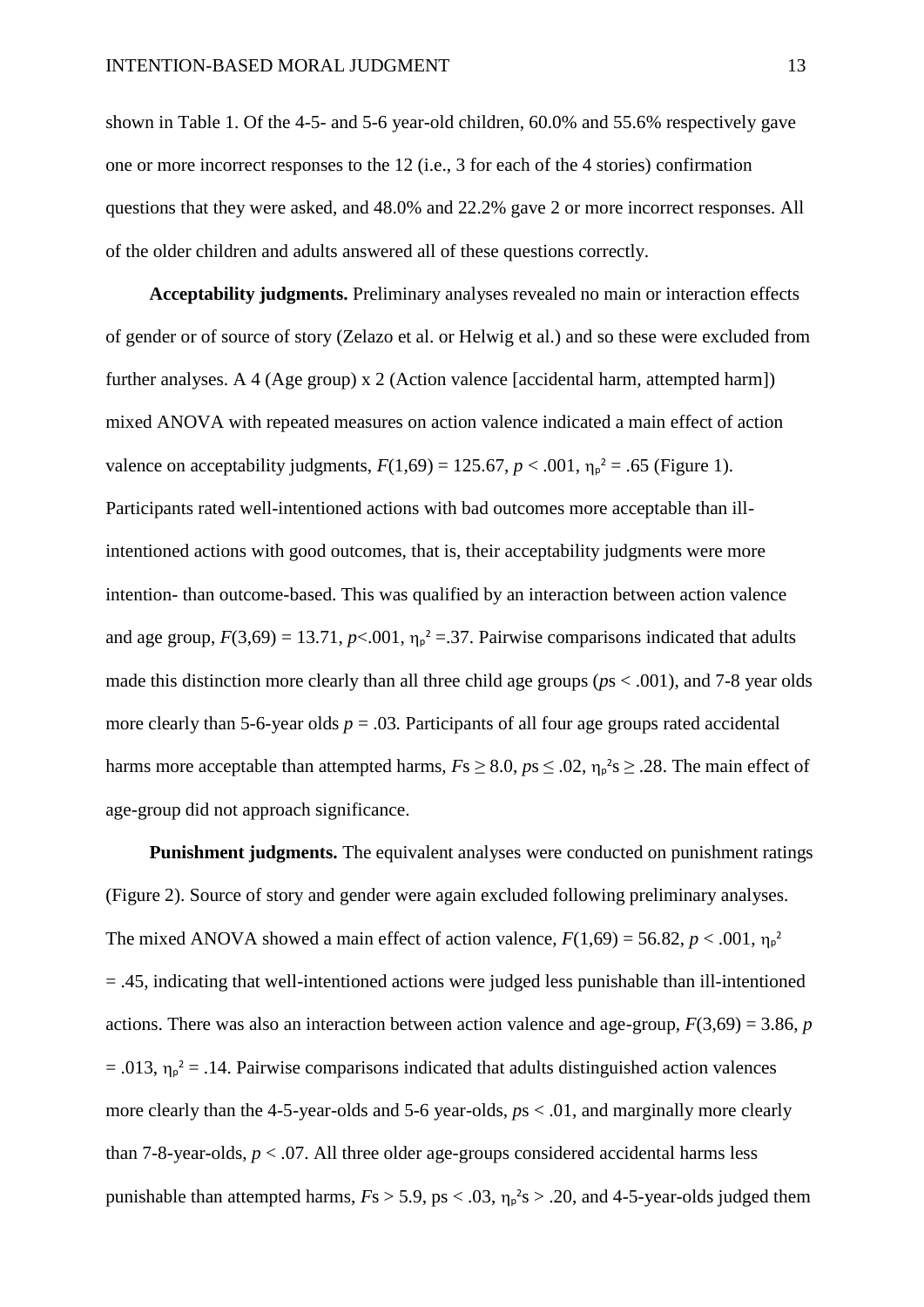marginally less punishable,  $F(1,18) = 3.77$ ,  $p = .07$ ,  $\eta_p^2 = .18$ . The main effect of age-group did not approach significance.

**Justifications**. Table 2 shows the percentages of participants' justifications of their punishment judgments that were based on intention, negligence and outcome. From 5-6 years justifications were significantly more intention- than outcome-based (binomial *p*s < .01). Adults' justifications were based on intention rather than outcome more than were those of any of the child age-groups',  $\chi^2(1)$ s > 6.9, *ps* < .01.

**Parental knowledge.** When outcome-based punishment judgments were made (i.e., an accidental harm-doer should be punished, or an attempted harm-doer should not), participants were asked whether the agent's parents should punish if they knew the agent's intentions**.** Table 3 shows the frequencies of outcome-based punishment judgments and of intention-based responses to the parental knowledge question (i.e., they should not punish an accidental harmdoer, or they should punish an attempted harm-doer).

### **Discussion**

Consistent with the first hypothesis, participants' acceptability and punishment judgments were primarily intention-based: even the youngest children considered accidental harms significantly more acceptable, and marginally more punishable, than the attempted harms. However, there was a substantial effect of age: older participants' judgments were considerably more intention-based than younger participants'.

The second hypothesis was also supported: when participants made outcome-based punishment judgments, the majority at all ages gave intention-based responses to the parental knowledge question.

Responses to the confirmation questions indicated that approximately 10% of each of the key aspects of the stories – intention, cause and outcome – were initially misunderstood by 4- 6-year-olds. This suggests that, since these questions were not asked in the original or previous studies – nor, of course, wrong answers corrected – approximately 20% of young children's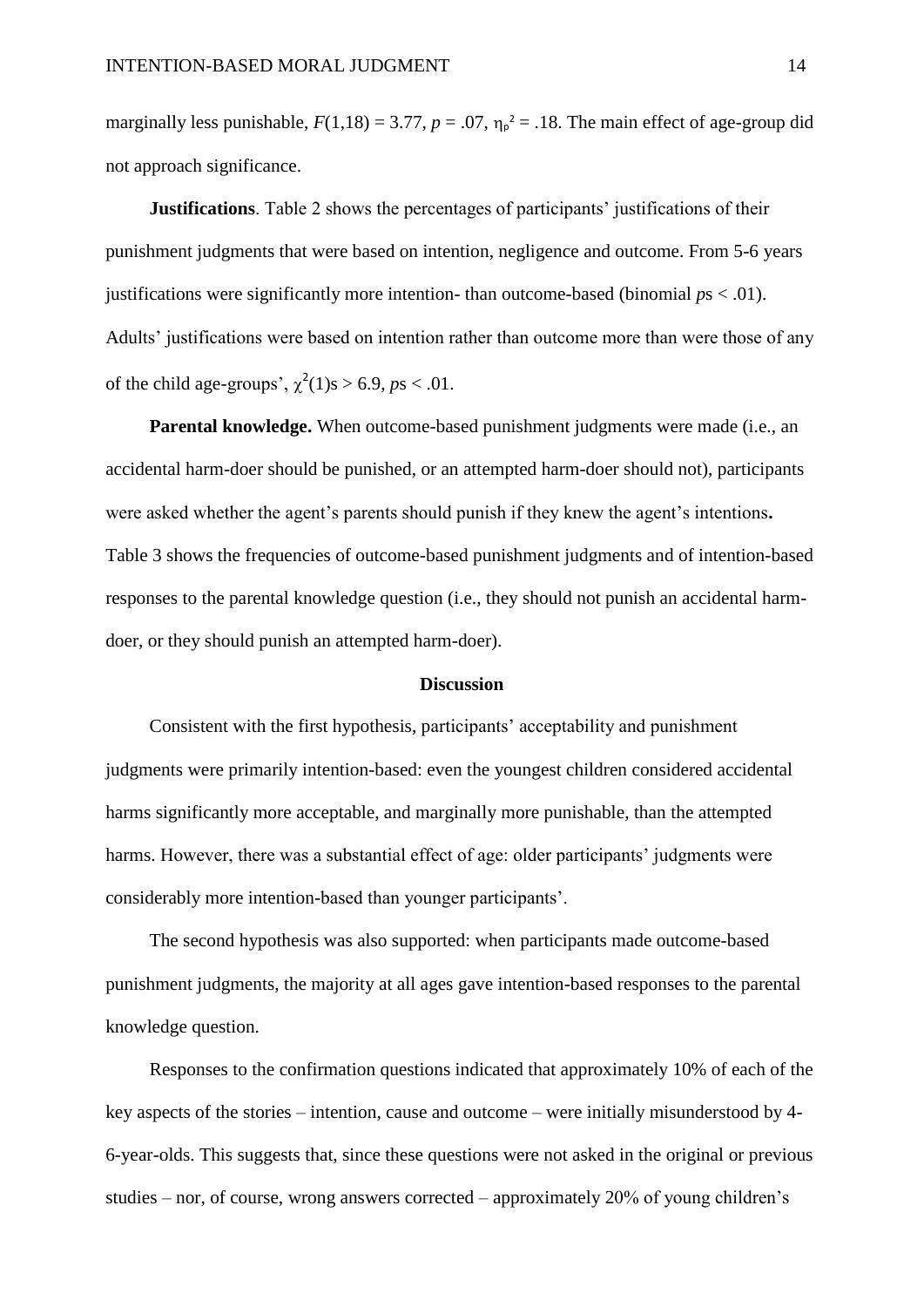judgments in those studies were based on incorrect information. This would have led children who actually made intention-based judgments, but misunderstood agents' intentions, to make apparently outcome-based judgments. Equally, children who made outcome-based judgments, but misunderstood the outcomes, would have made apparently intention-based responses.

Responses to the post-judgment intention questions indicated that approximately a quarter of the youngest children's apparently outcome-based responses, and 10% of the 5-6 year olds', are likely to have been based on misinterpreted or forgotten intention. That is, when these children said that a well-intentioned agent was naughty and punishable, their judgments could actually have been based on the misunderstood or misremembered intentions of the agents.

These findings indicate that the combination of the rephrased acceptability question and increased salience and recency of intention information accounts for almost all of the outcomebased judgment by older participants that was reported by Helwig et al. and Zelazo et al. It also explains most of young children's outcome-based judgment, but not all: there was still a strong effect of age, in that older children's and adults' judgments were more intention-based than young children's. The possibility that this might be due to younger participants assuming that accidental harms were caused by negligence was investigated in Experiment 2.

### **Experiment 2**

This experiment built on Experiment 1 to investigate whether the outcome-based judgments reported there and in Nobes et al. (2016) resulted from assumptions – particularly by young children – that accidental harms were caused by negligence. If so, despite their being well-intentioned, these actions would be considered blameworthy and punishable. Since negligence co-varies with outcome, the result would be that mature, negligence-based moral judgments would appear to be immature, outcome-based judgments.

This possibility was tested by replicating Experiment 1 and adding information about carefulness, that is, the absence of negligence. This information was inserted into each story by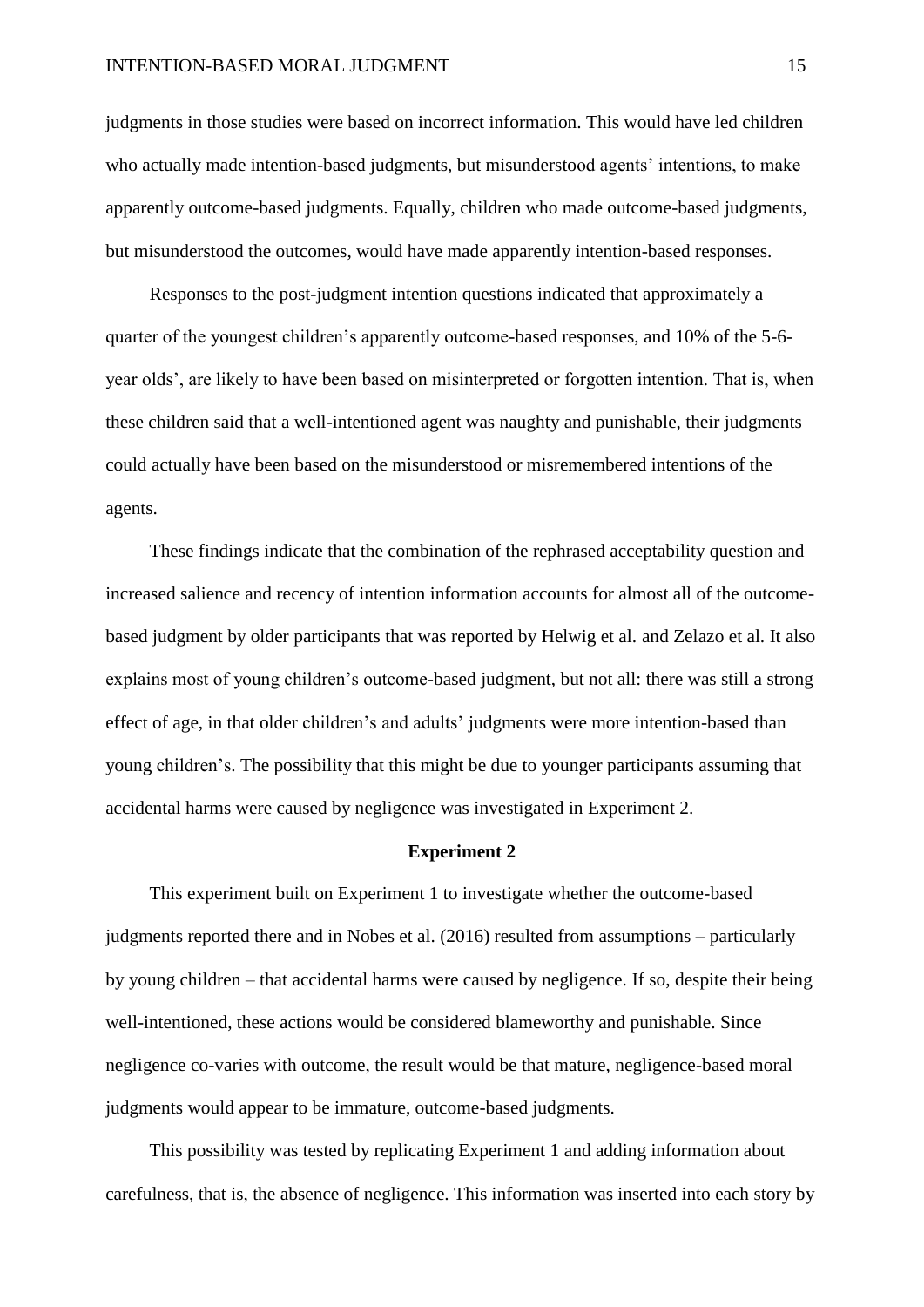explicitly stating that agents were careful, and by explaining how they were careful. In addition, pictures were added in which the agents were shown being careful. If the negligence account is correct, inclusion of this verbal and pictorial information should decrease the frequency of apparently outcome-based (but actually negligence-based) judgments of accidental harms.

The same carefulness information was added to the attempted harms. Its inclusion might lead to harsher (i.e., more intention-based) judgments since being careful about causing harm could emphasize the agent's malice; on the other hand, participants might consider carefulness to be praiseworthy, regardless of ill-intention, in which case judgments would be less harsh, i.e., apparently more outcome-based.

The first prediction was that, as in Nobes et al. (2016) and Experiment 1, acceptability and punishment judgments would be primarily intention-based. Second, we predicted that, as in Experiment 1, even 4-5 year olds' judgments would be based more on intention than outcome. If young children's tendency to judge more than adults according to outcome resulted largely or wholly from their judgments being negligence-based (i.e., they assumed that bad outcomes resulted from negligence, and judged accordingly), then the addition of carefulness information should result in the differences between younger and older participants' judgments and justifications largely or wholly disappearing.

The third prediction was that the inclusion of carefulness information in this experiment would draw participants' attention to the issue of negligence, and therefore increase the frequency of references to negligence when justifying their judgments.

And fourth, intention-based responses would be elicited from the parental knowledge question, despite its being asked only when punishment judgments were outcome-based.

**Sample**. The participants were 26 children aged 4-5 years (12 girls,  $M = 61.40$ ; range = 56-65 months), 35 aged 5-6 years (19 girls, *M* = 75.31, range = 66-82 months), 20 aged 7-8 years (10 girls,  $M = 99.8$ , range = 94-106 months) and 18 adults (10 women,  $M = 28$ , range =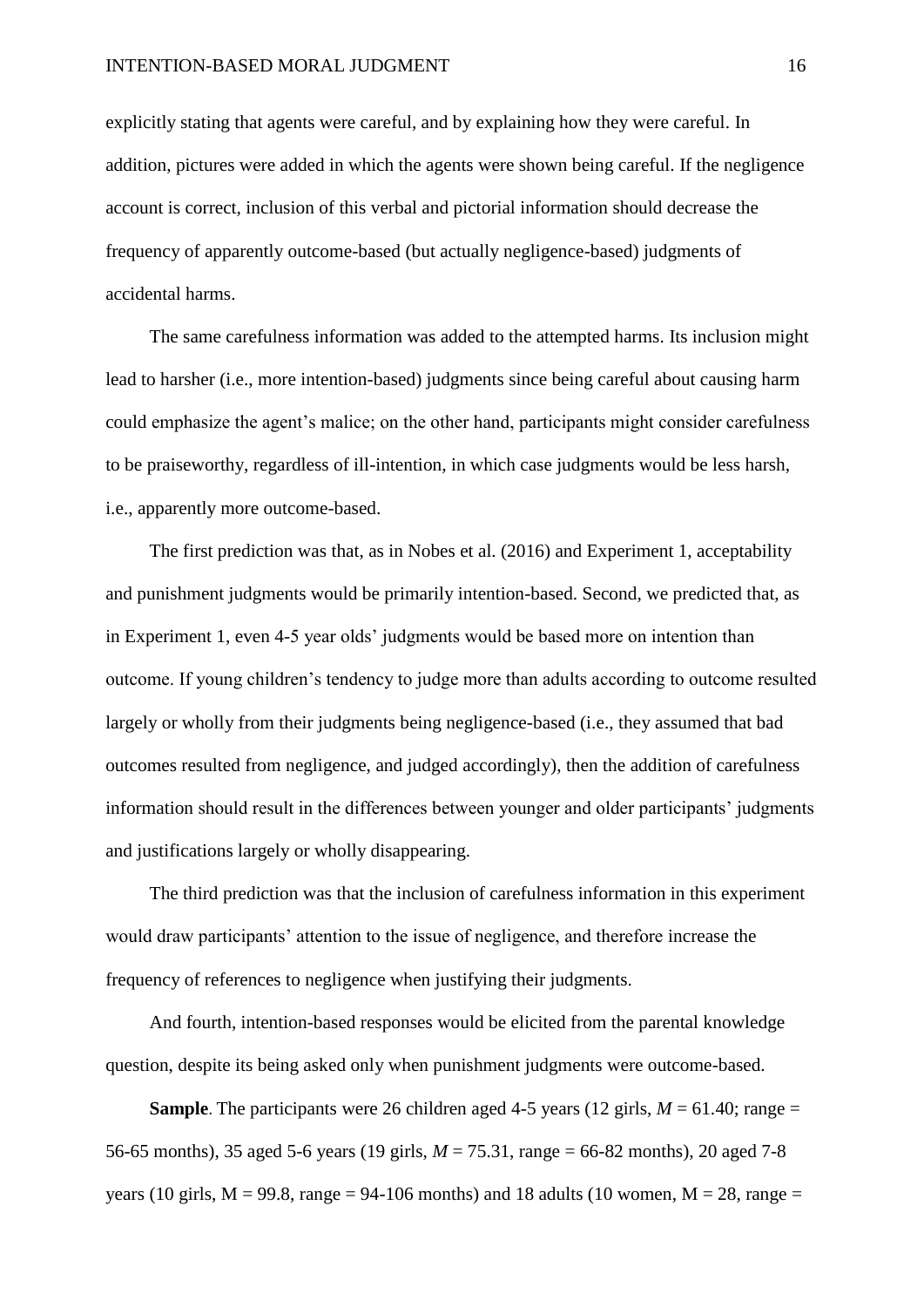18-54 years). The children attended six British state primary and junior schools in rural and urban areas. Thirteen 4-6 year-olds withdrew early.

An a priori power analysis indicated that a sample of 20 (i.e., 5 per age-group) would be sufficient to detect the effect of action valence with effect size set at  $\eta_p^2 = .45$  (as in Experiment 1 for punishment judgments) and power at .95.

**Design, measures and procedure.** All methods were identical to those of Experiment 1, - including both the agent-focused acceptability question used there and in Nobes et al. (2016), and increased salience and recency of intention information – except that carefulness (i.e., lack of negligence) information was added (Appendix, last column). This was done by explicitly stating that the agent was careful, and explaining how they were careful. For example, Sally, who wanted to make her pet happy by stroking it, "held it very carefully to make sure she didn't hurt it". In addition, another confirmation question was added (e.g., "Did Sally hold the dax carefully to make sure she didn't hurt it?") before the outcome, cause and intention confirmation questions. This was done to assess understanding and awareness of the negligence information; to ensure that children understood that the agent was careful – incorrect responses were corrected; and to increase the likelihood of participants remembering this information. Finally, another picture was added to each story between those showing the intentions and outcomes in which, for example, Sally held the pet carefully on a table with two hands.

A second independent judge coded 25% of the justifications, and interrater reliability was 92.9% (Cohen's  $\kappa = .87$ ).

#### **Results**

**Comprehension**. The percentages of correct predictions, confirmations and judgment justifications are shown in Table 4. Despite being told explicitly that the agents were careful, large proportions of children, and even 10% of adults, considered them to be careless. This was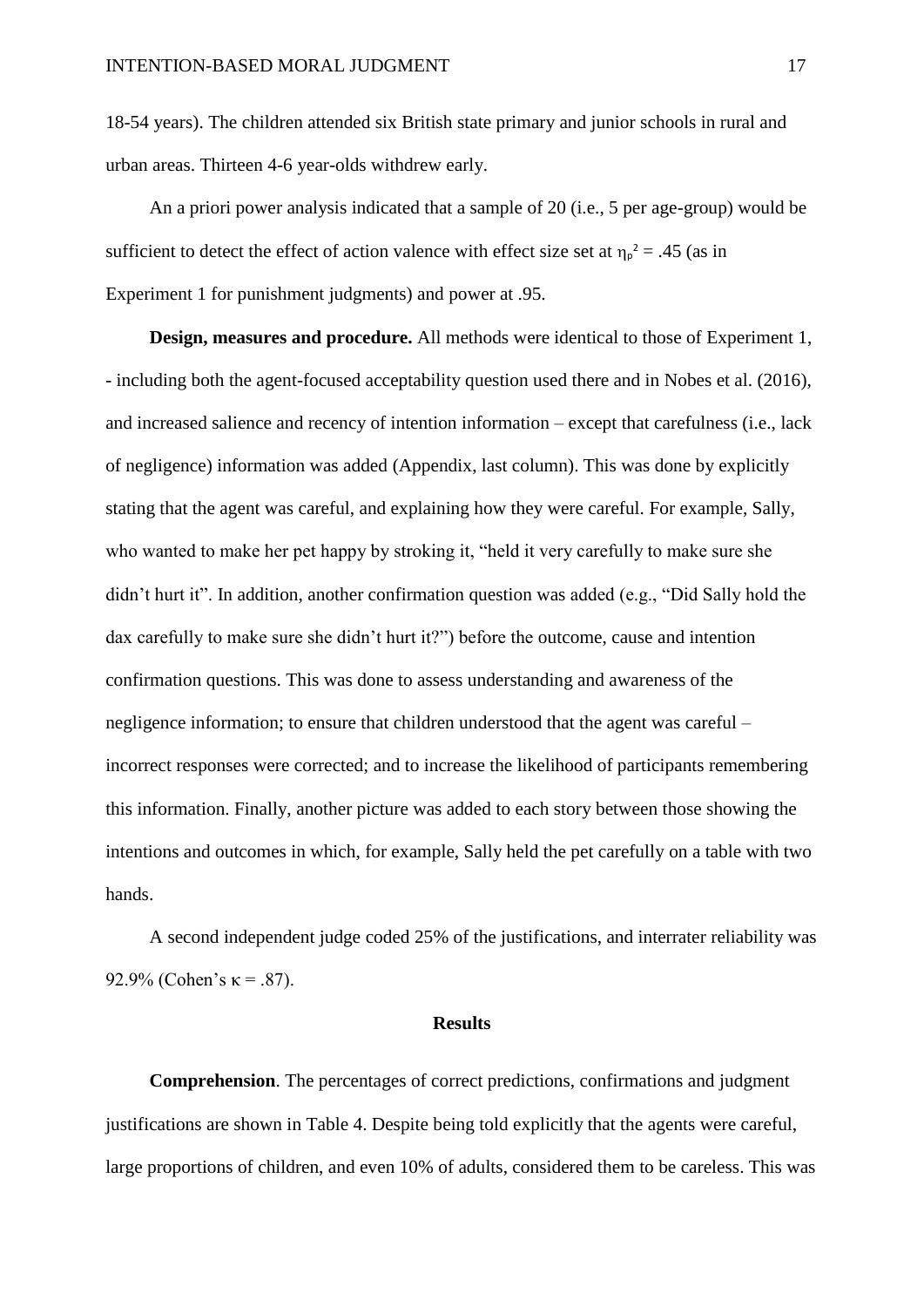especially the case regarding Helwig et al.'s characters, who were considered by 53.1% (4-5 years), 49.1% (5-6 years) and 37.5% (7-8 years) of children to have been careless to give the wrong present.

Of the 4-5, 5-6, and 7-8 year-old children, 46.7%, 12.9% and 35.0%, respectively, gave one or more incorrect responses to the 12 (i.e., 3 for each of the 4 stories) outcome, cause and intention confirmation questions that they were asked. 30.0% of 4-5-year-olds, 3.2% of 5-6 year-olds, and 10.0% of the 7-8-year-olds gave 2 or more incorrect responses. All of the adults answered all of these questions correctly.

**Acceptability judgments.** Gender and source of story were excluded following preliminary analysis. A 4 (Age group) x 2 (Action valence) mixed ANOVA with repeated measures on action valence indicated that the well-intentioned accidental harms were judged more acceptable than the ill-intentioned attempted harms,  $F(1,82) = 221.86$ ,  $p < .001$ ,  $\eta_p^2 = .70$ (Figure 3). This was qualified by an interaction between action valence and age group, *F*(3,82)  $= 17.96, p < .001, \eta_{p}^2 = .36$ . Pairwise comparisons indicated that adults distinguished between accidental and attempted harms more clearly than all three child age-groups (*p*s < .001), and the youngest children did so less clearly than the 5-6-year-olds, *p* < .02, and 7-8-year-olds, *p* < .05. Participants of all age groups considered accidental harms significantly more acceptable than attempted harms,  $Fs \geq 7.82$ ,  $ps \leq .012$ ,  $\eta_p^2 s \geq .29$ . The main effect of age-group did not approach significance.

**Punishment judgments.** The equivalent analysis of punishment ratings (Figure 4) also showed a main effect of action valence,  $F(1,77) = 91.24$ ,  $p < .001$ ,  $\eta_p^2 = .54$ , and a marginally significant interaction between action valence and age-group,  $F(3,77) = 2.55$ ,  $p = .06$ ,  $\eta_p^2 = .09$ . Pairwise comparisons indicated that the 4-5 year-olds distinguished between accidental and attempted harms less clearly than the 5-6 year-olds,  $p = .04$ , and adults,  $p = .01$ . Accidental harms were considered less punishable than attempted harms by all four age-groups,  $F \ge 7.95$ ,  $p s \le 0.011$ ,  $\eta_p^2 s \ge 0.31$ . The main effect of age-group did not approach significance.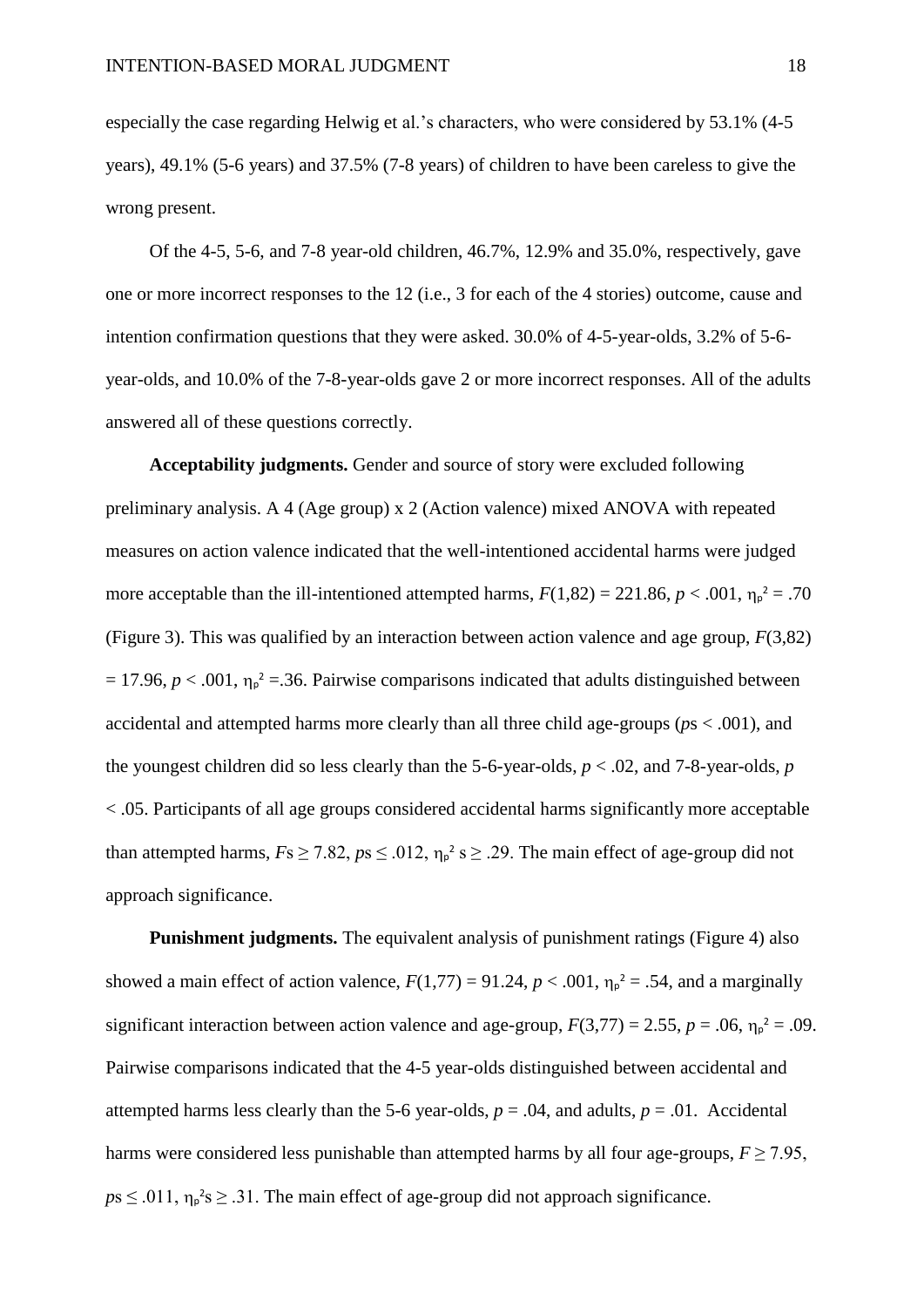**Justifications**. The 4-5-year-olds' (binomial  $p = .052$ ) and all three other age-groups' (*ps*)  $\langle 0.01 \rangle$  justifications were based more on intention than on outcome (Table 5). This distinction was smaller for the 4-5-year-olds than for the other age groups,  $\chi^2(1)$ s  $\geq$  7.7, *ps* < .01.

**Parental knowledge.** Participants gave a total of 85 outcome-based punishment judgments, of which 65 (76.5%) were changed to intention-based in response to the parental knowledge question (Table 6). This proportion was similar for all age-groups (4-5 years: 68.4%; adults: 88.8%).

#### **Discussion**

Experiment 2 replicated Experiment 1 except that participants were told explicitly that agents were careful, shown additional pictures of them being careful, and then asked an extra question about whether the agents were careful. When this question was answered incorrectly, participants were reminded that the agents were careful.

The first prediction – that acceptability and punishment judgments would be primarily intention-based – was supported. The second prediction was also supported: the 4-5 year-olds considered accidental harms more acceptable and less punishable than attempted harms. Moreover, from 5-6 years, children's punishment judgments were based as much on intention as were adults'. However, there remained substantial differences between the age-groups' acceptability judgments, with adults' being more intention-based than all three children's agegroups'. Together, these findings replicate those of Experiment 1, and also suggest that telling children that agents are careful leads to increases in intention-based punishment judgment.

The third prediction, concerning justifications, was not supported. The proportion of justifications that referred to negligence remained very low in this experiment, despite carefulness being stated explicitly. It is possible that, since participants were corrected when they gave the wrong answer to the carefulness confirmation question, nearly all considered the agents to be careful when they made their judgments, and so did not consider negligence to be relevant to their judgments. An alternative explanation is that, even when negligence influences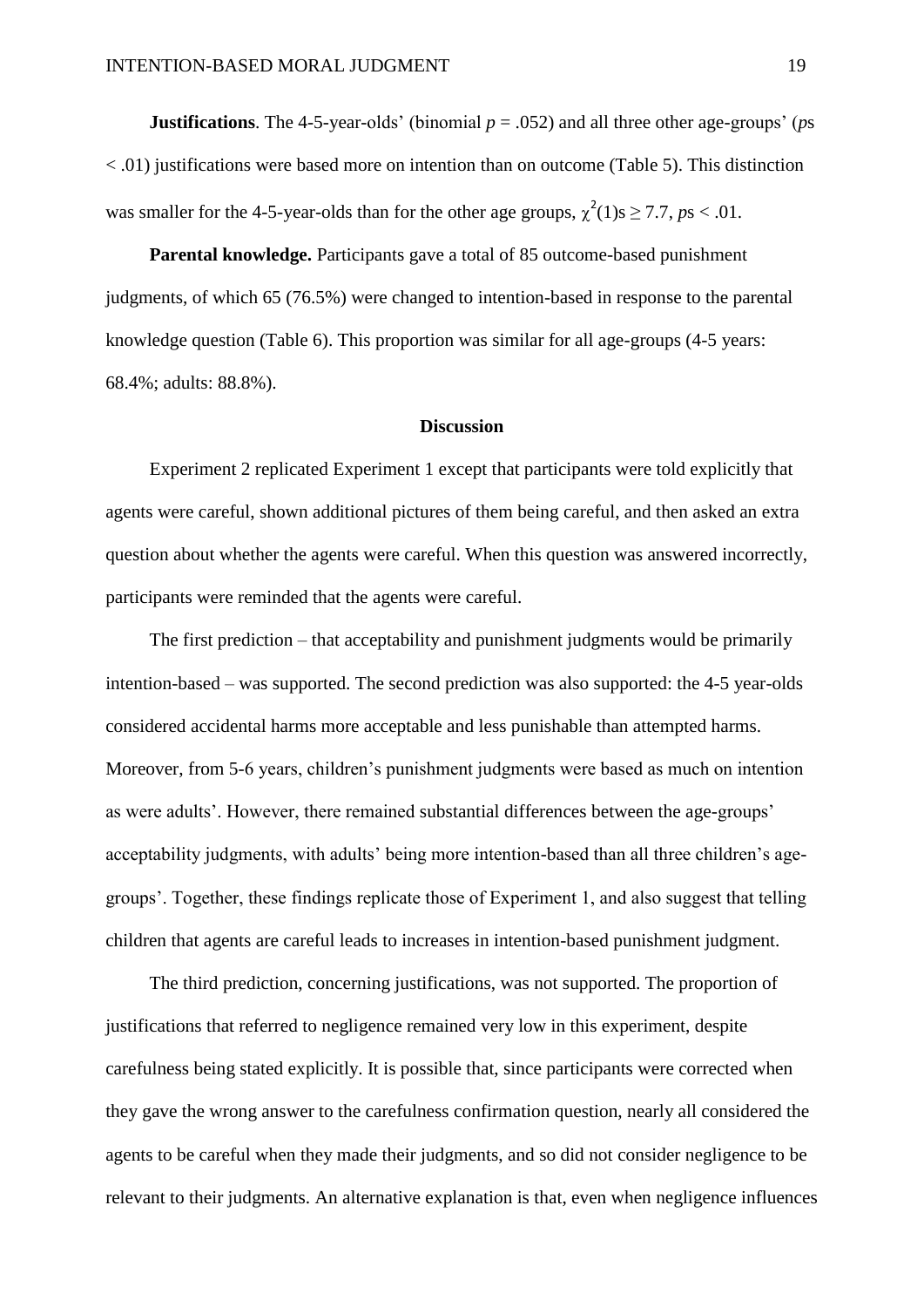judgments, this influence is rarely made explicit in the justifications of these judgments.

Responses to the parental knowledge question corroborated the findings of Nobes et al. (2016) and Experiment 1: at all ages a large majority of apparently outcome-based judgments were changed to intention-based responses when participants were informed that parents knew of the agents' intentions. The fourth prediction was therefore supported.

Despite having just been told that the agents were careful, about a third of the 4-6-yearolds' responses to the care confirmation question were that the agents were careless. Since this question has not been asked in previous studies it is not possible to know whether their participants also considered agents to be negligent, but it seems likely that they did, especially as, with very few exceptions (e.g., Nobes et al., 2009; Schleifer, Shultz, & Lefebvre-Pinard, 1983; Shultz, Wright & Schleifer, 1986), participants were not told that agents were careful. That is, in the absence of carefulness information, it seems likely that participants were even more likely to assume that the agents were negligent. However, it is also possible that the explicit statement and depiction of carefulness merely drew the agents' attention to the agents' negligence but, for some reason (e.g., young children's inability to inhibit intuitive responses), this did not lead them to consider them to be careful.

The findings that children were considerably more likely to consider the Helwig et al. agents (who gave gift boxes containing the wrong animals) to be careless than the Zelazo et al. agents (who accidentally stroked or hit their pets), and that the source of story (Helwig et al. and Zelazo et al.) was not associated with judgments together indicate that perceived extra carelessness does not influence moral judgments. This would seem to be inconsistent with the negligence account, but respondents who said the agents were careless were corrected before they made their judgments, and it is possible that many were persuaded that agents were careful, after all.

Considered individually, the findings of these experiments cannot reveal the separate and combined influence of the two changes – increasing the salience and recency of intention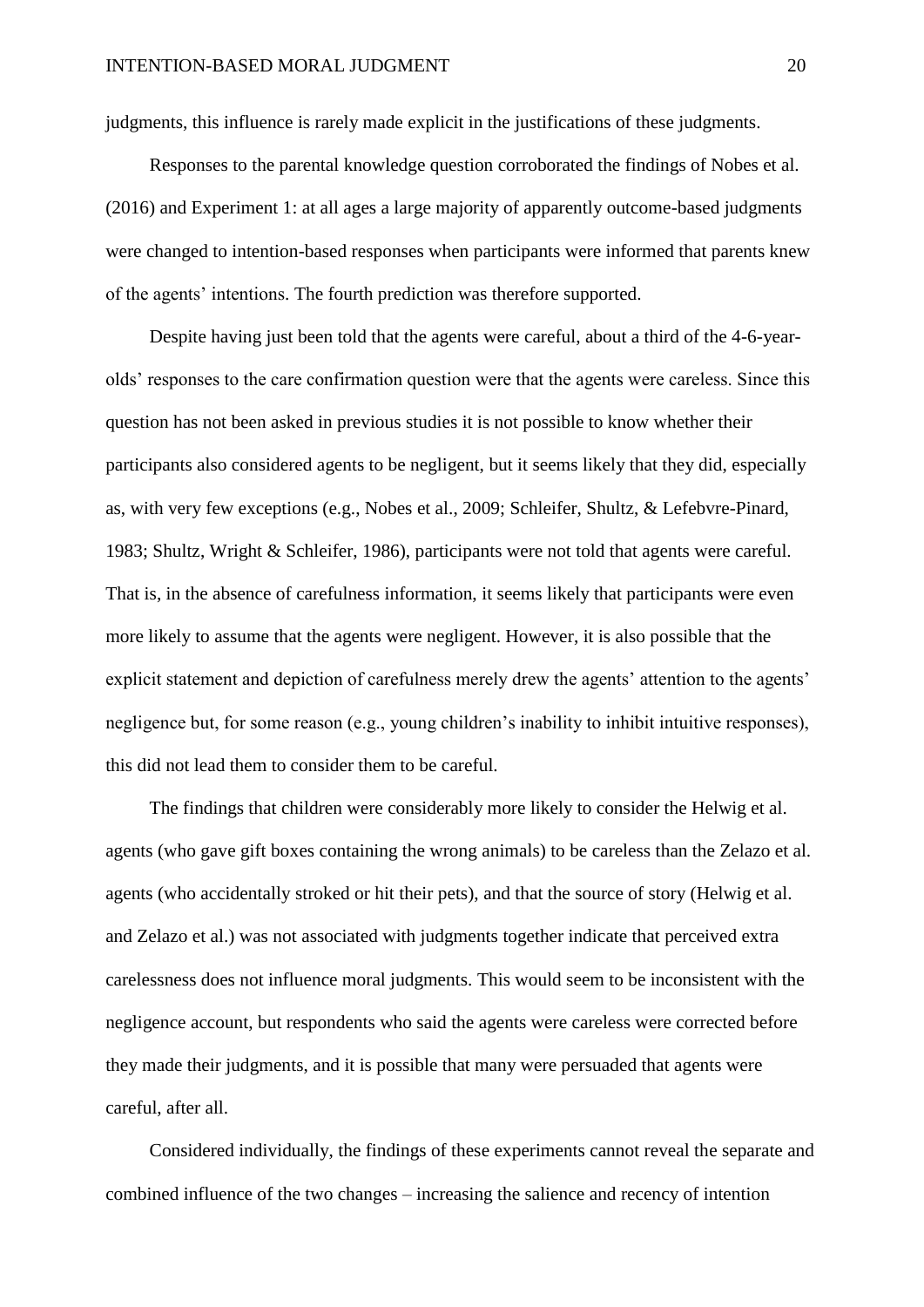information, and adding carefulness information – on moral judgments. To do so, it is necessary to compare judgments when neither, one, and both of these changes were made. These comparisons were made in the next stage of this study.

### **Comparison of data between studies and experiments**

To investigate the influence of increasing the salience and recency of intention information, the findings of Experiment 1 were compared with those of Nobes et al. (2016). These experiments were identical except that different participants were tested, and in Experiment 1 intention information was more salient and recent.

The influence of carefulness (i.e., the absence of negligence) on moral judgments was investigated by comparing the findings of Experiment 1 with those of Experiment 2. Apart from other participants being tested, these differed only in that in Experiment 2 participants were told explicitly that, and how, the agents were careful, that is, they were not negligent.

By comparing the findings of Experiment 2 with those of Nobes et al. (2016) we also investigated the influence of the combination of more salient and recent intention and inclusion of carefulness information.

Measures of the relative extent to which each participant in each of the three experiments judged according to intention or outcome – the difference scores – were obtained by calculating, separately for acceptability and punishment, the difference between their mean ratings of accidental and attempted harms. ANOVAs were run on the data as above except that experiment was included as an additional factor. Higher difference scores indicated more intention-based judgment.

### **Results**

**Acceptability judgments**. Figure 5 shows the mean acceptability difference scores (accidental harm scores minus attempted harm scores) in the three experiments. A 3 (Agegroup) x 2 (Action valence [accidental harm, attempted harm]) x 3 (Experiment [Nobes et al., 2016, Experiment 1, Experiment 2]) mixed ANOVA with repeated measures on action valence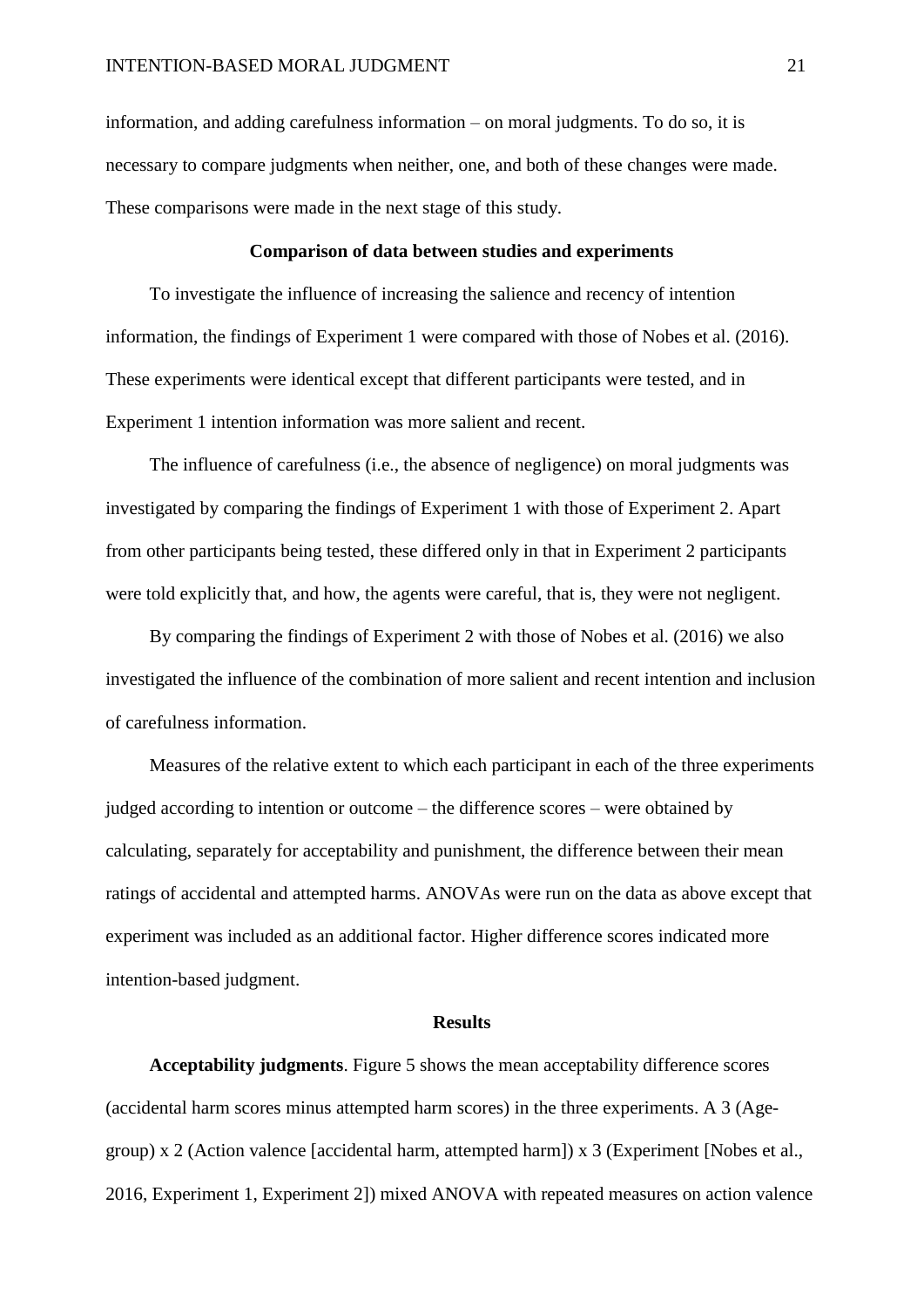indicated a main effect of action valence on acceptability judgments,  $F(1,298) = 343.08$ , p<.001,  $\eta_p^2 = .54$ , and a main effect of age-group,  $F(3,298) = 2.77$ ,  $p = .04$ : the youngest children's judgements were slightly harsher than those of the other three age-groups', *p*s < .04. There was also an interaction between action valence and age-group,  $F(3,298) = 31.15$ , p<.001,  $\eta_p^2 = .24$ . Participants of all four age-groups rated the well-intentioned accidental harms more acceptable than ill-intentioned attempted harms,  $Fs \ge 9.41$ ,  $ps \le .003$ ,  $\eta_p^2 s > .10$ . Pairwise comparisons showed that adults made this distinction more clearly than all age-groups of children,  $ps < .001$ ; the 7-8-year-olds more clearly than the 5-6-year-olds,  $p = .03$ , and the 4-5year-olds, *p* < .001; and the 5-6-year-olds marginally more clearly than the 4-5-year-olds, *p* = .06. There were no main or interaction effects of experiment. This was also the case when accidental and attempted harms were analysed separately.

A post hoc power analysis was conducted to test whether the non-significant effect of experiment could be attributed to a lack of statistical power. This indicated that, with power (1 – β) set at 0.80,  $\alpha$  = .05, 2-tailed, and observed  $\eta_{p}^2$  = .003, would have required more than 10 times the sample size  $(N = 3205)$  across all three experiments to reach statistical significance. It is therefore very unlikely that this null result resulted from limited sample size.

**Punishment judgments**. The mean punishment difference scores (attempted harm scores minus accidental harm scores) for the three experiments are shown in Figure 6. The equivalent ANOVA as for acceptability ratings was run on punishment ratings and showed a main effect of action valence,  $F(1,298) = 153.31$ ,  $p < .001$ ,  $\eta_p^2 = .34$ . There was also an interaction between action valence and age-group,  $F(3,298) = 10.48$ ,  $p < .001$ ,  $\eta_p^2 = .10$ . Pairwise comparisons indicated that adults distinguished more clearly than all three age groups of children,  $p_s \le 0.005$ , and the 4-5-year-olds less clearly than all three older age-groups  $p s \leq .02$ ). All three older agegroups – but not the youngest group – judged accidental harms less punishable than attempted harms,  $Fs \ge 21.48$ ,  $ps < .001$ ,  $\eta_p^2s > .20$ . There was also an interaction between action valence and experiment,  $F(2, 298) = 9.84$ ,  $p < .001$ ,  $\eta_p^2 = .06$ . Participants in Experiment 2 (mean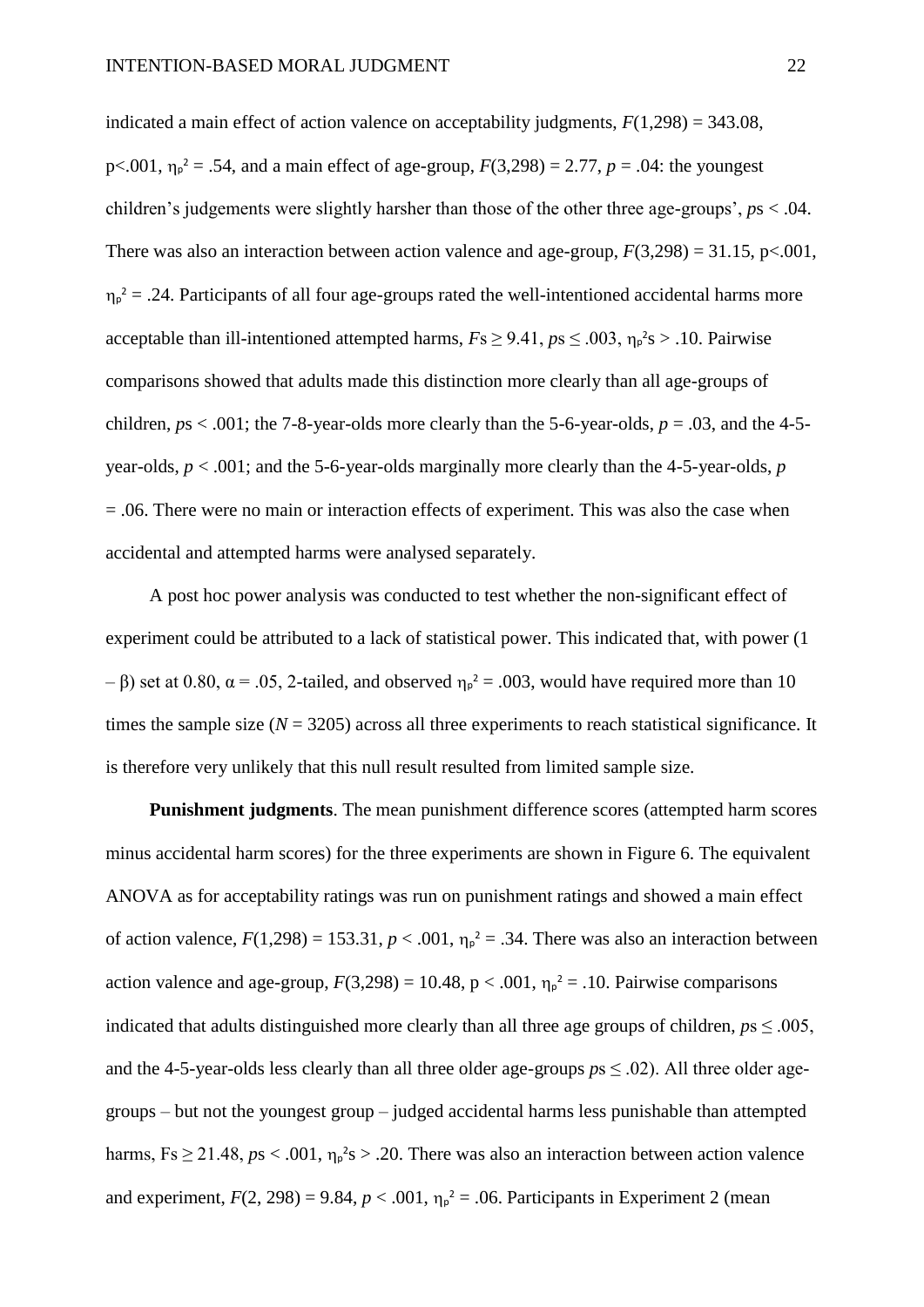difference score = .78) distinguished between accidental harms and attempted harms marginally more clearly than did participants in Experiment 1,  $M = .58$ ,  $p = .107$ , and significantly more than those in Nobes et al. (2016),  $M = .33$ ,  $p < .001$ , and this distinction was made more clearly in Experiment 1 than in Nobes et al. (2016),  $p = .022$ . The main effects of age-group and experiment, the interaction between them, and their 3-way interaction with action valence, did not approach significance.

Separate analyses showed that punishment judgments of both accidental harms, *F*(3, 308)  $= 3.14, p = .045, \eta_p^2 = .02$ , and attempted harms,  $F(3, 306) = 5.34, p = .005, \eta_p^2 = .034$ , differed according to experiment. Pairwise comparisons indicated that, compared with Nobes et al. (2016), participants in Experiment 2 judged accidental harms to be less punishable, *p*  $= .013$ , and attempted harms to be more punishable,  $p = .002$ . In addition, attempted harms were considered marginally more punishable in Experiment 2 than in Experiment 1,  $p = .06$ .

### **Discussion**

Comparison of data between studies indicated that increasing the salience and recency of intention information resulted in punishment judgments, but not acceptability judgments, being more intention-based. The absence of an interaction between experiment and age-group indicates that this effect was general to all age-groups, although, while in Nobes et al. (2016) the youngest children's acceptability and punishment judgments were approximately equally intention- and outcome-based, in Experiment 1 these children's judgments were based more on intention than on outcome.

Comparisons between the experiments reported here indicated that, although adding carefulness information did not influence acceptability judgments, punishment judgments were marginally more intention-based in Experiment 2 than in Experiment 1.

The combination of increased intention salience and added carefulness information resulted in punishment judgments, but not acceptability judgments, being more intention-based in Experiment 3 than in Nobes et al. (2016). Comparisons of mean difference scores suggests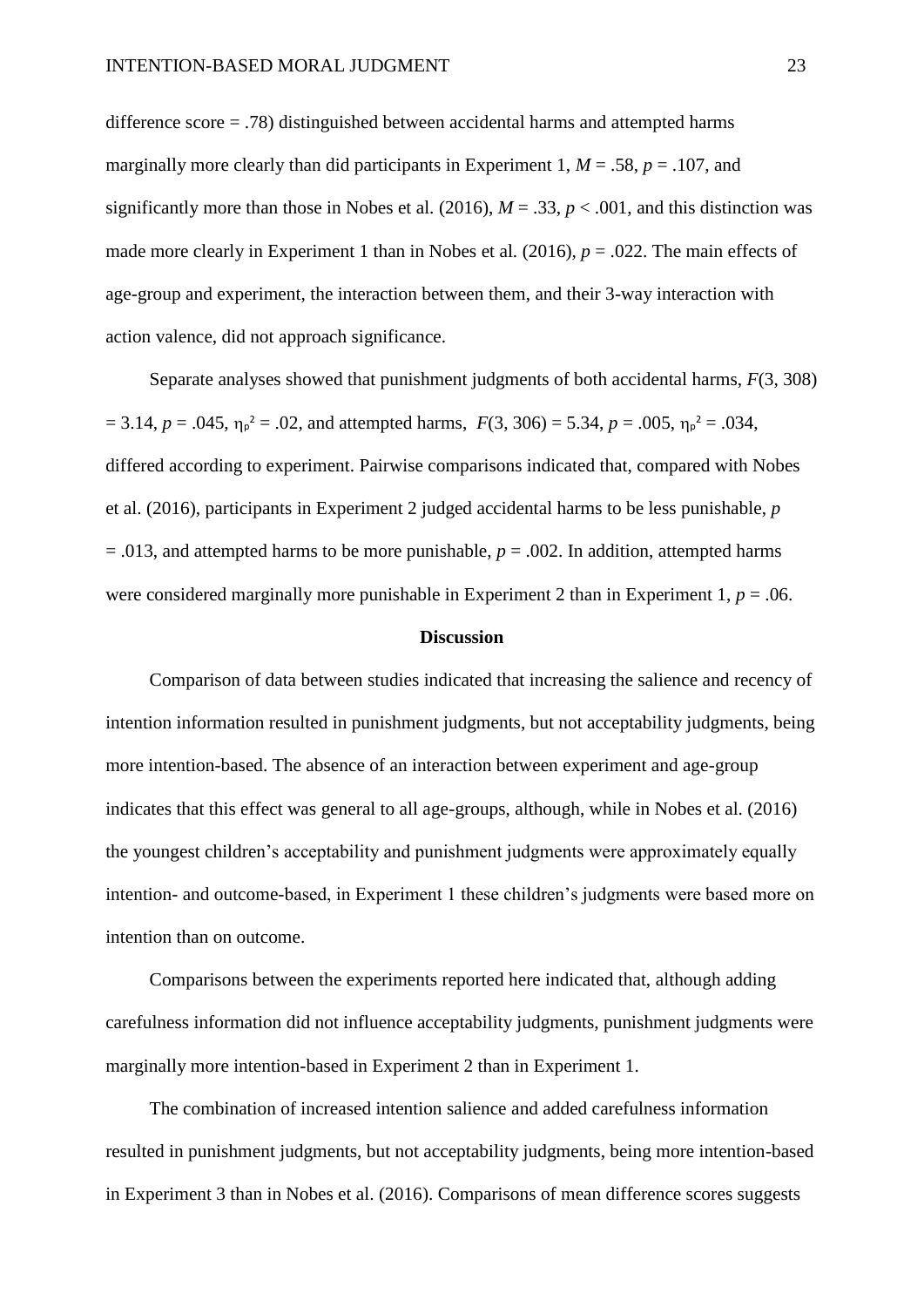that both changes contributed approximately equally to the increase in intention-based judgment.

### **General discussion**

Two experiments were conducted to examine possible reasons for children's and adults' apparently outcome-based moral judgments. Participants were told four stories from two studies (Helwig et al., 2001; Zelazo et al., 1996), both of which strongly supported the claim that children's moral judgments are primarily outcome-based. Nobes et al. (2016) replicated these studies, and found that changing the wording of the acceptability question resulted in substantially more intention-based judgment at all ages. However, some judgments were still based on outcomes: in particular, young children persisted in judging approximately as much according to outcome as to intention. The present study investigated possible reasons for this persisting outcome-based judgment with the aim of helping to explain the findings not only of the original studies, but also those of the many other studies in this area that have used similar methods and reported primarily outcome-based judgment by children.

In the first experiment, the Nobes et al. study was replicated except that the salience and recency of intention information were increased by asking – and if necessary correcting – participants about agents' intentions directly before they judged the agents. When participants' awareness and understanding of the agents' intentions was raised in this way, they judged accidental harms (positive intentions, negative outcomes) to be more acceptable and less punishable than attempted harms (negative intention, positive outcome): that is, they judged primarily according to intention. Even the youngest children's (4-5 years) acceptability judgments were based significantly, and punishment judgments marginally, more on intentions than outcomes. However, many of the younger children continued to judge according to outcomes, and there remained a marked increase with age in the extent to which both types of judgment were intention-based.

The second experiment investigated whether some or all of this still-persisting outcome-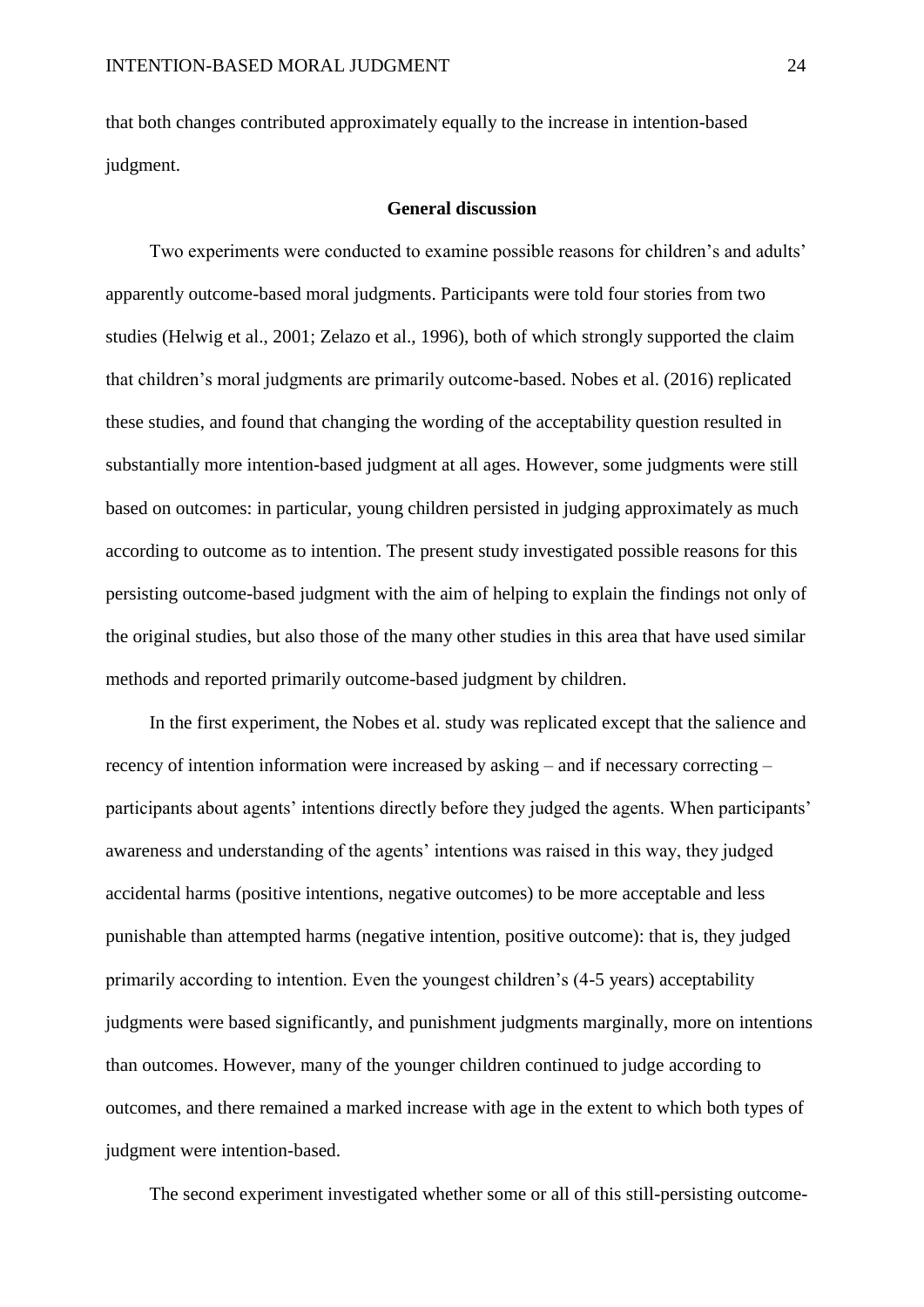based judgment could be attributed to participants assuming that well-intentioned agents who accidentally caused harm were blameworthy because they were negligent, rather than because of the outcome per se. Experiment 1 was replicated except that participants were also told that, and how, agents were careful, that is, they were not negligent. The results of Experiment 1 were replicated, except that the 4-5-year-olds' punishment judgments (as well as their acceptability judgments) were based significantly more on intentions than on outcomes. Moreover, from 5-6 years children's punishment judgments were as intention-based as were adults'. However, many of the 4-5 year-olds' judgments, and even some of the older children's acceptability judgments, remained based on outcome rather than intention.

Data from the two experiments were then pooled with those from Nobes et al. (2016) to investigate the independent and combined influences of, first, increasing the salience and recency of intention information (by comparing the results of Nobes et al. with those of Experiment 1); second, adding carefulness information (by comparing data from Experiment 1 and Experiment 2); and, third, both these changes (by comparing data from Nobes et al. with Experiment 2).

Regarding acceptability judgments, there were no differences at any age between the three experiments. Although this indicates that neither factor (intention salience and negligence) has a discernible impact on acceptability judgments, in Experiments 1 and 2 (but not Nobes et al., 2016) even 4-5 year-olds considered accidental harms to be more acceptable than attempted harms, that is, they based these judgments more on intention than on outcome. This suggests that the effect of increasing the salience of intention information was large enough to raise young children's judgments "above the bar" of intention-based acceptability judgment (i.e., they judged accidental harms significantly more acceptable than attempted harms), but was too small to reach significance when studies were compared.

In contrast, punishment judgments were more intention-based when intentions were more salient and recent, and still more intention-based when negligence information was added. The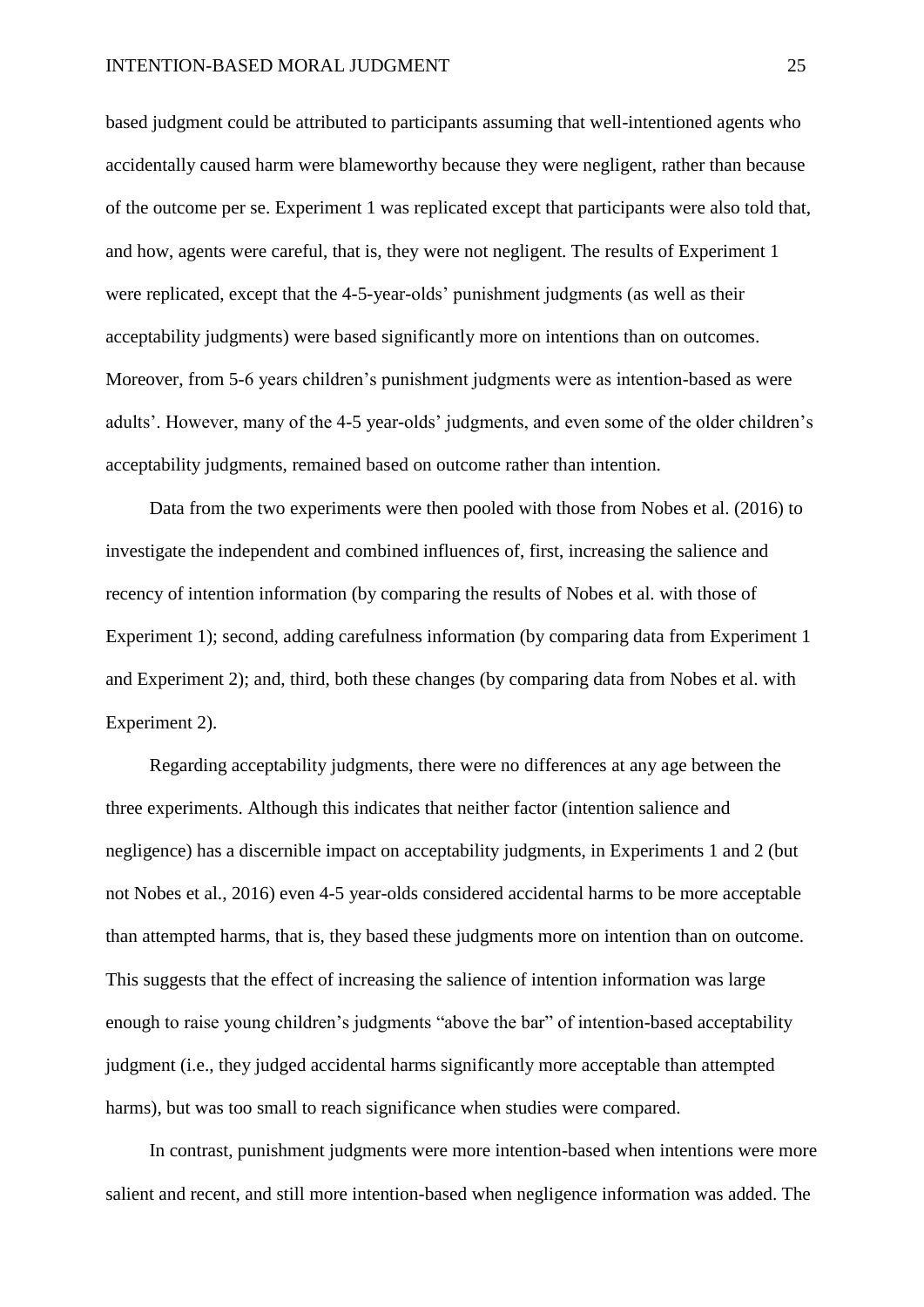combination of these changes resulted in 4-5 year-olds' punishment judgments being based significantly more on intentions than on outcomes, and 5-8 year-old's punishment judgments being as intention-based as were adults'.

The picture that emerges from these experiments is that acceptability judgments are hardly influenced, if at all, by either of the two factors investigated here. In contrast, both changes resulted in more intention-based punishment judgments, and the combination of both resulted in substantially more intention-based punishment judgments. Surprisingly, the changes were equally influential across age-groups, suggesting that the increase with age in intentionbased punishment judgment is not attributable to youngsters being more influenced by the salience of outcome information, or by assumptions of negligence, than older participants. Rather, participants at all ages were equally likely to be influenced by these factors.

These factors therefore explain many outcome-based punishment judgments. However, they do not refute the "weak" form of the outcome-to-intent shift discussed above, according to which, although children's judgments are not primarily influenced by outcomes, they are more inclined to judge according to outcome than are adults. To this limited extent, then, the findings of this study are consistent with accounts of moral development such as Piaget's (1932 / 1965) and Cushman et al.'s (2013), according to which children's moral judgments are fundamentally different from adults'.

However, the data reported here suggest other possible reasons for some, and possibly all, of the outcome-based judgment by children that persisted even in Experiment 2. First, some young children misunderstood or forgot the agents' intentions so that their apparently outcomebased judgments might actually have been based on misinterpreted intentions. In particular, despite having been reminded of, and if necessary corrected on, the agents' intentions directly before the judgments, in Experiment 1 about a quarter of 4-5 year-olds and 10% of 5-6 yearolds who gave outcome-based punishment judgments said directly afterwards that the wellintentioned agents were ill-intentioned, or vice versa. Moreover, in Experiment 2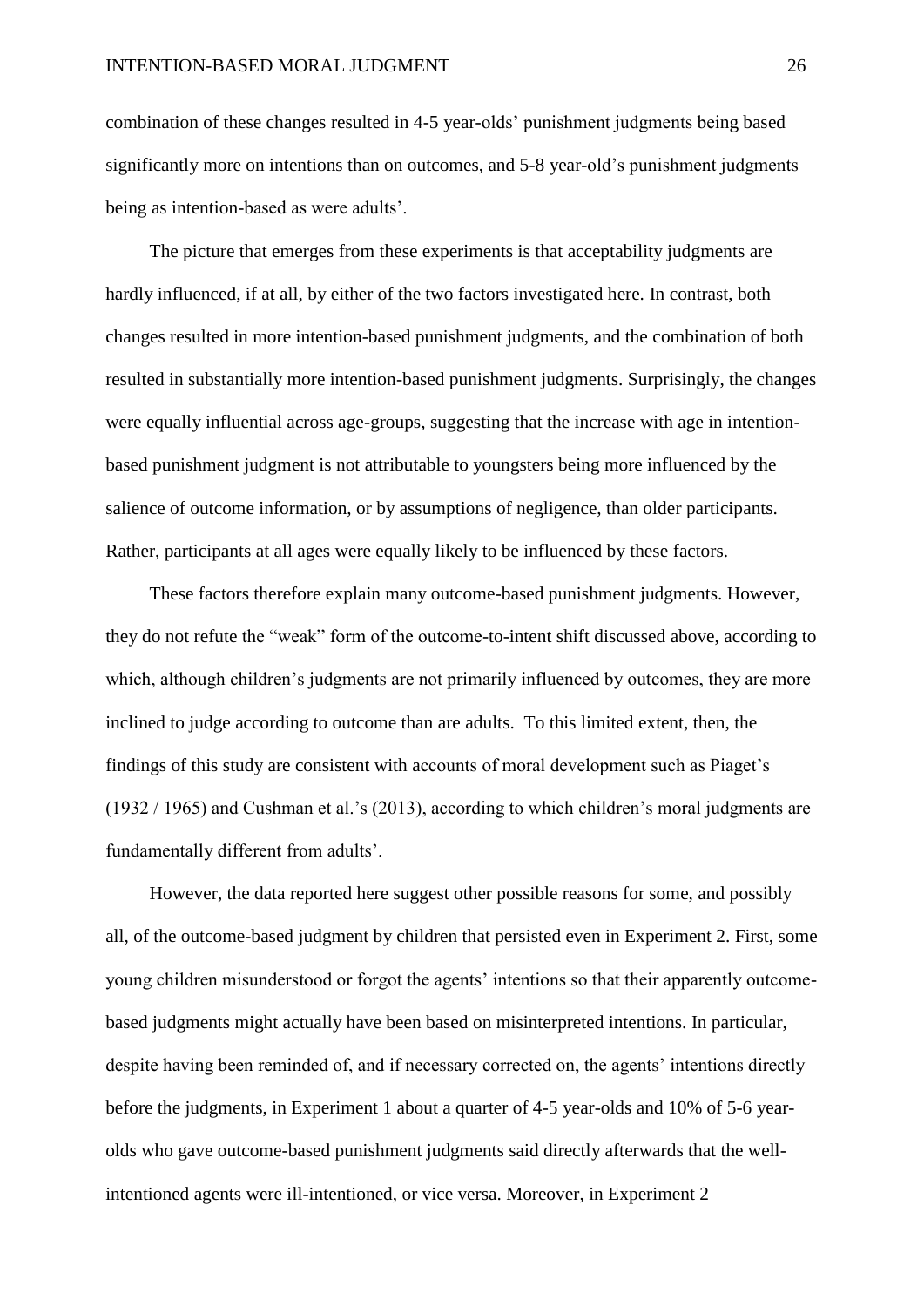approximately a third of children considered the agents negligent, despite having just been told that they were careful. It is likely that many of these children based their judgments on misinterpretations of agents' intentions, or assumptions that the agents were negligent, and therefore punishable. The implication is that their intention- or negligence-based responses would have given the impression that their judgments were outcome-based. These factors are even more likely to have influenced judgments in previous studies (including Helwig et al., Zelazo et al., and Nobes et al., 2016) since the relevant confirmation questions were not asked and, of course, erroneous responses were not corrected.

A second possible reason for the remaining outcome-based responses was revealed by the parental knowledge question. When participants made outcome-based judgments, the majority in all age-groups gave intention-based responses to the parental knowledge question. This suggests that many outcome-based judgments occur because participants assume that punishers did not know about the agents' intentions. Indeed, in reality parents and other authorities often do not know what was intended, and so can only infer intentions – rightly or wrongly – from the outcomes of actions. If this interpretation is correct, it indicates that even the findings of this experiment substantially underestimate the true incidence of intentionbased reasoning. However, this finding must be treated with caution because the reason why parental knowledge questions elicit intention-based responses might be that they remind the participants of agents' intentions, or emphasize their importance. But whatever its explanation, this finding shows that even those participants who make outcome-based judgments are sensitive to intentions, and are able to judge according to them.

The unexpected finding that acceptability judgments were not influenced by either factor, while punishment judgments were influenced by both, suggests that these two forms of judgment are affected by different factors and are driven by different processes. Cushman et al. (2013) have proposed that punishment judgments are influenced by both the early-developing causal process and the later-developing mental-state process, while acceptability judgments are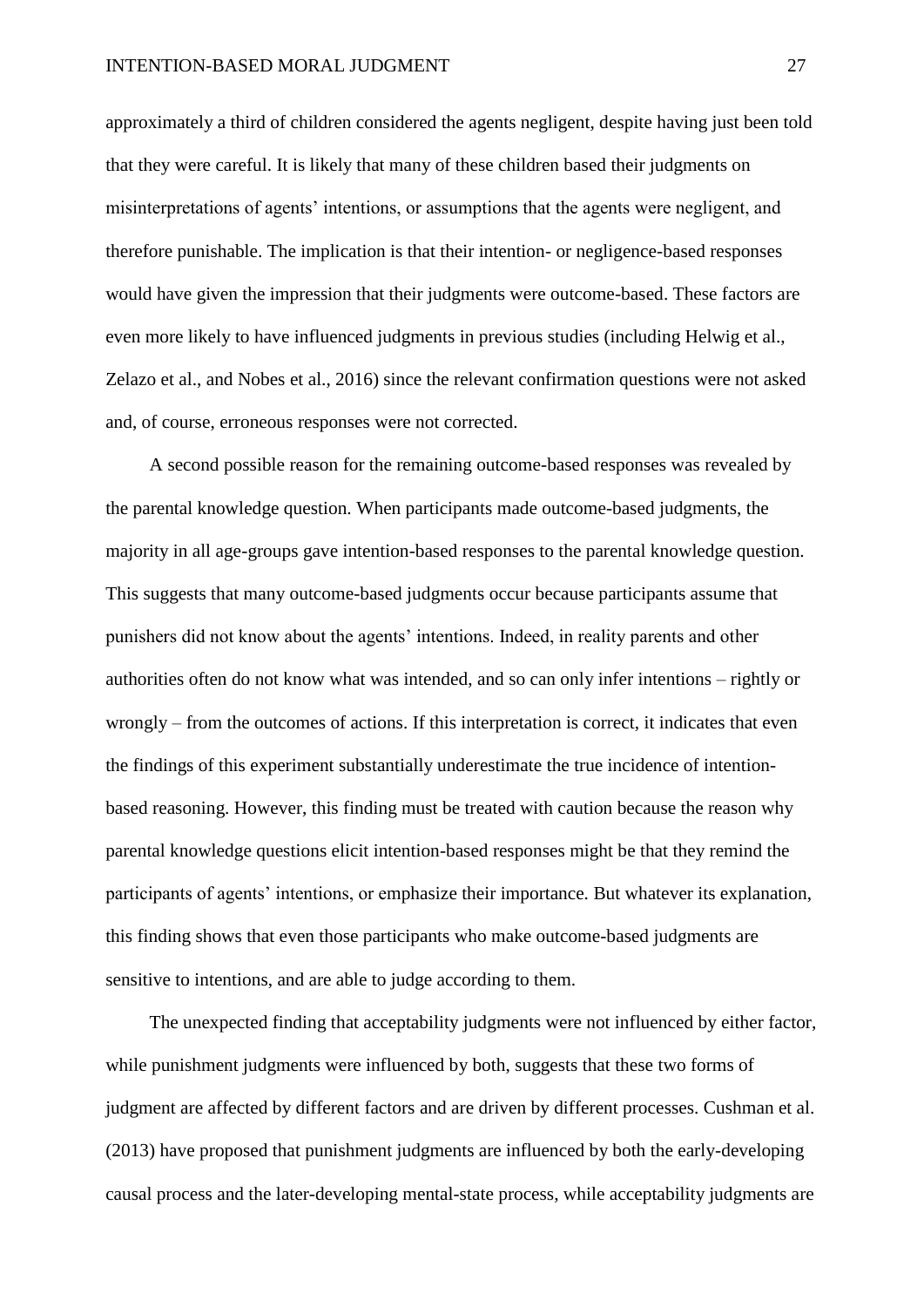influenced only by the latter. They would therefore predict that acceptability judgments become intention-based earlier in development than punishment judgments, but our findings indicate the opposite.

However, a possible reason for negligence information influencing punishment – but not acceptability – judgments might be that punishment judgments are associated with perceptions of causality, as Cushman and colleagues suggest. When participants are told that agents were careful, this might attenuate their assumption that accidental harm-doers caused the accident, which would reduce their tendency to consider them punishable; conversely, it might reinforce their view that attempted harm-doers are responsible, in which case these agents would be deemed more punishable. The result would be as observed, namely that punishment judgments, but not acceptability judgments, become more intention-based when negligence information is added.

An alternative reason why increased intention salience and added negligence information might influence punishment but not acceptability judgments might lie in the different rating scales. Acceptability was measured on a bidirectional 5-point scale from *very, very bad* to *very, very good*, with *okay* at the centre. This might have invited neutral *okay* responses that required relatively little consideration of intention, negligence and outcome. In contrast, the punishment scale was unidirectional, from *no trouble* to *lots of trouble*. Since there was no neutral response, participants might have had to make more considered judgments, in which case the increased salience of intention and the addition of negligence information might have had more impact. This possibility could be tested by measuring response latencies (Imamoğlu, 1975), or by removing *okay* in the acceptability scale so that participants were forced to make either positive or negative judgments.

A limitation of this study is that there were sampling differences within and between experiments. In particular, children from different schools were interviewed, and it is likely that this accounted for some of the variance in judgments reported here. For example, many of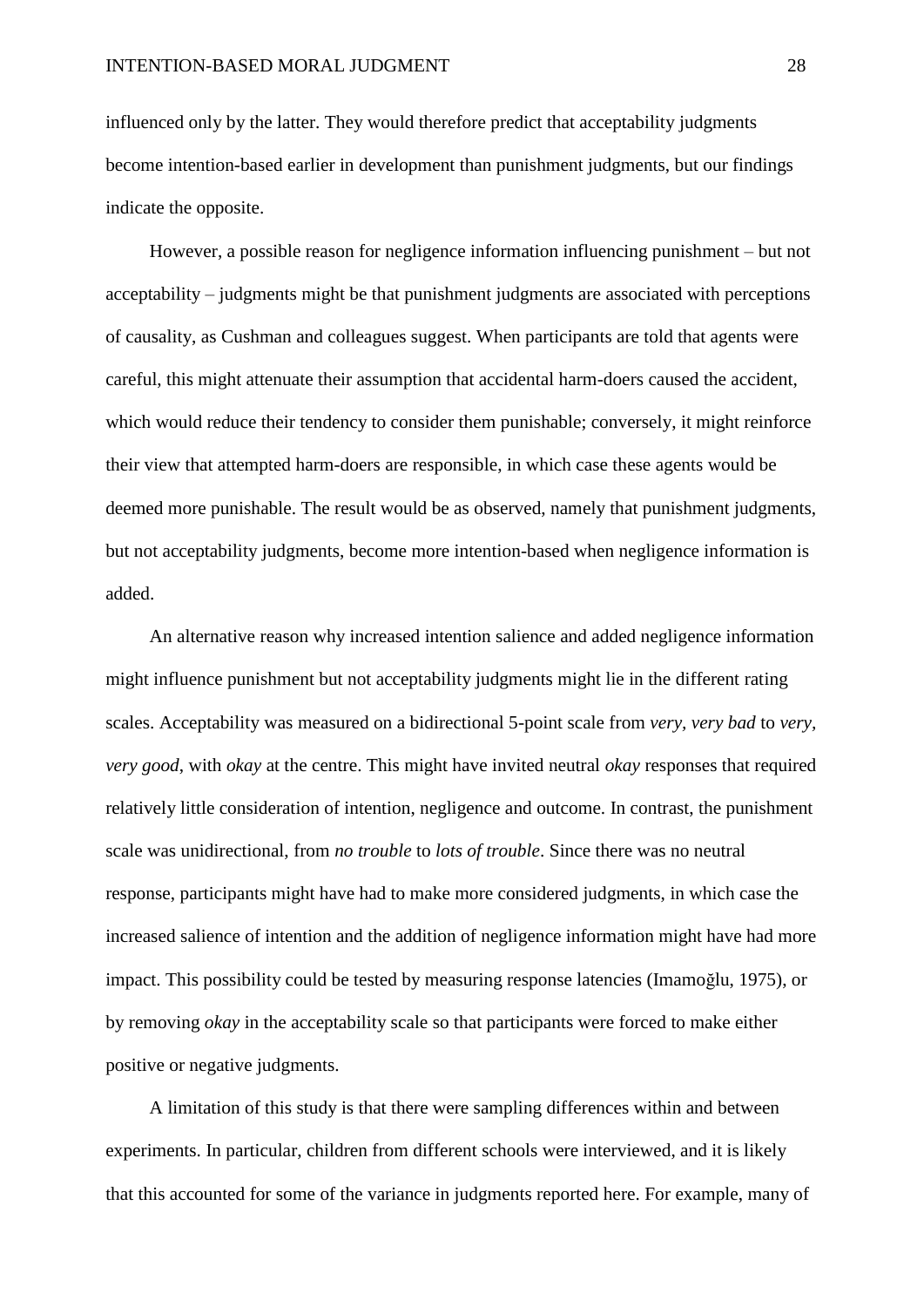the young children in Experiment 2 attended small infant schools in relatively well-off villages, while the 7-8 year-olds were at larger junior schools, one of which was in a less affluent urban area. These differences might account for the relatively poor comprehension of the 7-8-yearolds, which could have impacted their moral judgments. In addition, testing conditions differed between schools, not least in terms of background noise, which is likely to have affected some children's concentration. Buon, Jacob, Loissel and Dupoux (2013) report that even adults' moral judgments become outcome-based under cognitive load, and the noise and distractions of everyday school life might have a similar effect on children.

Another limitation is that, while participants were asked about intentions after their judgments, they were not asked about outcomes. It is possible that these were sometimes forgotten or misunderstood, too. As Feldman et al. (1976) point out, "Without memory checks, it is not possible to assess what information the subject was in fact using when the judgment was made. Thus, preference for intent- or consequence-based judgments without recall data does not necessarily reflect the subjects' awareness of the information." (p. 559). Future researchers are encouraged to include confirmation questions about intention and outcome both before and after judgments, or to ask respondents to retell the story (Nelson, 1980).

Although the advantages of replications have been stressed, this study also illustrates some disadvantages. In particular, since it was important to replicate Helwig et al.'s and Zelazo et al.'s studies as closely as possible, it was not possible to simplify their stories to aid young children's comprehension. For example, the agents in the Helwig et al. stories gave the wrong animals as presents because they had false beliefs about the contents of the gift boxes. In effect, then, these stories included a "deceptive box" theory of mind task. Since large proportions of 4-year-olds fail such tasks (Perner, Leekham, & Wimmer, 1987; Wellman & Liu, 2004) it is likely that many young children in this study were confused about the agents' intentions, in which case their apparently outcome-based judgments would actually have been based on misunderstood intentions.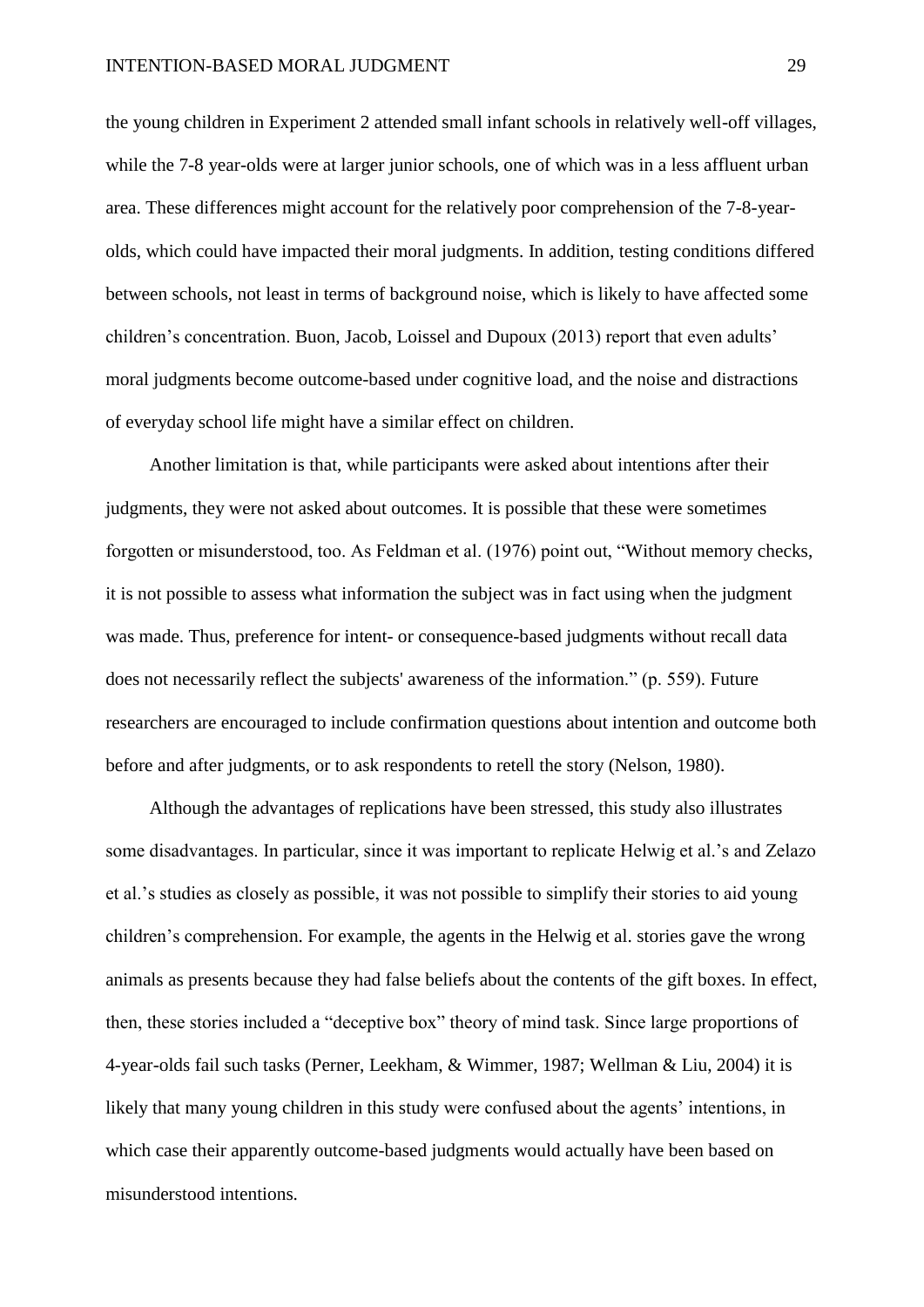A further limitation was revealed by the high proportions of younger children who, despite the increased salience and recency of intention information, continued to misunderstand or forget the agents' intentions. For these participants, then, this manipulation appears to have lacked effectiveness. Given the efficacy of similar changes in previous research (e.g., Bearison & Isaacs, 1975; Feldman et al., 1976; Nelson et al., 1980; Nummedal & Bass, 1976), this is surprising, and suggests that failure to understand or recall occurred even more frequently in the large majority of previous research because outcomes are usually more salient and recent than intentions. However, Gvozdic et al. (2016) propose that much of children's outcomebased judgment occurs because of the related issue of failure to inhibit automatic responses to outcomes. This would explain the effectiveness of their metacognitive training approach relative to ours, and suggests that instructing children to "not focus too much" on consequences would have resulted in higher levels of intention-based judgment by children.

Much the same point applies to the addition of negligence information in Experiment 2, since many young children and even some adults continued to consider the agents to be careless. A similar approach to that used here (i.e., telling participants that, and how, agents were careful) was shown to be effective by Nobes et al. (2009), but the present findings indicate that some participants' persisting assumptions of negligence might have continued to result in apparent outcome-based judgments both in that study and here.

Our finding that 4-5 year-olds often misunderstood the stories led to our decision not to include even younger children. Had we used different stories that did not cause these problems, we would have included 3-year-olds. If they were found to judge primarily according to outcome, this would have provided support for an outcome-to-intent shift, albeit considerably earlier than any researchers (to our knowledge) have proposed. Replications of other studies that used less challenging stories are required to investigate this possibility.

Another issue for future research is to determine why the parental knowledge question resulted in so many participants effectively changing from outcome-based judgments to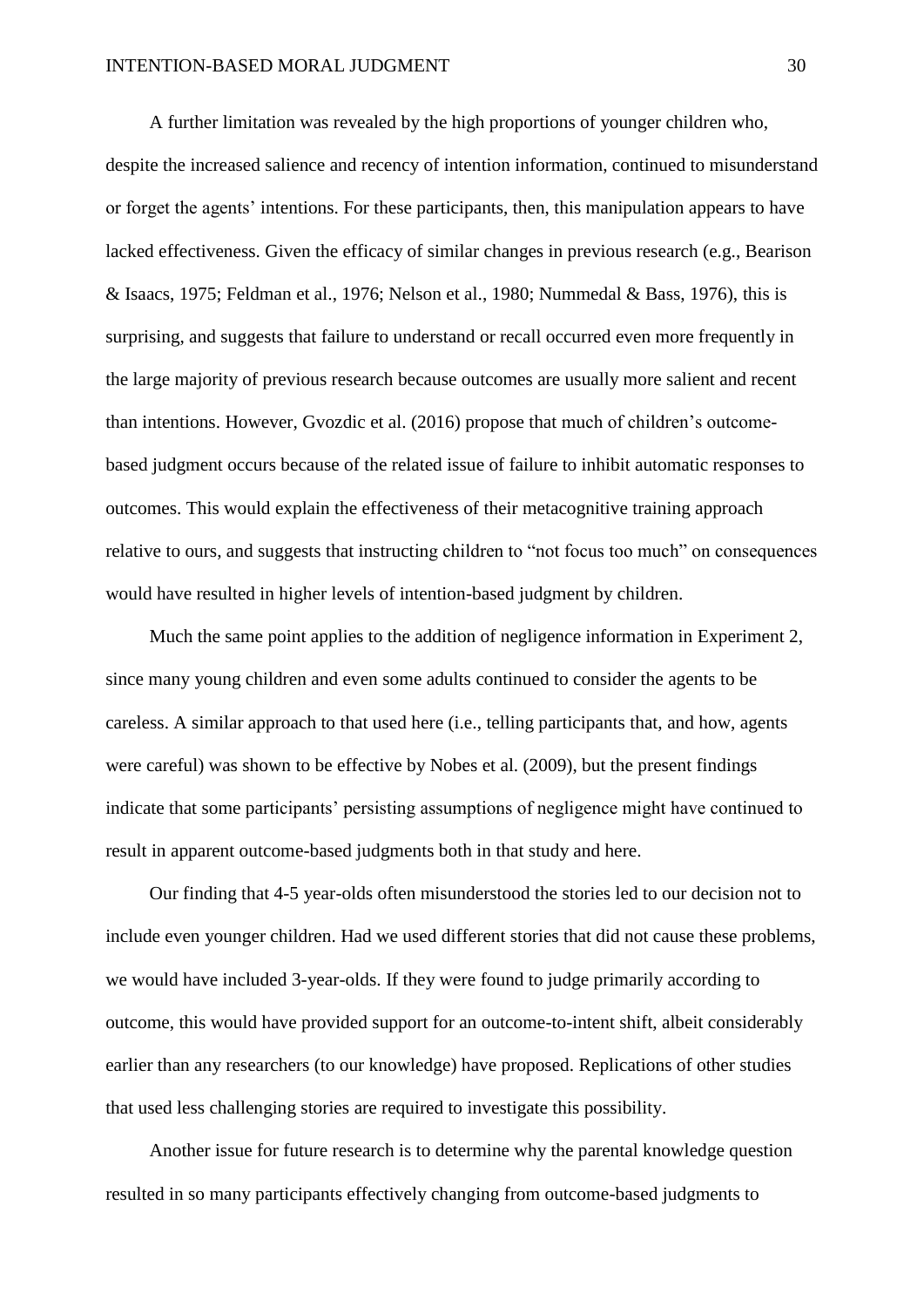intention-based responses. This might be done by telling participants *before* they judged that potential punishers understood agents' intentions. If this resulted in more intention-based judgment, then this would indicate the extent to which apparently outcome-based judgments in this and other studies were based on the assumption that punishers could not have known the agents' true intentions.

While our findings indicate that even young children's judgments are primarily intentionbased, it is also clear that there are some wide disparities between the judgments of children of the same age: a small number persisted in making outcome-based judgments even in Experiment 2. The reasons for these intriguing individual differences have received very little attention from researchers, and remain poorly understood. It is possible that such children are severely disadvantaged in their social interactions because they fail to understand others' intentions, or are unaware of the significance of intentions when evaluating their own and others' actions. Indeed, an important precursor of aggressive behavior is hostile attribution bias, that is, the tendency to misattribute hostility to others' benign intentions (Arsenio, Adams, & Gold, 2009; Crick & Dodge, 1994). Future research should investigate the potential for measures of intention-based judgment – such as those used here and in similar studies – to identify individuals who are at risk for these misattributions and the antisocial behavior that results. These measures might also be adapted to develop interventions aimed at preventing or mitigating these misattributions, and hence reducing aggressive behavior.

In summary, the findings of these experiments indicate that, despite using very similar methods to Helwig et al. (2001) and Zelazo et al. (1996) – both of which reported primarily outcome-based moral judgment at all ages – participants' acceptability and punishment judgments were primarily intention-based. They therefore corroborate those of Nobes et al. (2016) and extend them in several ways: in particular, they indicate that even 4-5 year-olds' judgments are primarily intention-based, and that by 5-6 years children's punishment judgments are as intention-based as are adults'. The evidence presented here also indicates that,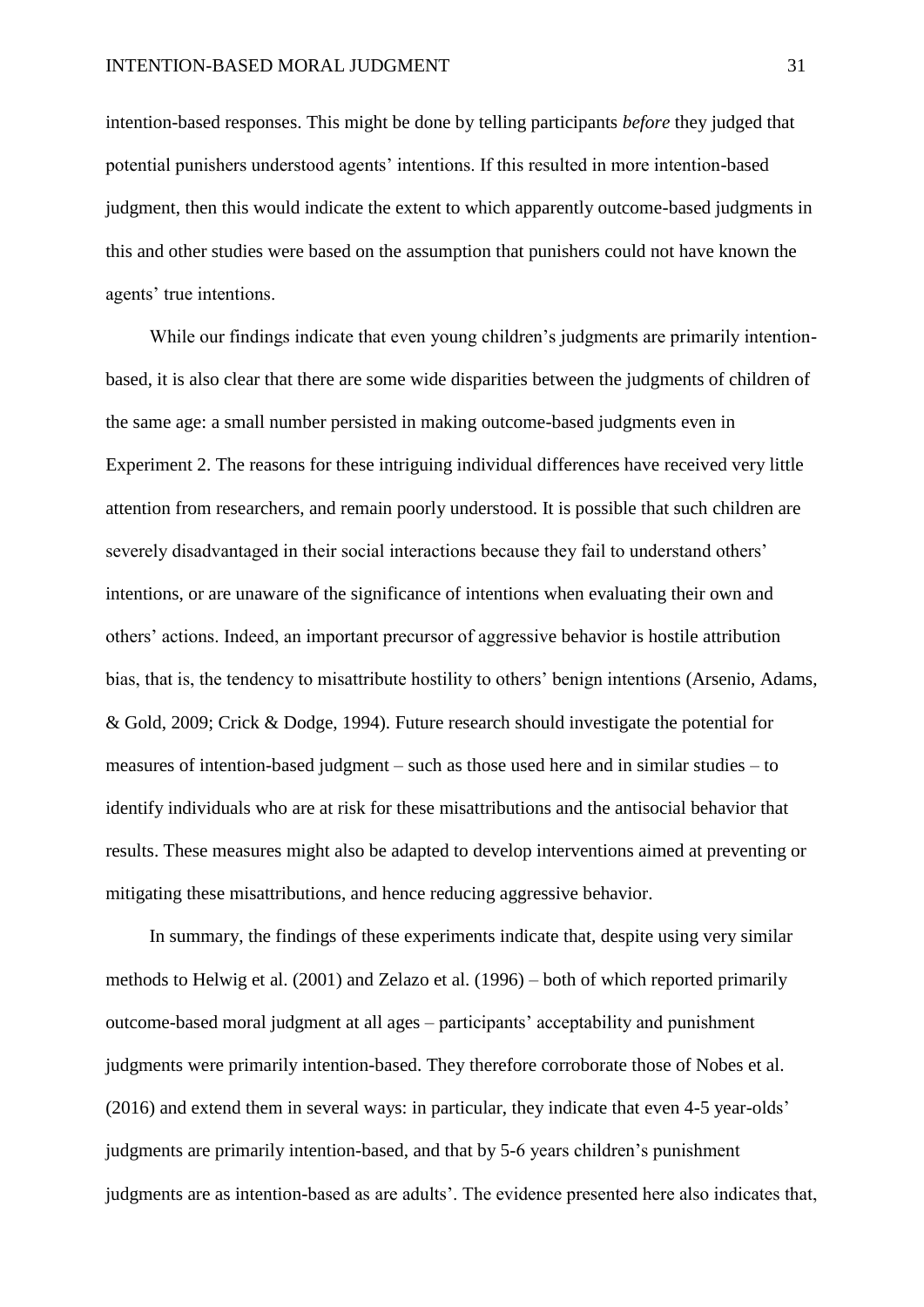in addition to Nobes et al.'s finding that high proportions of outcome-based judgments resulted from the wording of the acceptability question, some outcome-based punishment (but not acceptability) judgments in the original studies resulted from intention information being insufficiently salient, and from participants sometimes assuming that negative outcomes were caused by negligence. These findings shed light on the reasons for apparently outcome-based judgment not only in Helwig et al. and Zelazo et al., but also in the large majority of other studies in this area because they, too, gave no information about negligence, and included outcomes that were more salient than intentions.

These findings are inconsistent with the strong form of the outcome-to-intention shift espoused originally by Piaget (1932 / 1965) and subsequently corroborated by most researchers in this area, according to which young children's moral judgments are primarily outcomebased. However, even in Experiment 2 a large minority of the youngest children's judgments remained outcome-based, as did some older children's acceptability judgments. Neither intention salience nor negligence information either independently or in combination can account for this persisting outcome-based judgment. Moreover, these factors do not explain the differences between age-groups, since young children's judgements were influenced no more (nor less) than other age-groups by either. The findings are therefore consistent with the weak form of the outcome-to-intent shift, according to which, while not being primarily outcomebased, children's judgments are more outcome-based than are adults'.

But the findings presented here suggest other possible reasons for outcome-based judgments. In particular, they reveal a high level of misunderstanding by children of the key elements of the stories, perhaps because they forgot, or failed to integrate information about intentions, negligence and outcomes. Their apparently outcome-based judgments could therefore actually have been based on incorrect beliefs about the agents' intentions or level of negligence. In addition, when asked the parental knowledge question, most participants at all ages who made outcome-based judgments gave intention-based responses, which shows that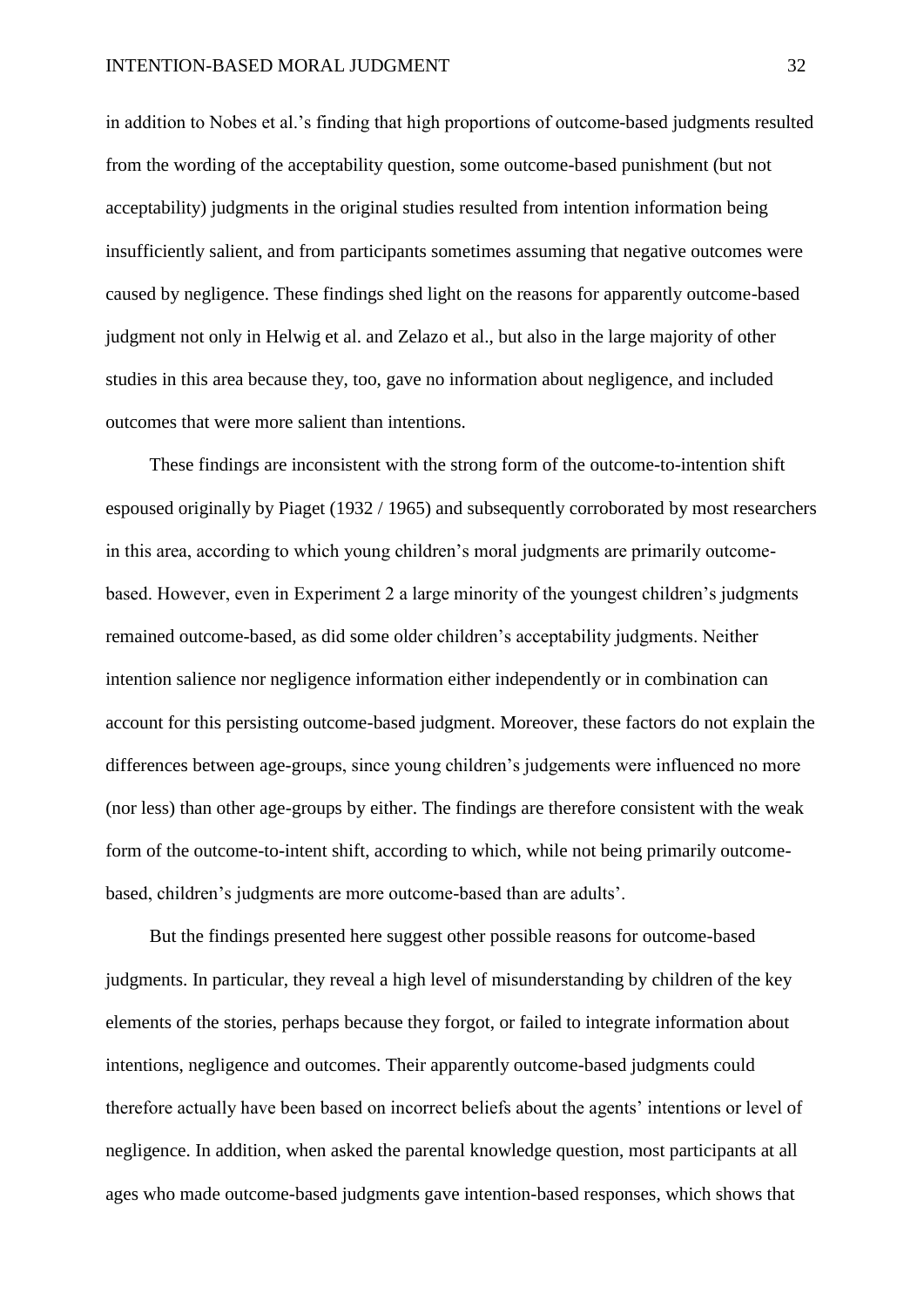almost all children are at least sensitive to intention information, and are capable of basing their moral judgments on it. These, and perhaps other possible reasons for their higher rates of outcome-based judgments must be tested before we can be sure about the extent to which children's judgments are actually based on intention and outcome.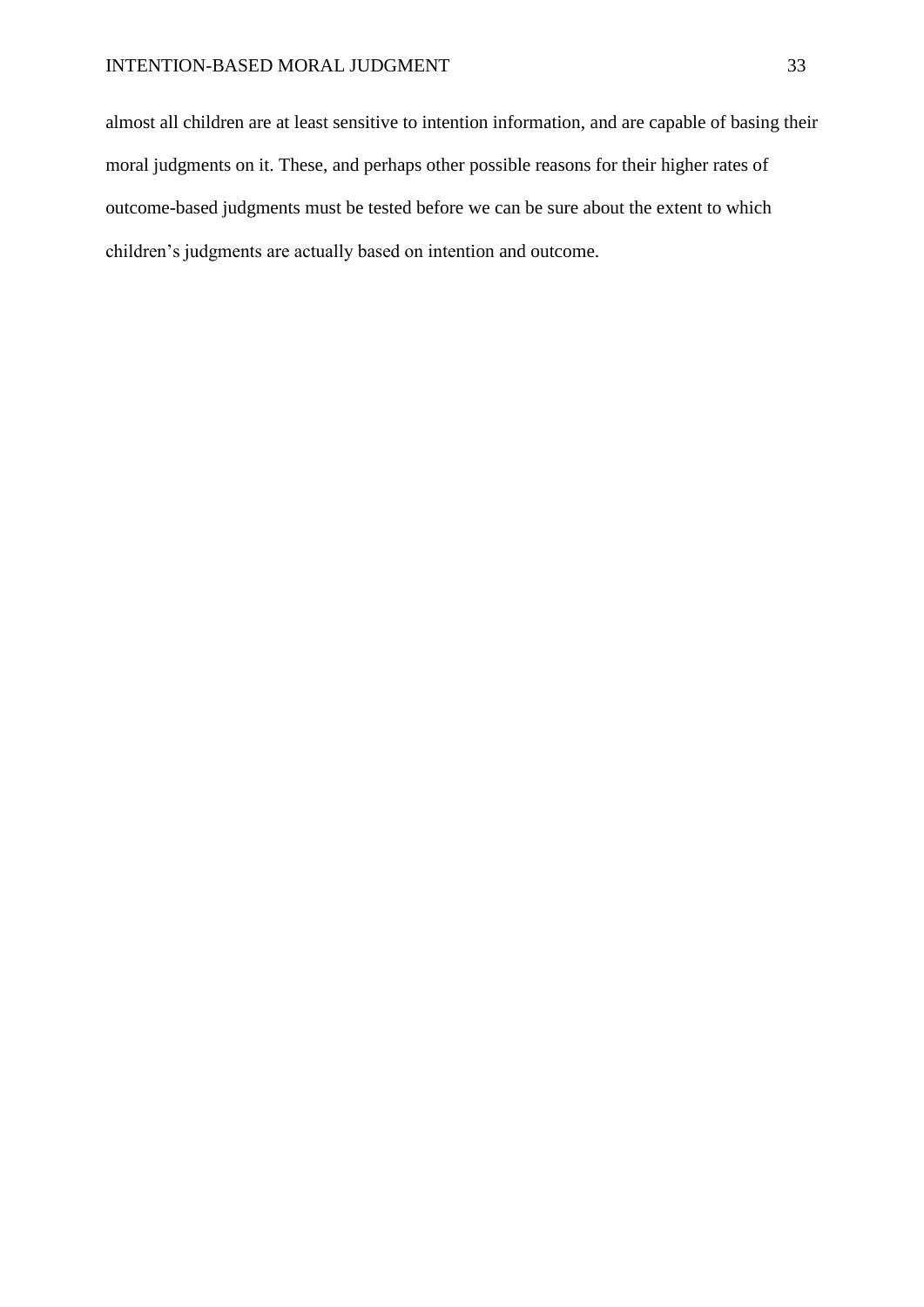#### References

- Arsenio, W. F., Adams, E., & Gold, J. (2009). Social information processing, moral reasoning, and emotion attributions: relations with adolescents' reactive and proactive aggression. *Child Development, 80*(6), 1739-1755. [doi:10.1111/j.1467-8624.2009.01365.x](file://///ueahome/eresssf1/jxt07mcu/data/Documents/RESEARCH/Intention/Superstudy/Superstudy%20paper/xx)
- Baird, J. A., & Astington, J. W. (2004). The role of mental state understanding in the development of moral cognition and moral action. *New Directions for Child and Adolescent Development, 103,* 37–49. [doi:10.1002/cd.96](http://dx.doi.org/10.1002/cd.96)
- Bearison, D., & Isaacs, L. (1975). Production deficiency in children's moral judgments. *Developmental Psychology, 11*, 732-737. [doi:10.1037/0012-1649.11.6.732](http://dx.doi.org/10.1037/0012-1649.11.6.732)
- Buchanan, J. P., & Thompson, S. K. (1973). A quantitative methodology to examine the development of moral judgment. *Child Development, 44,* 186–189. [doi.org/10.2307/1127700](http://dx.doi.org/10.2307/1127700)
- Buon, M., Jacob, P., Loissel, E., & Dupoux, E. (2013). A non-mentalistic cause-based heuristic in human social evaluations. *Cognition*, *126*(2), 149-155. [doi:10.1016/j.cognition.2012.09.006](http://dx.doi.org/10.1016/j.cognition.2012.09.006)
- Buon, M., Seara-Cardoso, A., & Viding, E. (2016). Why (and how) should we study the interplay between emotional arousal, Theory of Mind, and inhibitory control to understand moral cognition? *Psychonomic Bulletin & Review*, 1-21. doi:10.3758/s13423-016-1042-5
- Chandler, M. J., Greenspan, S., & Barenboim, C. (1973). Judgments of intentionality in response to video-taped and verbally presented moral dilemmas: The medium is the message. *Child Development, 44*, 315–320. [doi:10.2307/1128053](http://dx.doi.org/10.2307/1128053)
- Cohen, J. (1988). *Statistical power analysis for the behavioral sciences* (2nd ed.). Hillsdale, NJ: Erlbaum.
- Crick, N. R., & Dodge, K. A. (1994). A review and reformulation of social informationprocessing mechanisms in children's social adjustment. *Psychological Bulletin, 115*(1),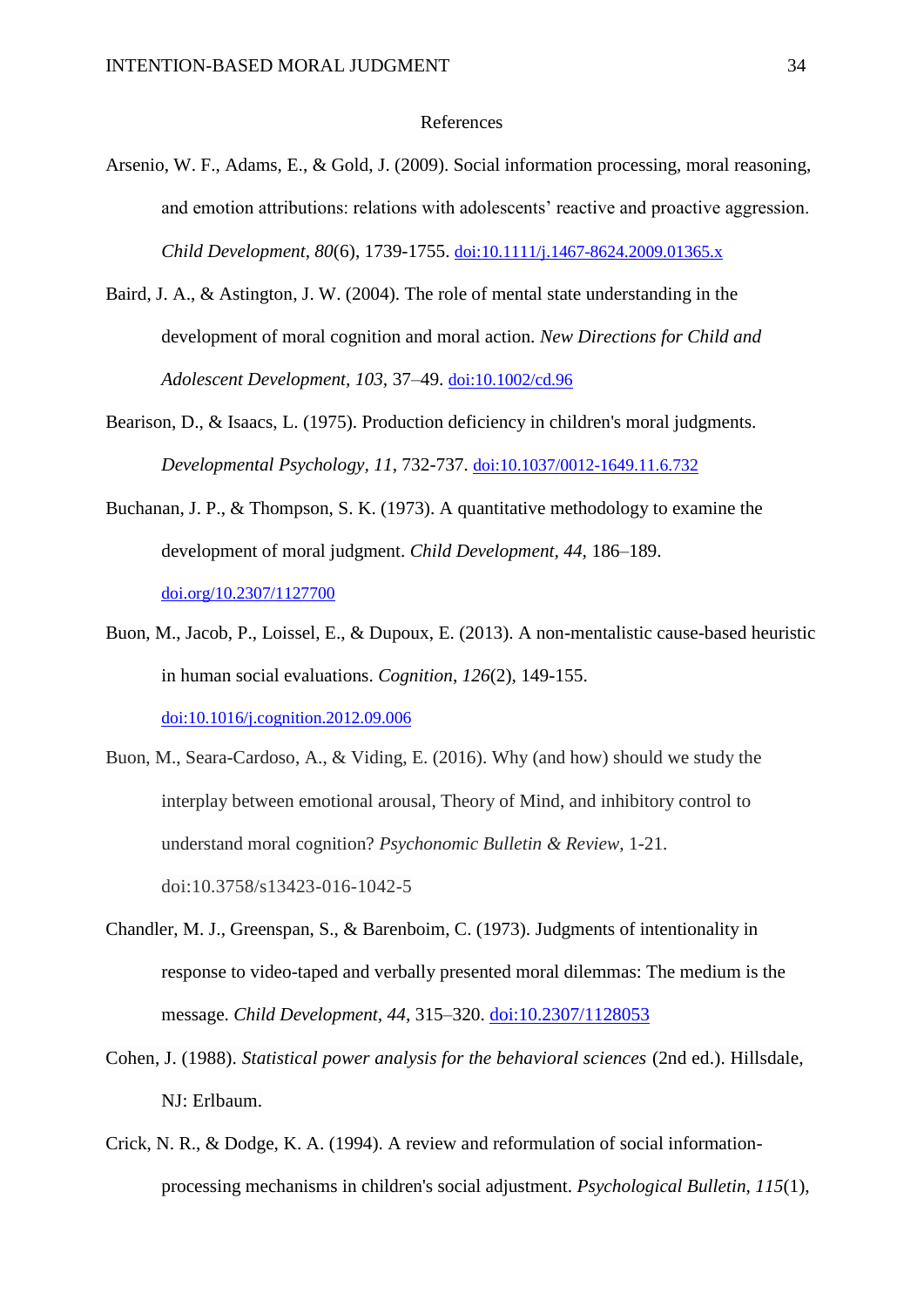74. doi:[10.1037/0033-2909.115.1.74](javascript:__doLinkPostBack()

- Cushman, F. (2008). Crime and punishment: Distinguishing the roles of causal and intentional analyses in moral judgment. *Cognition*, *108*(2), 353-380. [doi:10.1016/j.cognition.2008.03.006](http://dx.doi.org/10.1016/j.cognition.2008.03.006)
- Cushman, F., Sheketoff, R., Wharton, S., & Carey, S. (2013). The development of intent-based moral judgment. *Cognition, 21,* 6–21. [doi.org/10.1016/j.cognition.2012.11.008](http://dx.doi.org/10.1016/j.cognition.2012.11.008)
- Duncan, G. J., Engel, M., Claessens, A., & Dowsett, C. J. (2014). Replication and robustness in developmental research. *Developmental Psychology*, *50*(11), 2417. doi:[10.1037/a0037996](javascript:__doLinkPostBack()
- Elkind, D., & Dabek, R. F. (1977). Personal injury and property damage in moral judgments of children. *Child Development, 48*, 518-522. [doi:10.2307/1128648](http://dx.doi.org/10.2307/1128648)
- Farnill, D. (1974). The effects of social-judgment set on children's use of intent information. *Journal of Personality, 42,* 276–289. [doi:10.1111/j.1467-6494.1974.tb00674.x](http://dx.doi.org/10.1111/j.1467-6494.1974.tb00674.x)
- Faul, F., Erdfelder, E., Lang, A.-G., & Buchner, A. (2007). G\*Power 3: A flexible statistical power analysis program for the social, behavioral, and biomedical sciences. *Behavior Research Methods*, *39*, 175-191. doi:10.3758/BF03193146
- Feldman, N. S., Klosson, E. C., Parsons, J. E., Rholes, W. S., & Ruble, D. N. (1976). Order of information presentation and children's moral judgments. *Child Development, 47*, 1203- 1215. [doi:10.2307/1128821](http://dx.doi.org/10.2307/1128821)
- Gummerum, M., & Chu, M. T. (2014). Outcomes and intentions in children's, adolescents', and adults' second-and third-party punishment behavior. *Cognition*, *133*(1), 97-103. [doi:10.1016/j.cognition.2014.06.001](http://dx.doi.org/10.1016/j.cognition.2014.06.001)
- Gvozdic, K., Moutier, S., Dupoux, E., & Buon, M. (2016). Priming children's use of intentions in moral judgement with metacognitive training. *Frontiers in Psychology, 7,* 190. http://doi:10.3389/fpsyg.2016.00190

Hamlin, J. K. (2013). Failed attempts to help and harm: Intention versus outcome in preverbal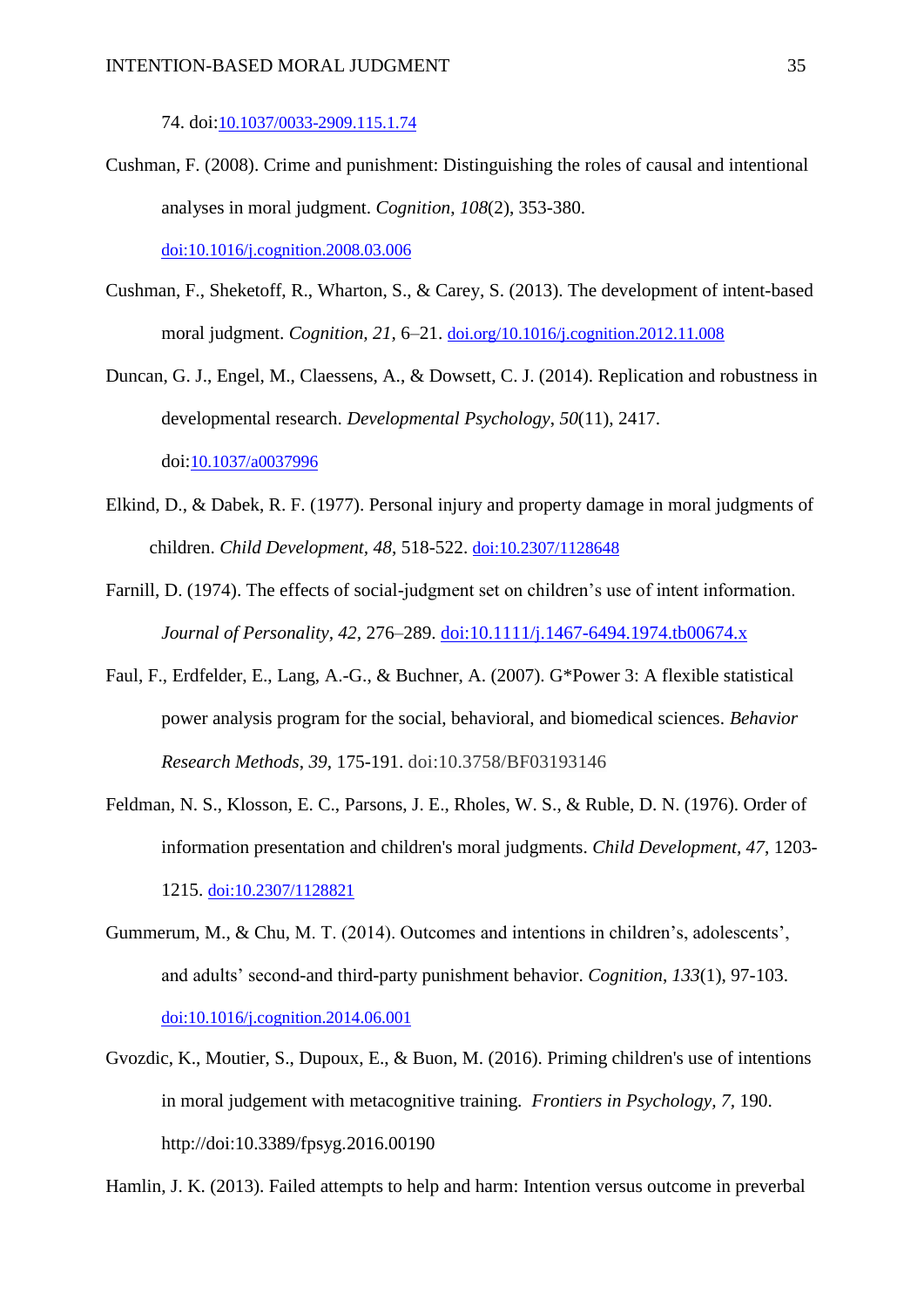infants' social evaluations. *Cognition, 128*, 451-474. [doi:10.1016/j.cognition.2013.04.004](http://dx.doi.org/10.1016/j.cognition.2013.04.004)

- Helwig, C. C., Zelazo, P. D., & Wilson, M. (2001). Children's judgments of psychological harm in normal and noncanonical situations. *Child Development, 72,* 66–81. [doi:10.1111/1467-8624.00266](http://dx.doi.org/10.1111/1467-8624.00266)
- Imamoğlu, E. O. (1975). Children's awareness and usage of intention cues. *Child Development, 46,* 39–45. [doi:10.2307/1128831](http://dx.doi.org/10.2307/1128831)
- Killen, M., Mulvey, K. L., Richardson, C., Jampol, N., & Woodward, A. (2011). The accidental transgressor: Morally-relevant theory of mind. *Cognition, 119*(2), 197–215. [doi:10.1016/j.cognition.2011.01.006](http://dx.doi.org/10.1016/j.cognition.2011.01.006)
- Margoni , F., & Surian, L., (2016). Explaining the U-shaped development of intent-based moral judgments. *Frontiers in Psychology, 7*, 219, 1-6. doi:10.3389/fpsyg.2016.00219
- Nelson, S. A. (1980). Factors influencing young children's use of motives and outcomes as moral criteria. *Child Development, 51*, 823-829. [doi:10.2307/1129470](http://dx.doi.org/10.2307/1129470)
- Nobes, G., Panagiotaki, G., & Bartholomew, K. J. (2016). The influence of intention, outcome and question-wording on children's and adults' moral judgments. *Cognition*, *157*, 190- 204. <http://dx.doi.org/10.1016/j.cognition.2016.08.019>
- Nobes, G., Panagiotaki, G., & Pawson, C. (2009). The influence of negligence, intention and outcome on children's moral judgments. *Journal of Experimental Child Psychology, 104*, 382–397. [doi:10.1016/j.jecp.2009.08.001](http://dx.doi.org/10.1016/j.jecp.2009.08.001)
- Nummedal, S.G., & Bass, S.C. (1976). Effects of the salience of intention and consequence on children's moral judgments. *Developmental Psychology, 12,* 475-476. [doi:10.1037/0012-](http://dx.doi.org/10.1037/0012-1649.12.5.475) [1649.12.5.475](http://dx.doi.org/10.1037/0012-1649.12.5.475)
- Nuñez, N., Laurent, S., & Gray, J. M. (2014). Is negligence a first cousin to intentionality? Lay conceptions of negligence and its relationship to intentionality. *Applied Cognitive Psychology*, *28*(1), 55-65. [doi:10.1002/acp.2957](http://dx.doi.org/10.1002/acp.2957)

Perner, J., Leekam, S. R., & Wimmer, H. (1987). Three-year-olds' difficulty with false belief: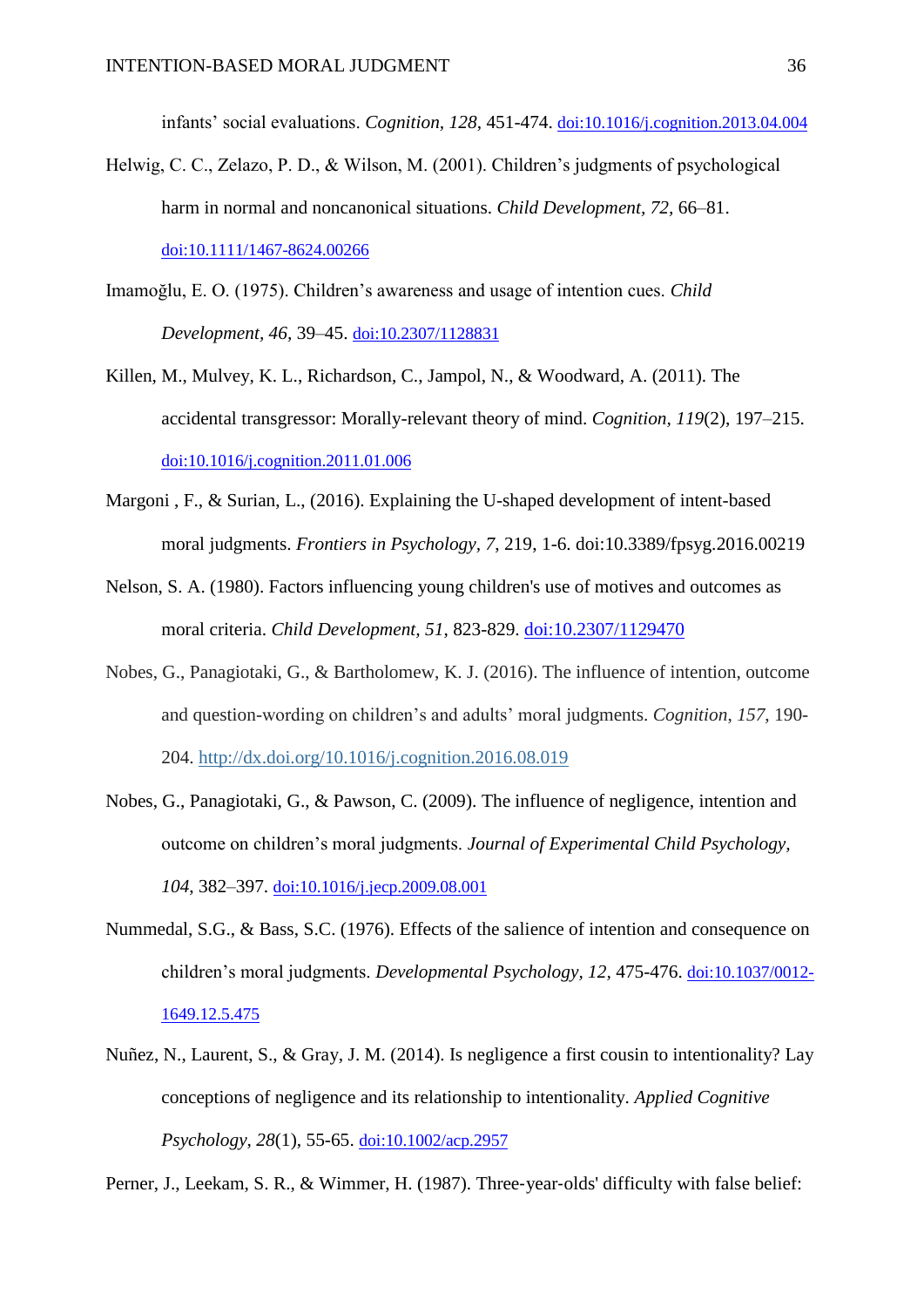The case for a conceptual deficit. *British Journal of Developmental Psychology*, *5*(2), 125-137. [doi:10.1111/j.2044-835X.1987.tb01048.x](http://dx.doi.org/10.1111/j.2044-835X.1987.tb01048.x)

- Piaget, J. (1932/1965). *The moral judgment of the child*. Trans. M. Gabain. New York: Free Press.
- Schleifer, M., Shultz, T. R., & Lefebvre-Pinard, M. (1983). Children's judgements of causality, responsibility and punishment in cases of harm due to omission. *British Journal of Developmental Psychology*, *1*(1), 87-97. doi:10.1111/j.2044-835X.1983.tb00546.x
- Shultz, T. R., Wright, K., & Schleifer, M. (1986). Assignment of moral responsibility and punishment. *Child Development*, 177-184. URL: http://www.jstor.org/stable/1130649
- Vaish, A., Carpenter, M. and Tomasello, M. (2010), Young children selectively avoid helping people with harmful intentions. *Child Development, 81*, 1661–1669. doi:10.1111/j.1467-8624.2010.01500.x
- Walden, T. A. (1982). Mediation and production deficiencies in children's judgments of morality. *Journal of Experimental Child Psychology, 33*, 165–181. [doi:10.1016/0022-](http://dx.doi.org/10.1016/0022-0965(82)90012-1) [0965\(82\)90012-1](http://dx.doi.org/10.1016/0022-0965(82)90012-1)
- Wellman, H. M., & Liu, D. (2004). Scaling of Theory‐of‐Mind tasks. *Child Development*, *75*(2), 523-541. [doi:10.1111/j.1467-8624.2004.00691.x](http://dx.doi.org/10.1111/j.1467-8624.2004.00691.x)
- Yuill, N. (1984). Young children's coordination of motive and outcome in judgments of satisfaction and morality. *British Journal of Developmental Psychology, 2,* 73–81. [doi:10.1111/j.2044-835X.1984.tb00536.x](http://dx.doi.org/10.1111/j.2044-835X.1984.tb00536.x)
- Zelazo, P. D., Helwig, C. C., & Lau, A. (1996). Intention, act, and outcome in behavioral prediction and moral judgment. *Child Development, 67*, 2478–2492. [doi:10.2307/1131635](http://dx.doi.org/10.2307/1131635)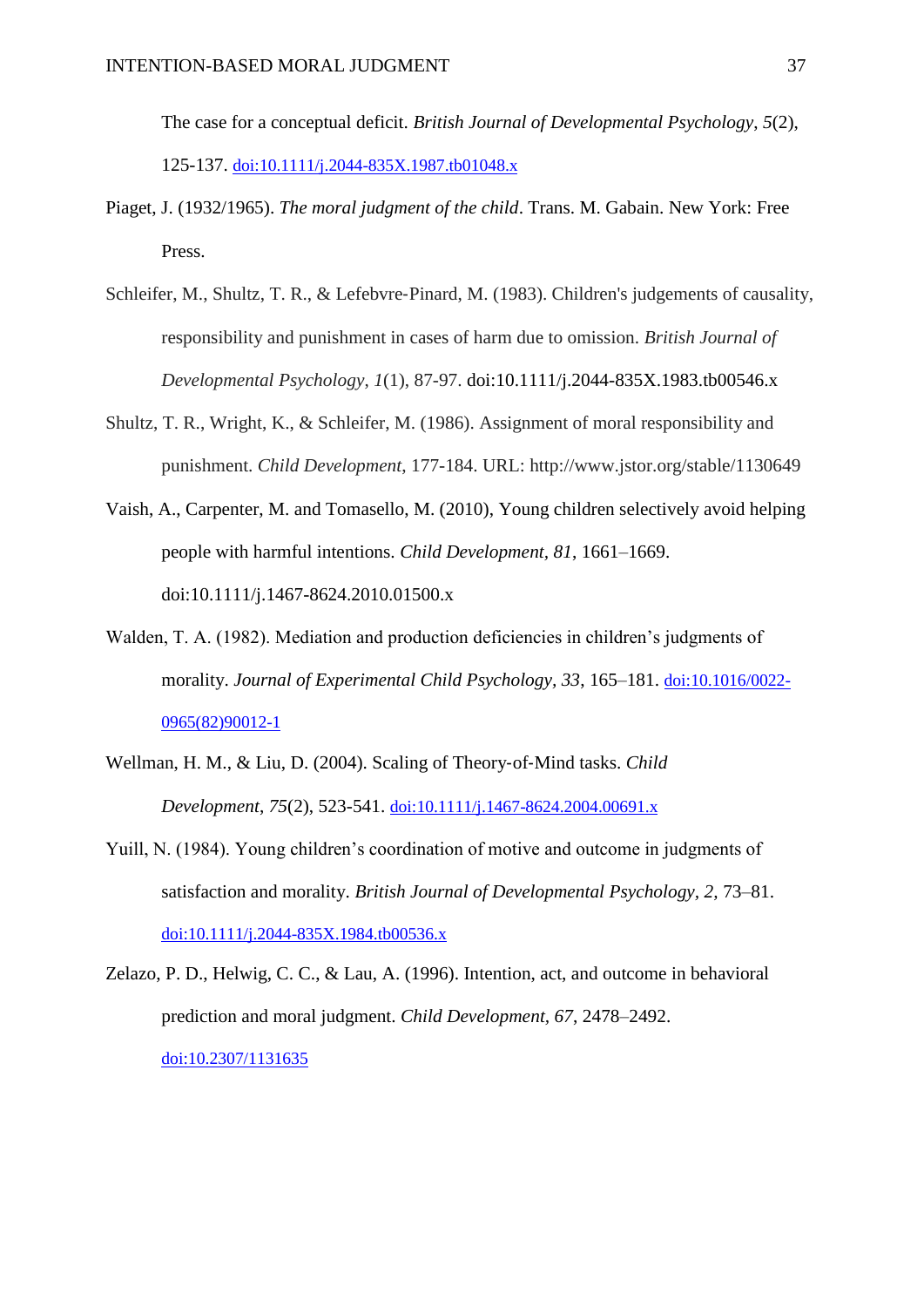# Table 1

Percentages of correct predictions, confirmations and justifications (Experiment 1). Example questions in parentheses.

|                                                                | 4-5 years | 5-6 years | 7-8 years | <b>Adults</b> |
|----------------------------------------------------------------|-----------|-----------|-----------|---------------|
| Predictions                                                    |           |           |           |               |
| Behavior ("What is Kevin going to get Rob?")                   | 88.9      | 91.7      | 96.3      | 100           |
| Emotion ("How did Rob feel when he got the puppy?")            | 94.9      | 97.8      | 100       | 100           |
| Confirmations                                                  |           |           |           |               |
| Outcome ("Did Kevin give Rob a puppy or a spider?")            | 82.0      | 86.1      | 100       | 100           |
| Cause ("Why did Kevin give Rob a puppy?")                      | 91.0      | 94.4      | 100       | 100           |
| Intention ("What did Kevin try to get Rob?")                   | 88.0      | 100       | 100       | 100           |
| Intention post-judgment ("What did Kevin want to do to Rob?")* | 75.6      | 89.7      | 95.7      | 100           |
| Justification**                                                | 86.0      | 94.4      | 98.8      | 100           |

\* Post-judgment intention questions were asked only when judgments were outcome-based.

\*\* A correct justification is factually correct, regardless of whether it is based on intention, outcome, etc.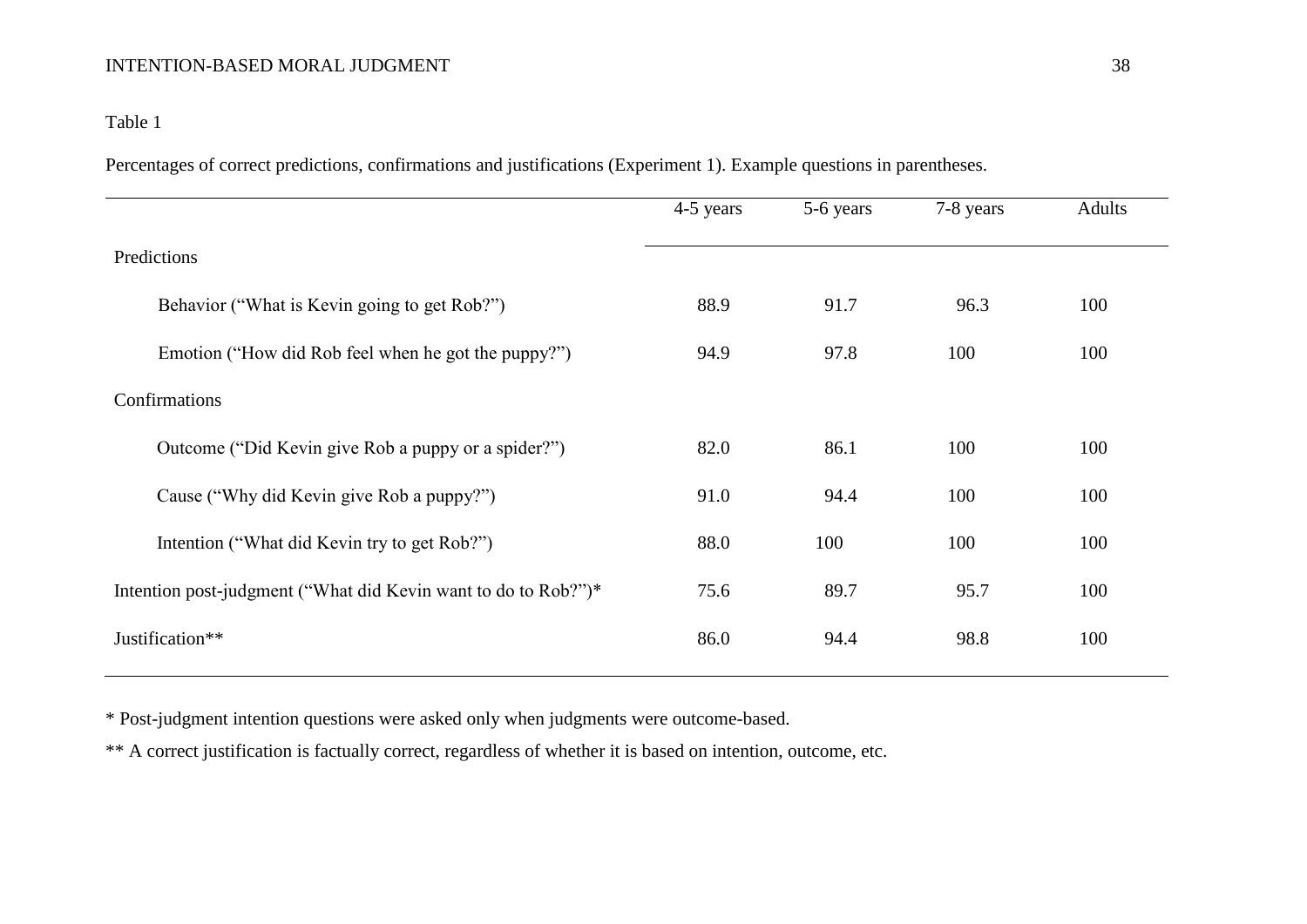# Table 2

| Justification basis | 4-5 years | 5-6 years | 7-8 years | <b>Adults</b> | Total   |
|---------------------|-----------|-----------|-----------|---------------|---------|
| Intention           | 40.7      | 57.7      | 64.9      | 86.8          | 62.5    |
| Negligence          |           |           |           | 4.2           | $1.0\,$ |
| Outcome             | 29.6      | 25.9      | 24.3      | 6.8           | 21.7    |
| Other / $DK$        | 29.7      | 16.4      | 10.9      | 2.3           | 14.8    |

Percentages of punishment justifications based on intention, negligence and outcome, by age-group (Experiment 1)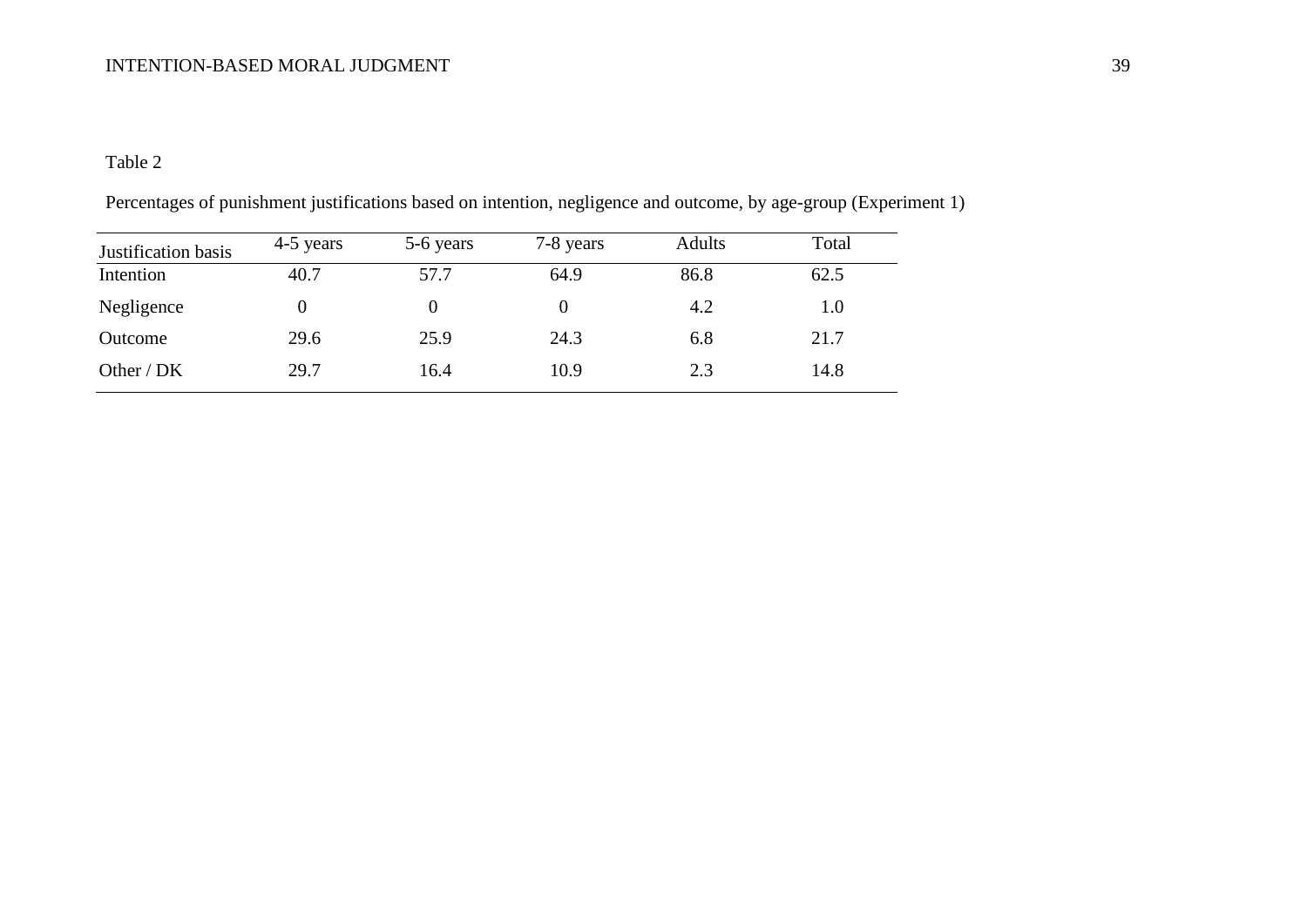# Table 3

Frequencies of outcome-based punishment judgments, and frequencies of intention-based responses to the subsequent parental knowledge question, by age-group in Experiment 1. (The parental knowledge question was asked only when the punishment judgments were outcome-based.)

|                                             | 4-5 years | 5-6 years | 7-8 years Adults | Total |
|---------------------------------------------|-----------|-----------|------------------|-------|
| Outcome-based punishment judgments          | 38        |           |                  | 90    |
| Intention-based parental knowledge response | 26        |           |                  | 64    |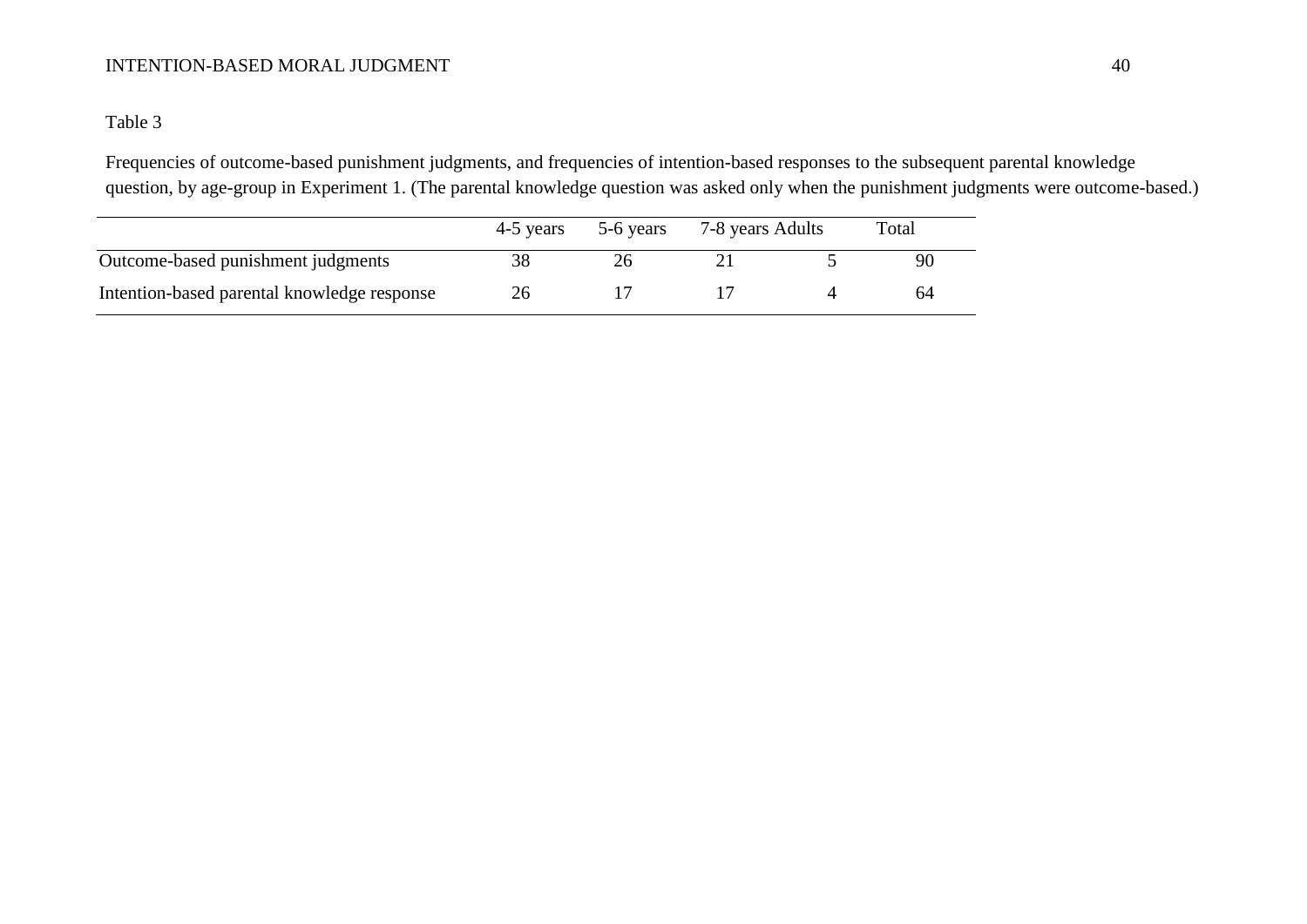# Table 4

Percentages of correct predictions, confirmations and justifications (Experiment 2)

|                | 4-5 years | 5-6 years | 7-8 years | Adults |
|----------------|-----------|-----------|-----------|--------|
| Predictions    |           |           |           |        |
| Behavior       | 84.9      | 98.1      | 94.9      | 100    |
| Emotion        | 96.0      | 98.3      | 97.5      | 100    |
| Confirmations  |           |           |           |        |
| Care           | 60.8      | 67.0      | 71.8      | 89.9   |
| Outcome        | 84.6      | 96.4      | 91.3      | 100    |
| Cause          | 92.3      | 98.0      | 98.8      | 100    |
| Intention      | 96.0      | 98.0      | 97.5      | 100    |
| Justification* | 87.1      | 90.0      | 98.7      | 100    |

\* A correct justification is factually correct, regardless of whether it is based on intention, outcome, etc.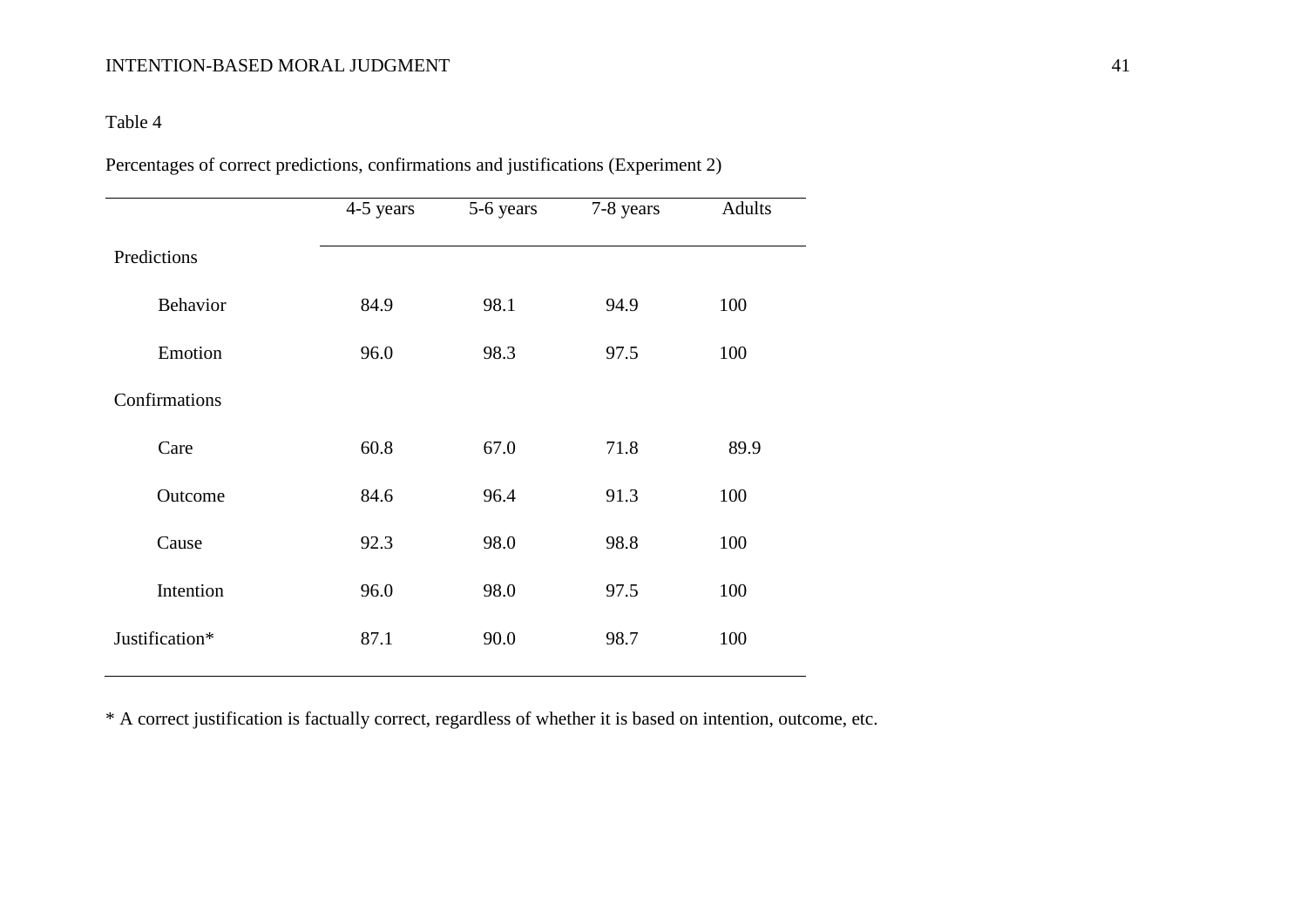# Table 5

Percentages of punishment justifications based on intention, negligence and outcome, by age-group and action valence (Experiment 2)

| Justification basis | 4-5 years | 5-6 years | 7-8 years | <b>Adults</b> | Total |
|---------------------|-----------|-----------|-----------|---------------|-------|
| Intention           | 32.7      | 54.1      | 78.4      | 83.7          | 62.2  |
| Negligence          | 0.8       | 3.3       | 0.0       | $0.0\,$       | 1.0   |
| Outcome             | 20.8      | 12.1      | 15.7      | 10.9          | 14.9  |
| Other               | 45.8      | 30.7      | 6.0       | 5.4           | 22.0  |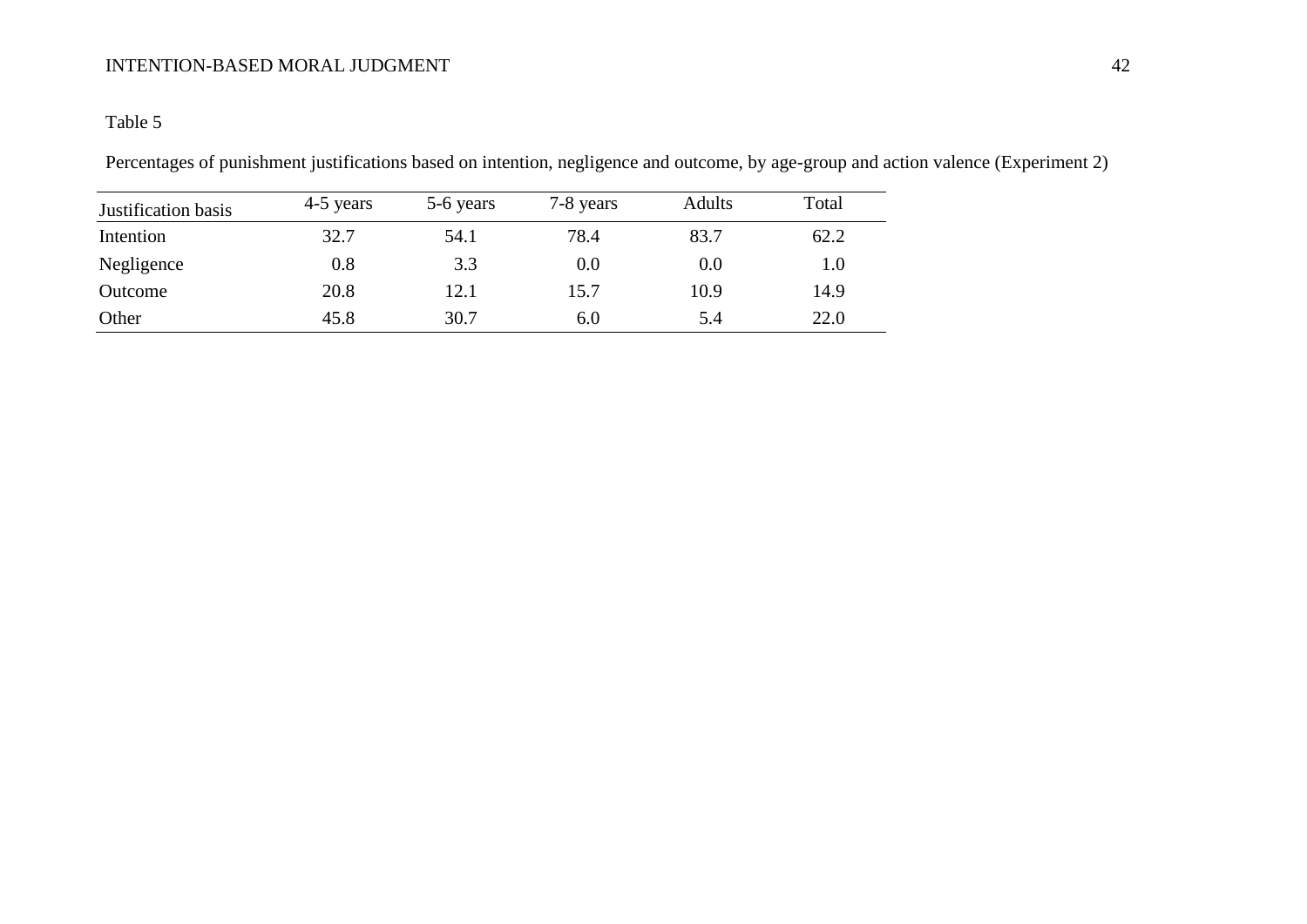# Table 6

Frequencies of outcome-based punishment judgments, and of intention-based responses to the subsequent parental knowledge question, by agegroup and action valence in Experiment 2. (The parental knowledge question was asked only when the punishment judgments were outcomebased.)

|                                               | 4-5 years | 5-6 years | 7-8 years Adults | Total |
|-----------------------------------------------|-----------|-----------|------------------|-------|
| Outcome-based punishment judgments            |           |           |                  |       |
| Intention-based 'parental knowledge' response |           |           |                  |       |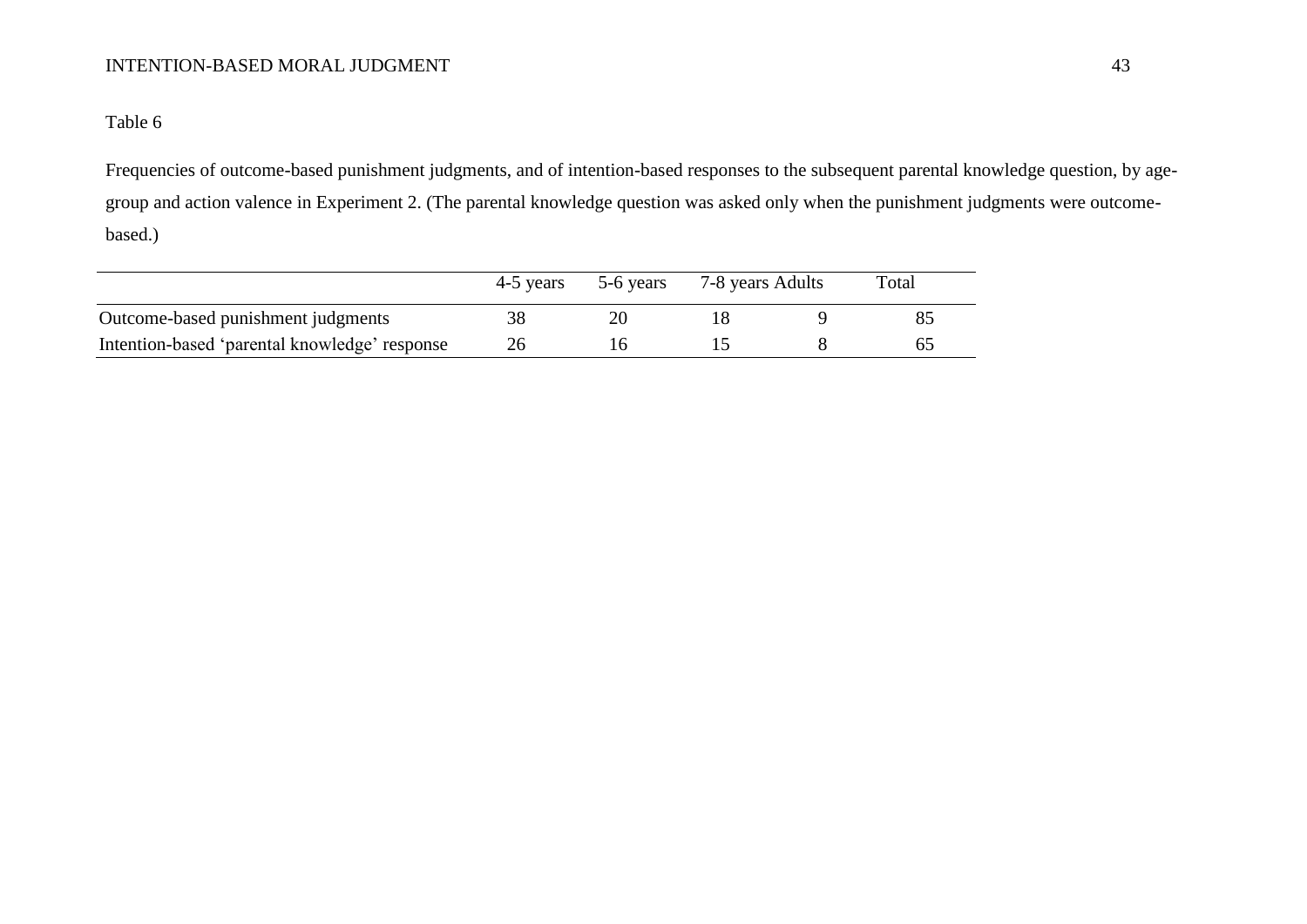

*Figure 1*. Mean (+SE) acceptability ratings (1 = really, really bad; 5 = really, really good) of accidental and attempted harms by age group when intention salience and recency are increased (Experiment 1).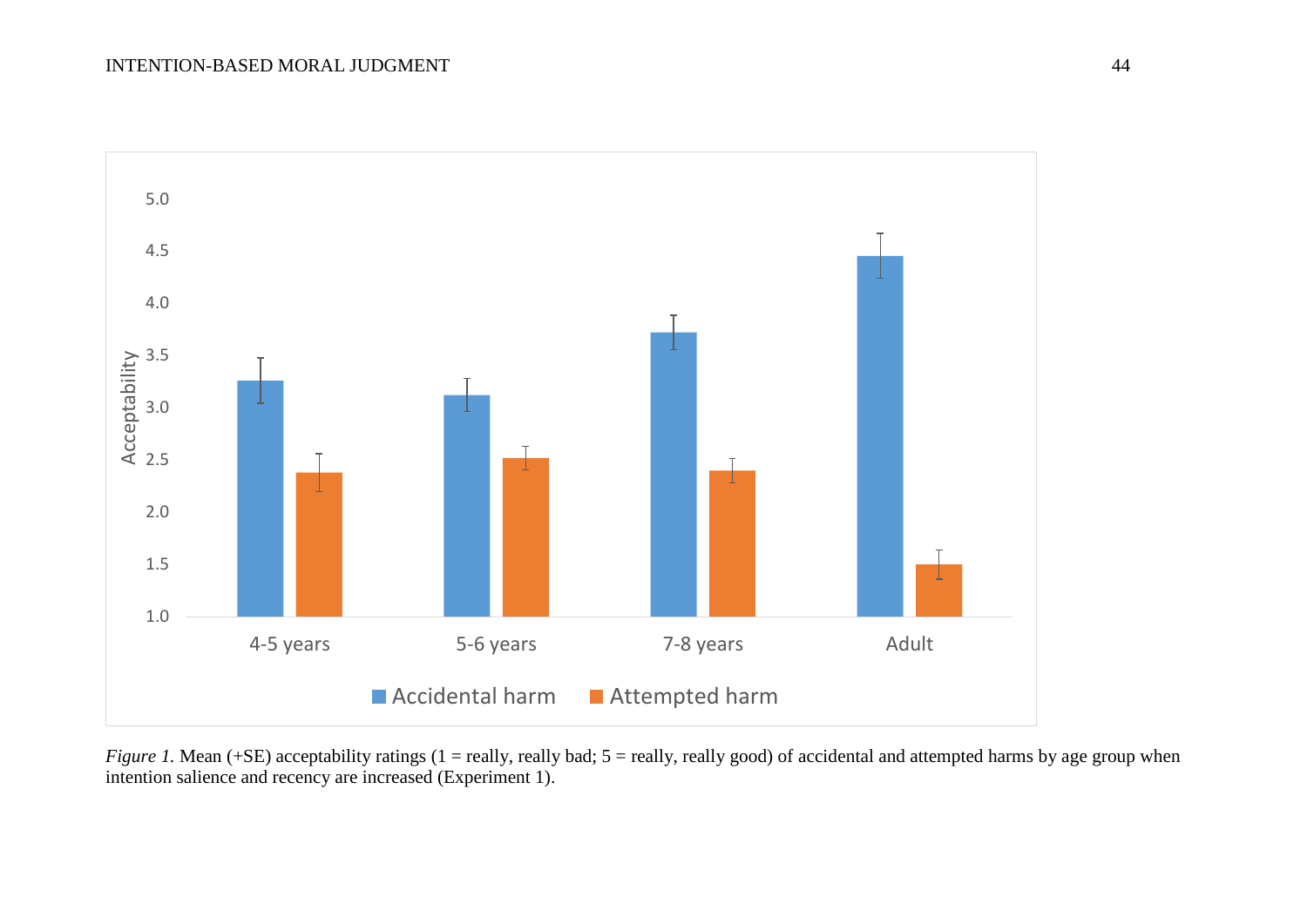

*Figure 2.* Mean (+SE) punishment ratings (0 = none; 2 = a lot) of accidental and attempted harms by age group when intention salience and recency are increased (Experiment 1).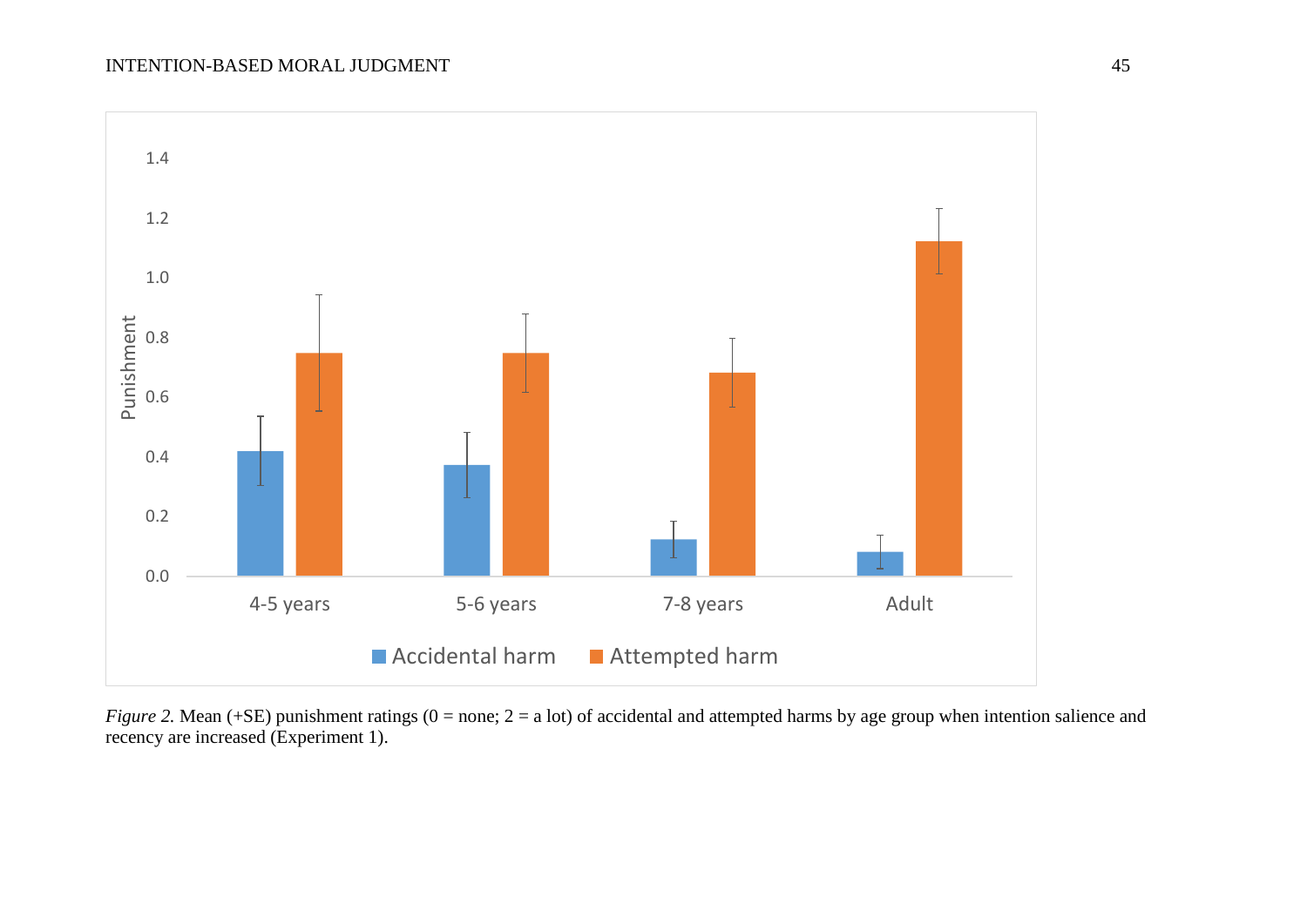

*Figure 3.* Mean (+SE) acceptability (1 = really, really bad; 5 = really, really good) ratings of accidental and attempted harms by age-group when intention salience is increased and carefulness information added (Experiment 2).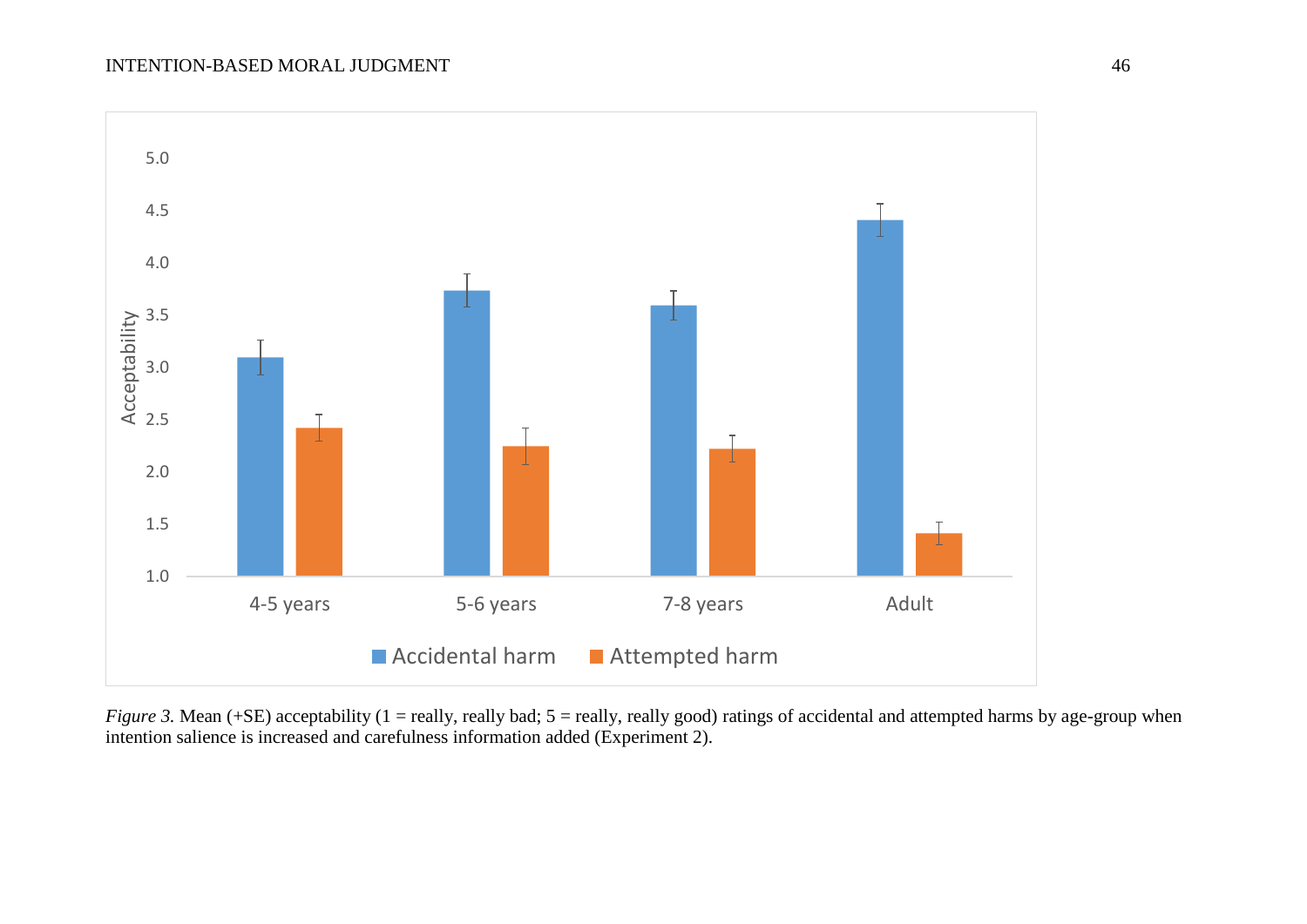

*Figure 4.* Mean (+SE) punishment (0 = none; 2 = a lot) ratings of accidental and attempted harms by age-group when intention salience is increased and carefulness information added (Experiment 2).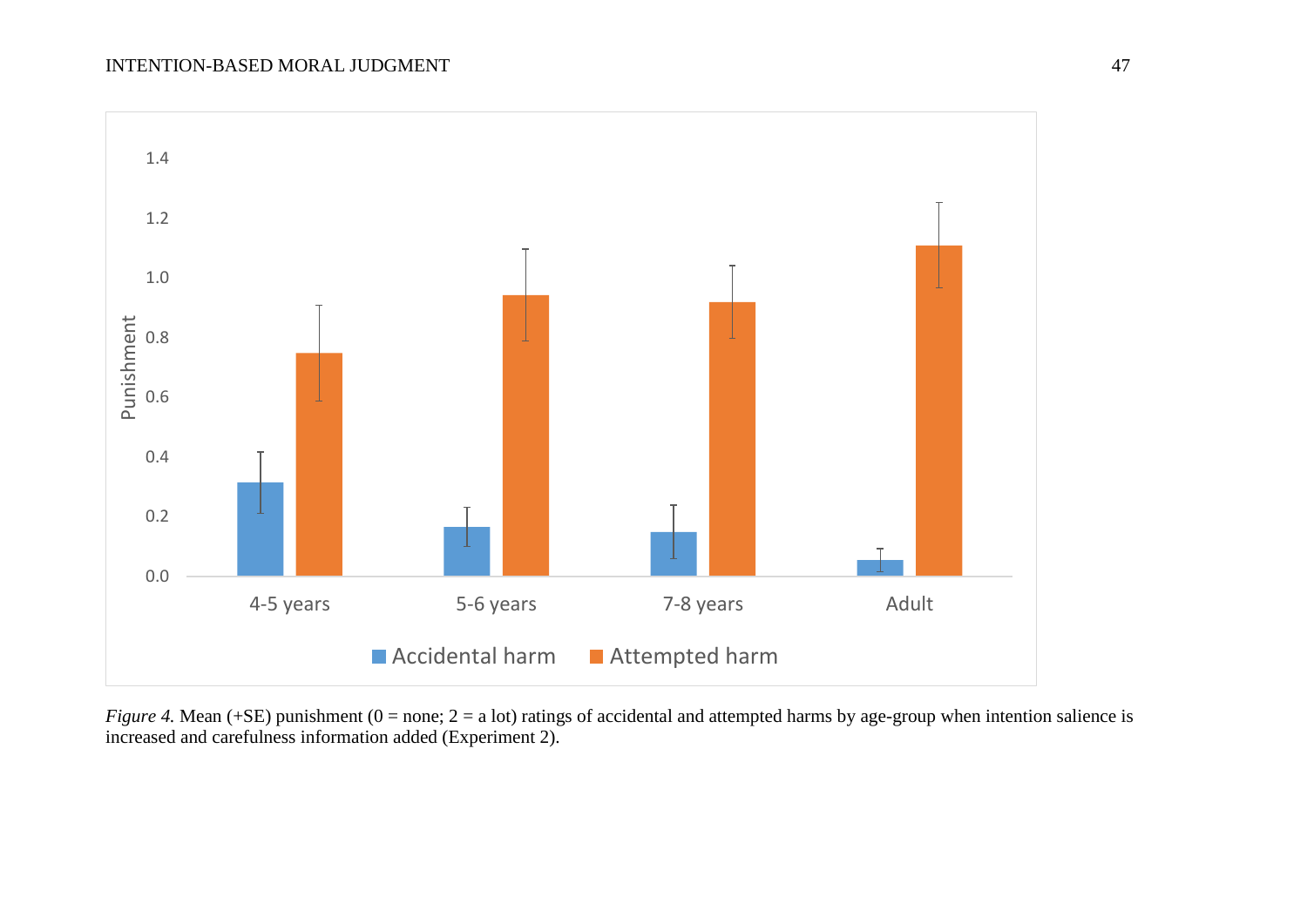

*Figure 5.* Mean (+SE) differences in acceptability judgments of accidental harms and attempted harms by age group and experiment. Positive scores indicate that accidental harms are considered more acceptable than attempted harms; higher scores indicate more intention-based judgment.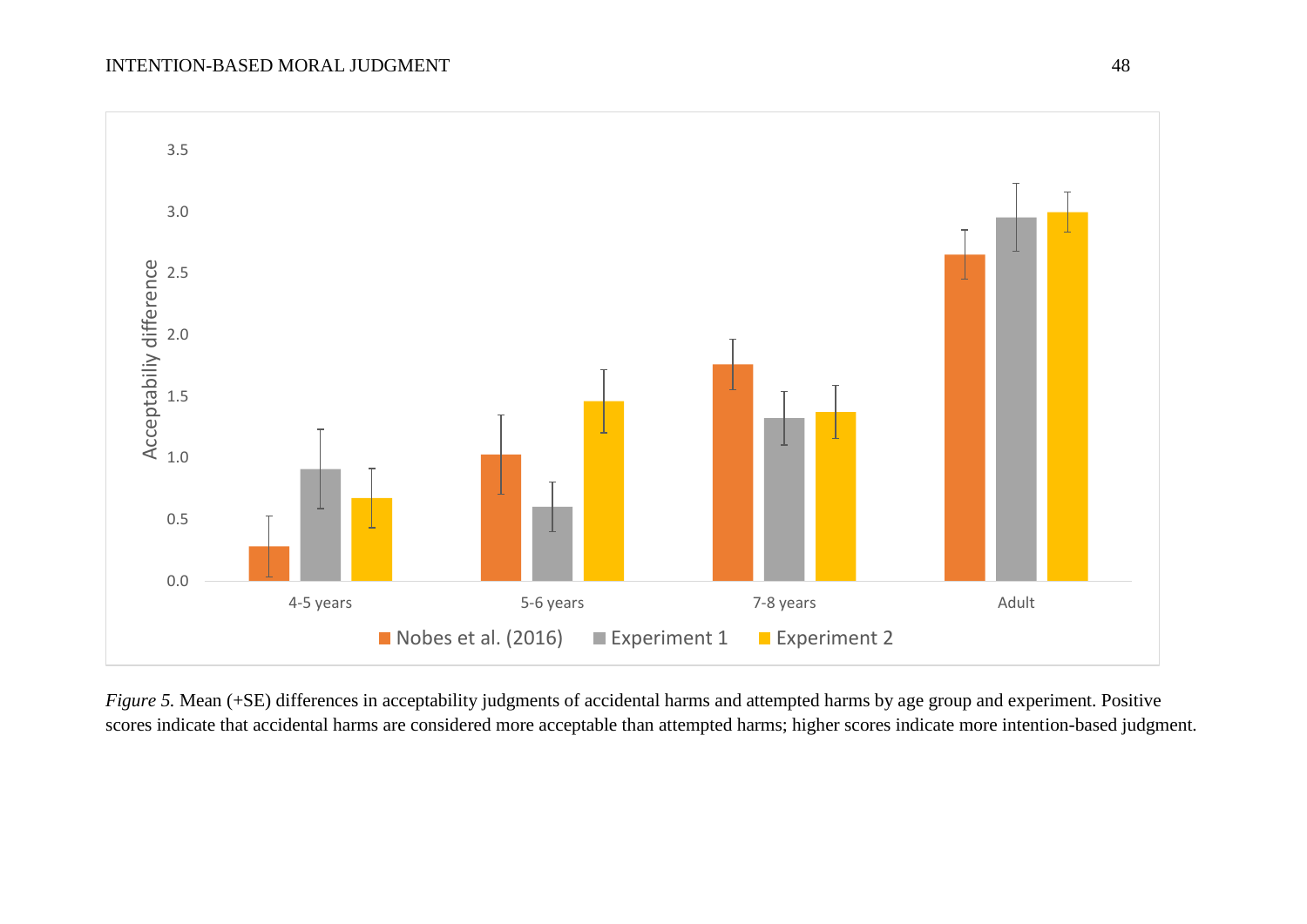

*Figure 6.* Mean (+SE) differences in punishment judgments of accidental harms and attempted harms by age group and experiment. Positive scores indicate that accidental harms are considered less punishable than attempted harms; higher scores indicate more intention-based judgment.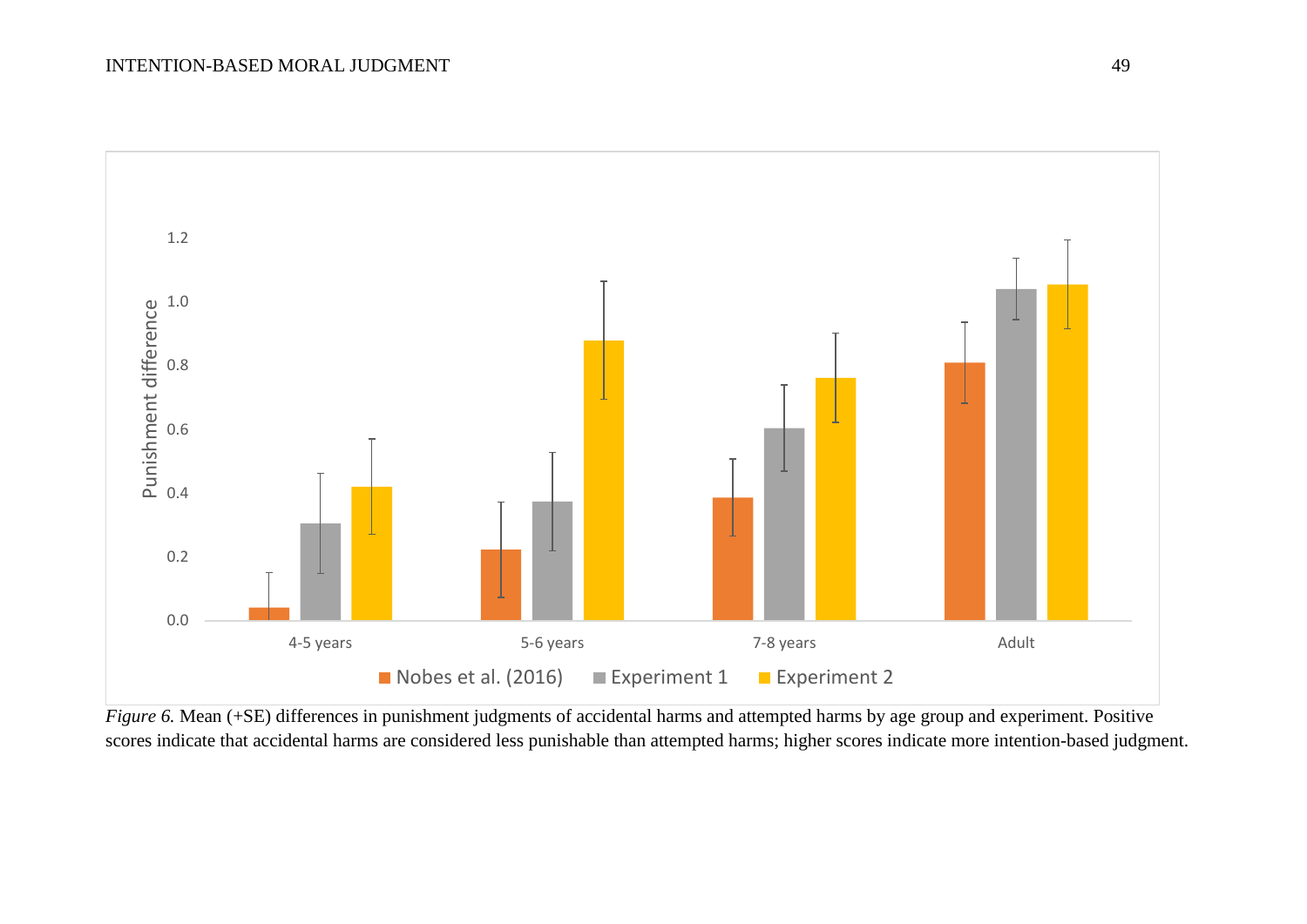# Appendix: Example interview schedules

1. Accidental harm (positive intention; negative outcome), adapted from Helwig et al. (2001)

| Issue / question         | Nobes et al. (2016)                                                                                            | Experiment 1                                                                                                      | <b>Experiment 2</b>                    |  |  |
|--------------------------|----------------------------------------------------------------------------------------------------------------|-------------------------------------------------------------------------------------------------------------------|----------------------------------------|--|--|
| Preference: Puppies      | Here's Ethan. Ethan has a friend named Chris. Chris really likes puppies. He likes to read about them and play |                                                                                                                   |                                        |  |  |
|                          | with them. When Chris sees puppies, he feels happy because he likes them.                                      |                                                                                                                   |                                        |  |  |
| Comprehension 1: Puppies | How does Chris feel when he                                                                                    |                                                                                                                   |                                        |  |  |
|                          | sees puppies?                                                                                                  |                                                                                                                   |                                        |  |  |
| Preference: Spiders      |                                                                                                                | Chris doesn't like spiders though. When Chris sees big spiders, he is afraid. Big spiders scare Chris. When Chris |                                        |  |  |
|                          | sees big spiders he is afraid and he cries.                                                                    |                                                                                                                   |                                        |  |  |
| Comprehension 2: Spiders | How does Chris feel when he                                                                                    |                                                                                                                   |                                        |  |  |
|                          | sees big spiders?                                                                                              |                                                                                                                   |                                        |  |  |
| Intention                |                                                                                                                | When Chris invited Ethan to his birthday party, Ethan wanted to bring a present that would make Chris happy.      |                                        |  |  |
| Confirmation 1: Spiders  | Now, how does Chris feel                                                                                       |                                                                                                                   |                                        |  |  |
|                          | when he sees big spiders?                                                                                      |                                                                                                                   |                                        |  |  |
| Confirmation 2: Puppies  | How does he feel when he                                                                                       |                                                                                                                   |                                        |  |  |
|                          | sees puppies?                                                                                                  |                                                                                                                   |                                        |  |  |
| Knowledge                |                                                                                                                | Now, Ethan knows that Chris likes puppies. He knows that Chris is scared and cries when he sees big spiders       |                                        |  |  |
|                          | and is happy and smiles when he sees puppies.                                                                  |                                                                                                                   |                                        |  |  |
| Behavioral prediction    |                                                                                                                | What is Ethan going to get Chris for his birthday? Is he going to get Chris a puppy or a spider?                  |                                        |  |  |
| Intention                |                                                                                                                | Well, let me tell you what happened. Ethan wanted to make Chris happy and he knew Chris liked puppies, so         |                                        |  |  |
|                          | Ethan decided to get Chris a puppy for his birthday.                                                           |                                                                                                                   |                                        |  |  |
| Care                     |                                                                                                                |                                                                                                                   | Ethan went to the pet shop and asked   |  |  |
|                          |                                                                                                                |                                                                                                                   | for a puppy. Ethan was very careful to |  |  |
|                          |                                                                                                                |                                                                                                                   | make sure that he got Chris a puppy.   |  |  |
|                          |                                                                                                                |                                                                                                                   | He couldn't look in the box because it |  |  |
|                          |                                                                                                                |                                                                                                                   | was very well wrapped up, and so he    |  |  |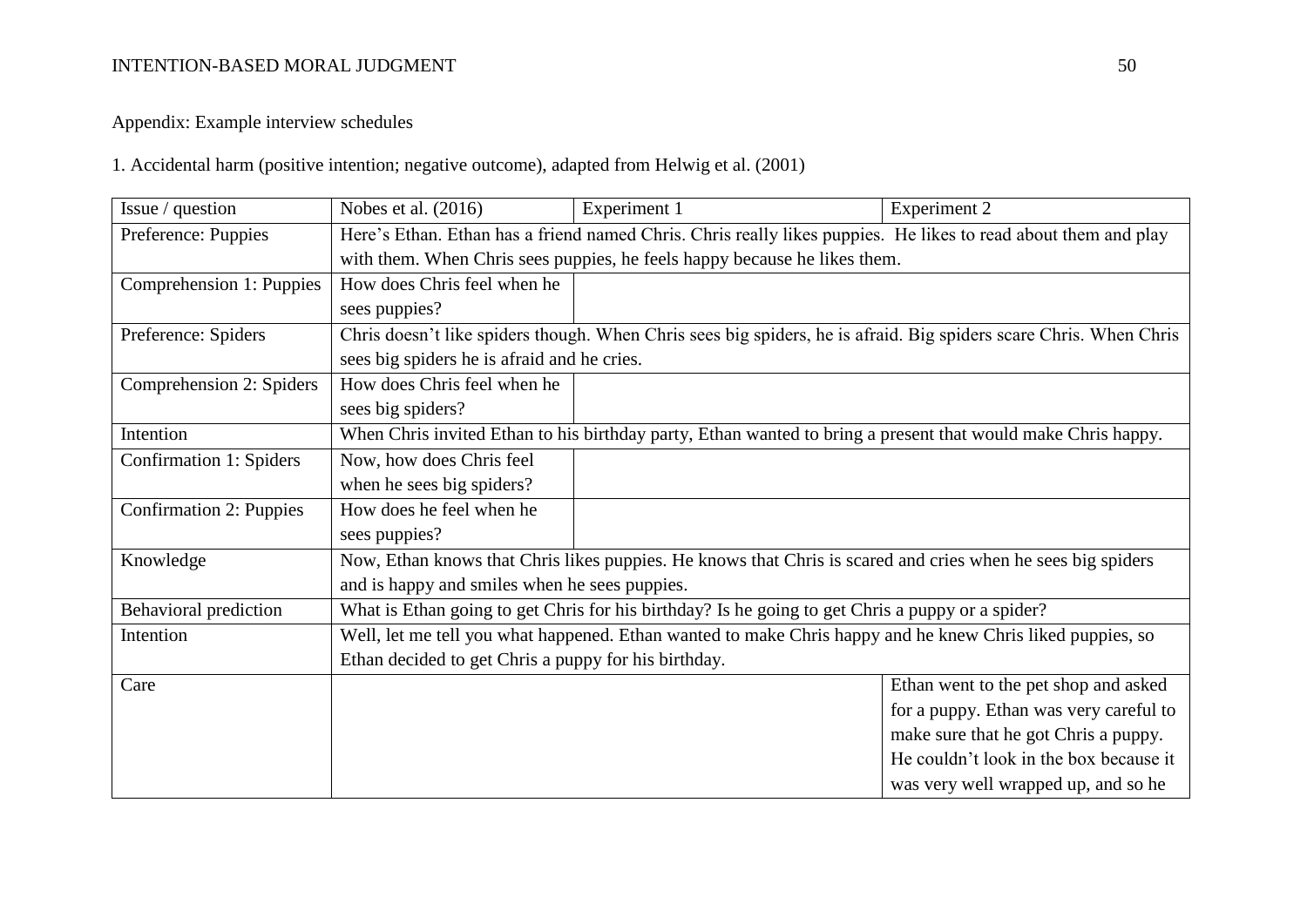|                              |                                                         |                                                                                                                            | asked the man in the shop if he was    |
|------------------------------|---------------------------------------------------------|----------------------------------------------------------------------------------------------------------------------------|----------------------------------------|
|                              |                                                         |                                                                                                                            | sure there was a puppy in the box. The |
|                              |                                                         |                                                                                                                            | man said "Don't worry, there's a       |
|                              |                                                         |                                                                                                                            | puppy in the box".                     |
| Cause                        |                                                         | But someone at the pet shop made a mistake and put a big spider in the                                                     | But actually the man in the pet shop   |
|                              | box instead.                                            |                                                                                                                            | made a mistake and put a big spider in |
|                              |                                                         |                                                                                                                            | the box instead.                       |
| Outcome - act                | So Ethan gave Chris a big spider for his birthday.      |                                                                                                                            |                                        |
| <b>Emotional</b> state       | How do you think Chris felt when he got the big spider? |                                                                                                                            |                                        |
| prediction                   |                                                         |                                                                                                                            |                                        |
| Outcome - emotion            |                                                         | When Chris got the big spider he was upset. Chris was scared by the spider.                                                |                                        |
| Confirmation 3: Care         |                                                         |                                                                                                                            | Was Ethan careful to make sure he      |
|                              |                                                         |                                                                                                                            | gave Chris a puppy and not a spider?   |
| Confirmation 4: Outcome      |                                                         | Did Ethan give Chris a puppy or a spider?                                                                                  |                                        |
| <b>Confirmation 5: Cause</b> |                                                         | Why did Ethan give Chris a spider? Did he want to give him the spider, or did                                              |                                        |
| (deliberate / accidental)    |                                                         | he give it to him by mistake?                                                                                              |                                        |
| Confirmation 6: Intention    |                                                         | What did Ethan try to get Chris? Did he try to get him a puppy or a spider?                                                |                                        |
| Acceptability                |                                                         | Is Ethan good, bad or just OK? How good/bad? Is he really, really good/bad or just a little good/bad or just               |                                        |
|                              | okay?                                                   |                                                                                                                            |                                        |
| Punishment                   |                                                         | Should Ethan get in trouble? A little trouble or a lot of trouble?                                                         |                                        |
| Justification                | Why should/n't he get in trouble?                       |                                                                                                                            |                                        |
| Confirmation 7: Intention    |                                                         | [If should get in trouble:] What did Ethan want to do to Chris? Did he want to                                             |                                        |
|                              |                                                         | make Chris feel happy or scared?                                                                                           |                                        |
| Parental knowledge           |                                                         | [If should get in trouble:] If his parents found out he tried to give Chris a puppy, <i>should</i> they tell him off? Why? |                                        |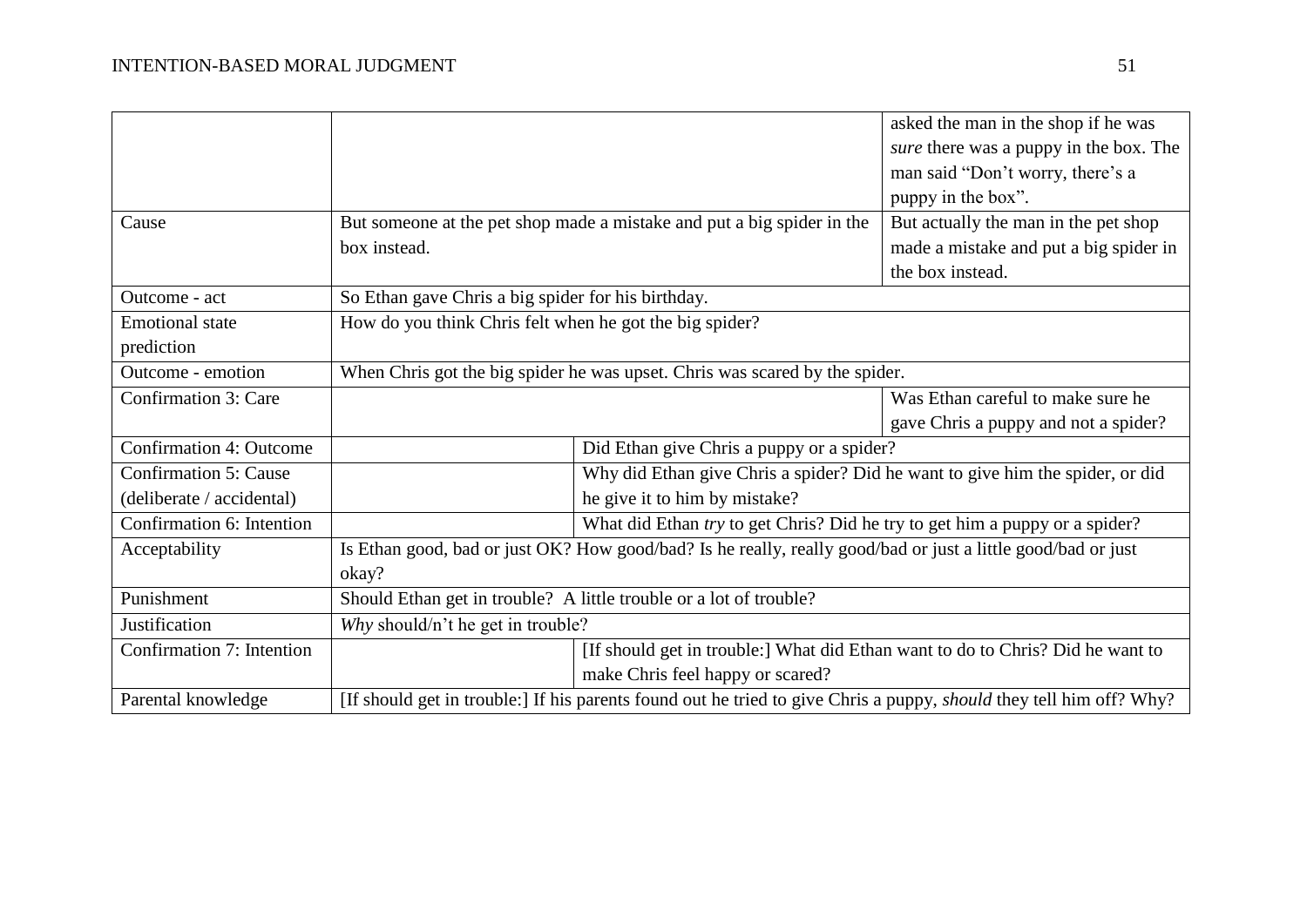| Issue / question             | Nobes et al. (2016)                                                                                       | Experiment 1                                                                                                          | <b>Experiment 2</b>                     |  |  |
|------------------------------|-----------------------------------------------------------------------------------------------------------|-----------------------------------------------------------------------------------------------------------------------|-----------------------------------------|--|--|
| Introduction                 | Here's Anne. Anne's parents went on a trip to Brazil, far, far away. You know what they found there? They |                                                                                                                       |                                         |  |  |
|                              | found a special kind of animal called a dax and they brought it back to Anne.                             |                                                                                                                       |                                         |  |  |
| Preference: Stroking         |                                                                                                           | Now, a dax is pretty normal, it has skin just like you and me. When you stroke a dax, it feels good and it smiles     |                                         |  |  |
| Comprehension 1:             | What does a dax do when you                                                                               |                                                                                                                       |                                         |  |  |
| <b>Stroking</b>              | stroke it?                                                                                                |                                                                                                                       |                                         |  |  |
| Preference: Hitting          |                                                                                                           | It doesn't like to be hit, though. That really, really hurts a dax, when you hit it. When you hit it, it hurts and it |                                         |  |  |
|                              | cries.                                                                                                    |                                                                                                                       |                                         |  |  |
| Comprehension 2:             | What does a dax do when you                                                                               |                                                                                                                       |                                         |  |  |
| <b>Hitting</b>               | hit it?                                                                                                   |                                                                                                                       |                                         |  |  |
| Intention                    | When Anne's parents gave her the dax she wanted to hurt it.                                               |                                                                                                                       |                                         |  |  |
| Confirmation 1: Stroking     | Now, what does a dax do                                                                                   |                                                                                                                       |                                         |  |  |
|                              | when you stroke it?                                                                                       |                                                                                                                       |                                         |  |  |
| Confirmation 2: Hitting      | And what does it do when                                                                                  |                                                                                                                       |                                         |  |  |
|                              | you hit it?                                                                                               |                                                                                                                       |                                         |  |  |
| Knowledge                    |                                                                                                           | Now, Anne knows that a dax is normal. She knows that it cries when you hit it and that it smiles when you stroke      |                                         |  |  |
|                              | it.                                                                                                       |                                                                                                                       |                                         |  |  |
| <b>Behavioral prediction</b> | What is Anne going to do?                                                                                 |                                                                                                                       |                                         |  |  |
| Knowledge                    |                                                                                                           | That's right. Anne wanted to make the dax sad and she knew it didn't like to be hit, so                               |                                         |  |  |
| Care                         |                                                                                                           |                                                                                                                       | she held it very carefully to make sure |  |  |
|                              |                                                                                                           |                                                                                                                       | it couldn't get away, and               |  |  |
| Intention                    | she tried to hit it.                                                                                      |                                                                                                                       |                                         |  |  |
| Cause                        | But, you know what? When she tried to hit it, the dax wiggled away                                        |                                                                                                                       |                                         |  |  |
| Outcome - act                | so she ended up stroking it by mistake                                                                    |                                                                                                                       |                                         |  |  |
| Outcome - emotion            | and the dax smiled.                                                                                       |                                                                                                                       |                                         |  |  |

2. Attempted harm (negative intention; positive outcome), adapted from Zelazo et al. (1996)